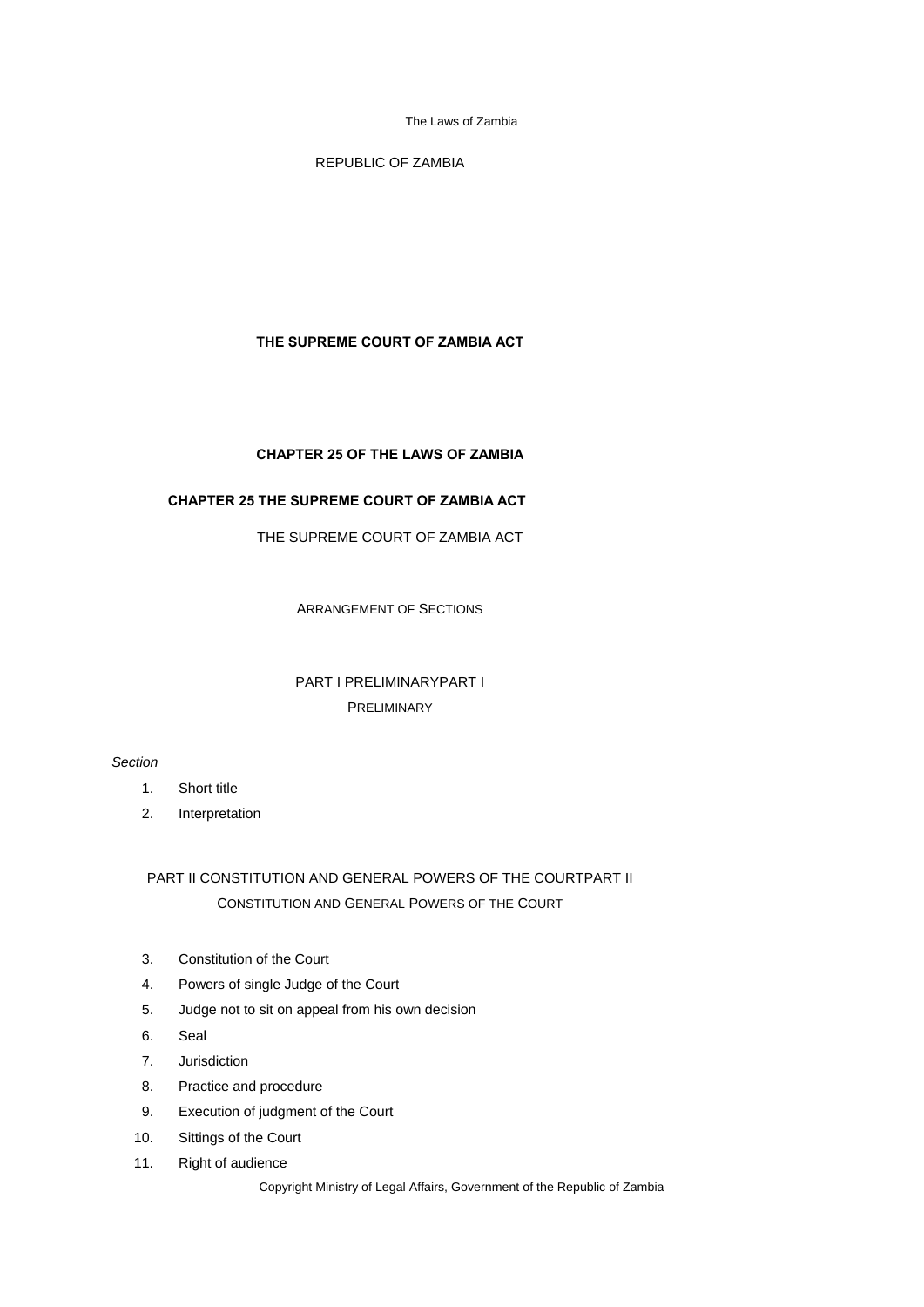# PART III CRIMINAL APPEALSPART III CRIMINAL APPEALS

# 12. First appeals

- 13. (*Repealed by No.* 31 *of* 1976)
- 14. Second appeals
- 15. Determination of appeals
- 16. Supplementary powers of the Court
- 17. Time for appealing
- 18. Stay of execution of sentence of death or corporal punishment
- 19. Right of appellant to be present
- 20. Reservation for consideration of the Court of decisions on exceptions and objections to informations
- 21. Procedure with respect to frivolous or unsubstantial appeals
- 22. Provisions as to bail

# PART IV CIVIL APPEALS FROM THE HIGH COURTPART IV CIVIL APPEALS FROM THE HIGH COURT

- 23. Right of appeal in civil cases
- 24. Restrictions on civil appeals
- 24A Appeal in *habeas corpus* proceedings
- 25. Powers of the Court on an appeal in civil matters

# PART V MISCELLANEOUSPART V **MISCELLANEOUS**

- 26. Administration of oaths
- 27. Warrant for production of appellant before the Court
- 28. Rules of Court
- 29. Officers of the Court
- 30. Has had its effect
- 31. Obsolete

## **CHAPTER 25**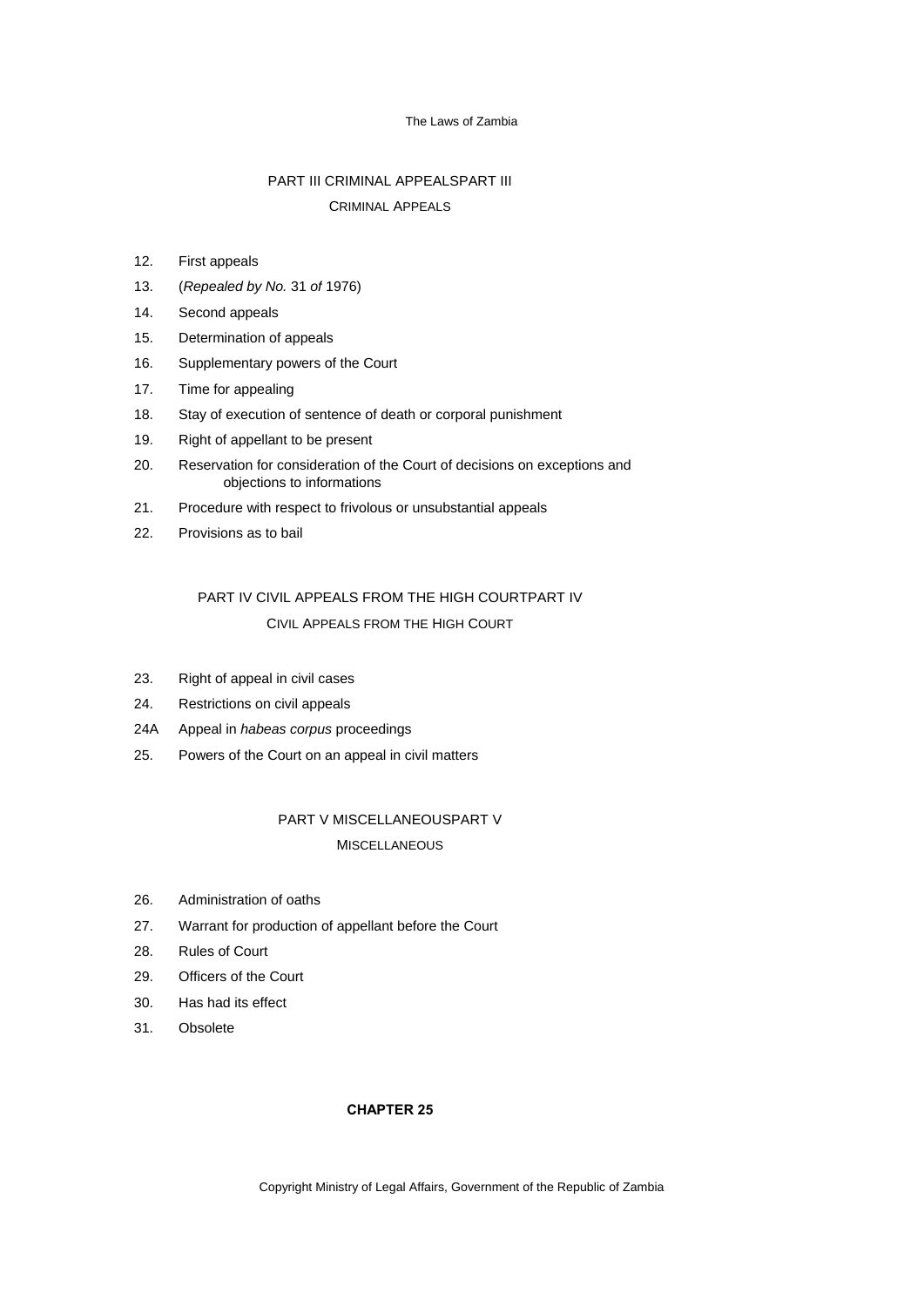SUPREME COURT OF ZAMBIA **An Act to provide for the constitution, jurisdiction and procedure of the Supreme Court of Zambia; to prescribe the powers of the Court; and to provide for** 5 *of* 1979 **matters connected therewith or incidental thereto.** 41 *of* 1973 26 *of* 1974 17 *of* 1976 31 *of* 1976

[14*th September*, 1973]

### PART I PRELIMINARYPART I

### PRELIMINARY

**1.** This Act may be cited as the Supreme Court of Zambia Act. Short title

**2.** In this Act, unless the context otherwise requires- **Interpretation** 

"appellant" includes applicant;

"the Court" means the Supreme Court;

"judgment" includes decree, order, conviction, sentence and decision;

"Master" means the Master of the Court appointed in pursuance of the provisions of section *twenty-nine*;

"practitioner" has the meaning assigned to it by section *two* of the Legal Cap. 30 Practitioners Act;

"qualified person" has the meaning assigned to it by section *three* of the Legal Cap. 30 Practitioners Act;

"rules of court" means rules of court made under section *twenty-eight*;

"sentence" includes any order made on conviction not being-

- (*a*) a probation order or an order for conditional discharge;
- (*b*) an order under any enactment which enables the Court to order the destruction of an animal; or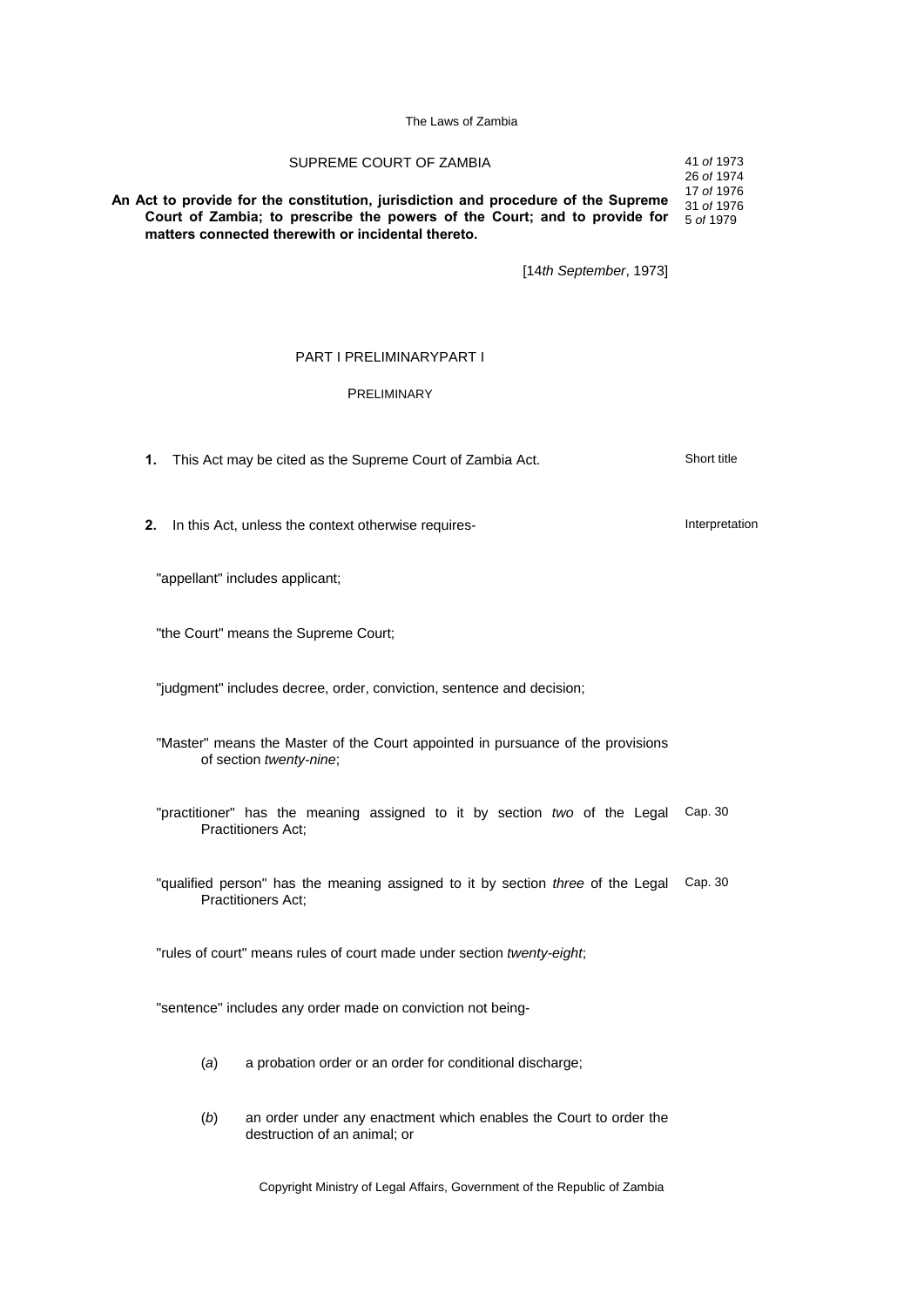(*c*) an order made in pursuance of any enactment under which the Court has no discretion as to the making of the order or its terms.

(*As amended by No.* 31 *of* 1976)

### PART II

## CONSTITUTION AND GENERAL POWERS OF THE COURT

**3.** (1) When the Court is determining any matter, other than an interlocutory matter, it shall be composed of such uneven number of Judges, not being less than three, as the Chief Justice may direct. Constitution of the Court

(2) The determination of any question before the Court shall be according to the opinion of the majority of the members of the Court hearing the case.

**4.** A single Judge of the Court may exercise any power vested in the Court not involving the decision of an appeal or a final decision in the exercise of its original jurisdiction but-

- (*a*) in criminal matters if any Judge of the Court refuses an application for the exercise of any such power, the person making the application shall be entitled to have his application determined by the Court; and
- (*b*) in civil matters any order, direction or decision made or given in pursuance of the powers conferred by this section may be varied, discharged or reversed by the Court.

**5.** A Judge of the Court shall not sit on the hearing of an appeal, nor shall he exercise any power under section *four* in respect of an appeal-

- (*a*) from any judgment given by himself or any judgment given by any Court of which he was sitting as a member;
- (*b*) against a conviction or sentence if he was the Judge by or before whom the appellant was convicted.

**6.** The Court shall have a seal having a device or impression and bearing an inscription approved by the Chief Justice. Seal

**7.** The Court shall have jurisdiction to hear and determine appeals in civil and criminal matters as provided in this Act and such other appellate or original jurisdiction as may be conferred upon it by or under the Constitution or any other law. Jurisdiction

Copyright Ministry of Legal Affairs, Government of the Republic of Zambia

Judge not to sit on appeal from his own decision

Powers of single Judge of the Court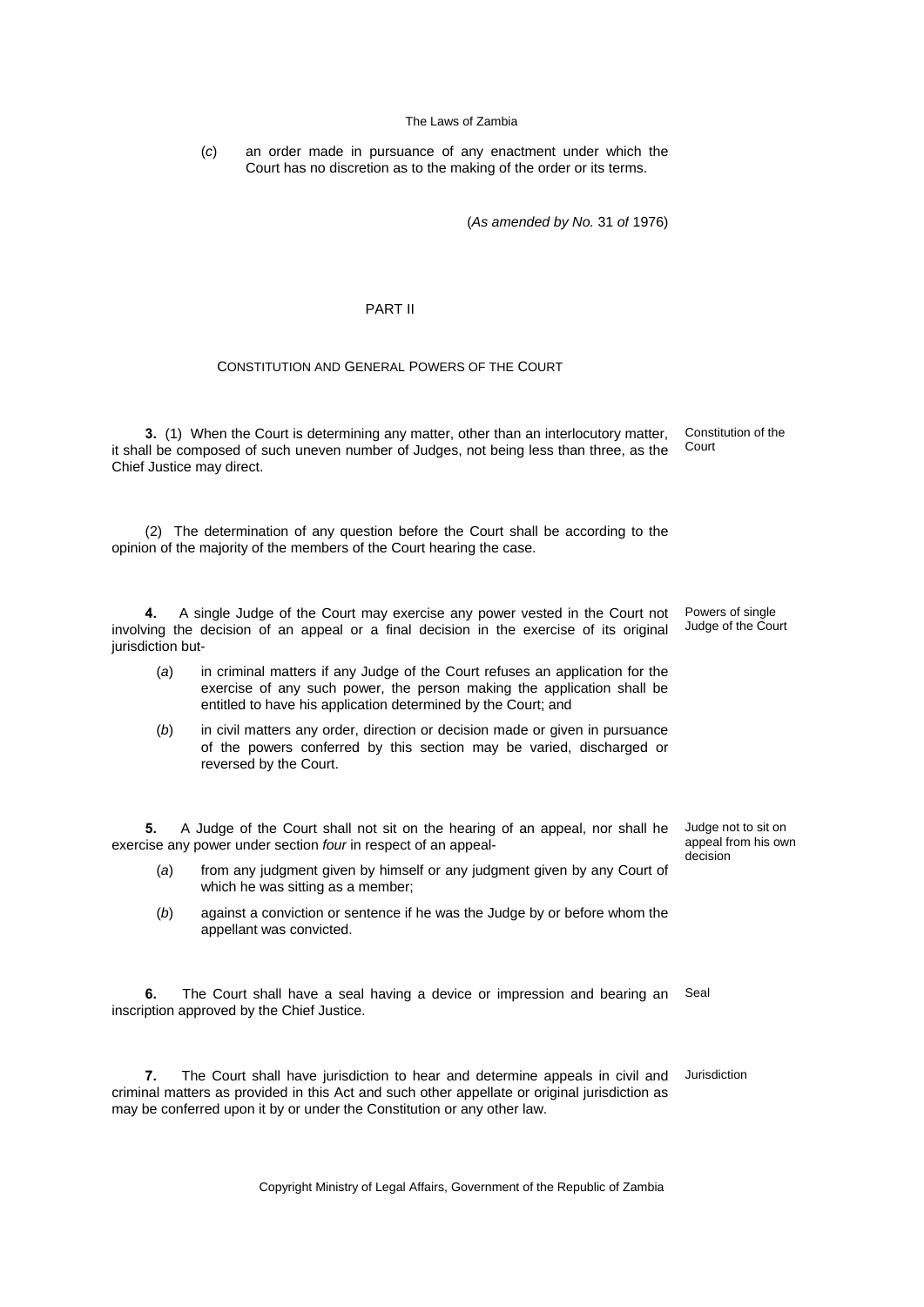**8.** The jurisdiction vested in the Court shall, as regards practice and procedure, be exercised in the manner provided by this Act and rules of court: Practice and procedure Provided that if this Act or rules of court do not make provision for any particular point of practice and procedure, then the practice and procedure of the Court shall be- (i) in relation to criminal matters, as nearly as may be in accordance with the law and practice for the time being observed in the Court of Criminal Appeal in England; (ii) in relation to civil matters, as nearly as may be in accordance with the law and practice for the time being observed in the Court of Appeal in England. **9.** The process of the Court shall run throughout Zambia and any judgment of the Court shall be executed and enforced in like manner as if it were a judgment of the High Court. Execution of judgment of the Court **10.** (1) The sittings of the Court shall usually be held at Lusaka or Ndola but may be Sittings of the Court held at such other place as the Chief Justice may direct. (2) The dates of sittings of the Court shall be determined by the Chief Justice. (3) The times of sittings of the Court shall be determined by the Chief Justice or, if he is not a member of the Court hearing a case, the next senior Judge of the Court hearing the case. (4) At any sitting, the Court shall, subject to the provisions of this Act, be composed of such members as the Chief Justice may direct.

**11.** In all proceedings before the Court the parties may appear in person or be represented and appear by a practitioner. Right of audience

## PART III CRIMINAL APPEALSPART III

CRIMINAL APPEALS

**12.** (1) Any person convicted on a trial by the High Court may appeal to the Court on any matter of fact as well as on any matter of law, and shall be so informed by the Judge at the conclusion of the trial. First appeals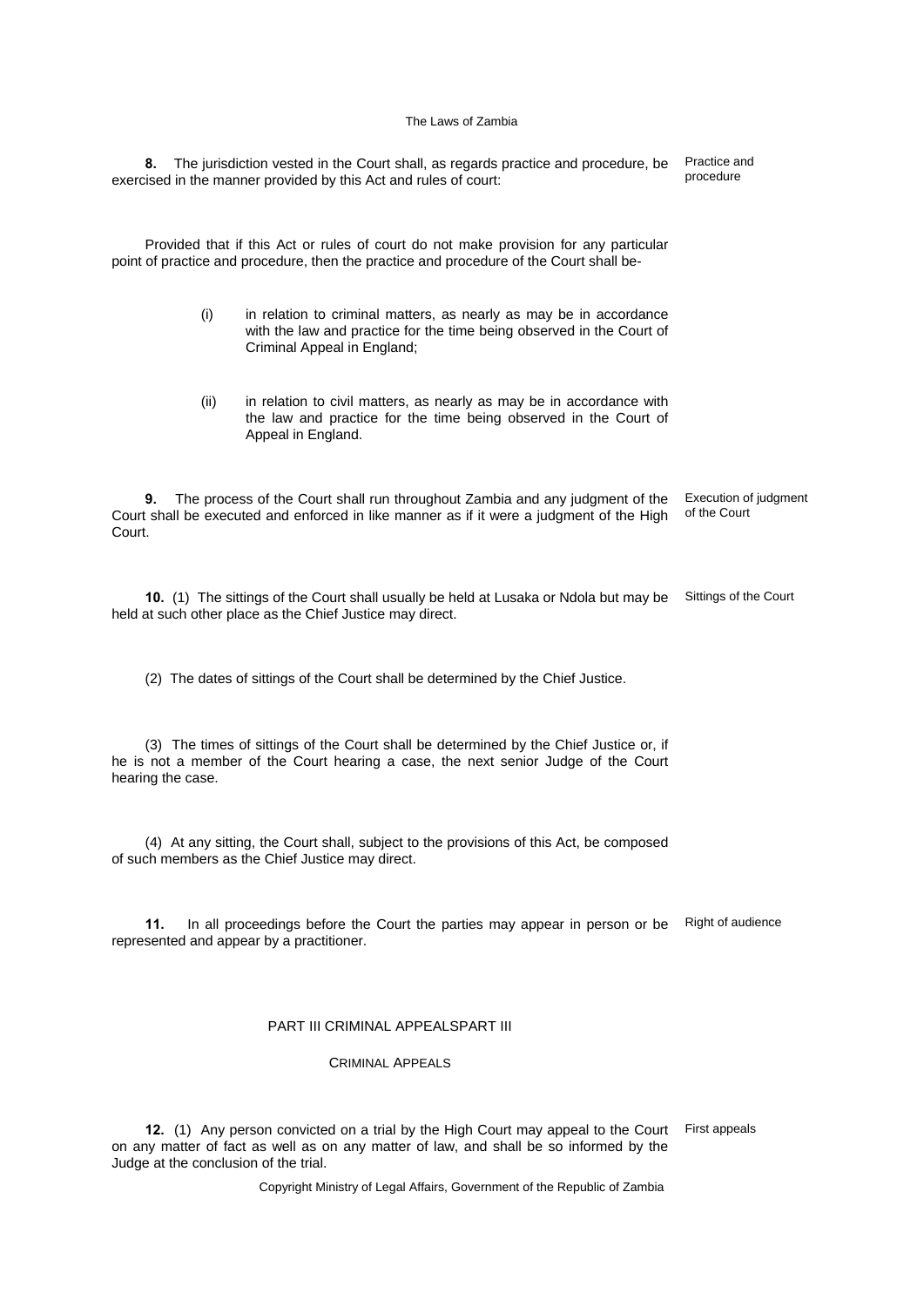(2) A person convicted by a subordinate court and committed to the High Court for sentence and sentenced by the High Court shall for all purposes connected with his rights of, and procedural matters relating to, appeal be deemed to have been convicted and sentenced on a trial by the High Court, and accordingly an appeal against such conviction and sentence shall lie to the Court.

(3) If the Director of Public Prosecutions is dissatisfied with a judgment of the High Court in the exercise of its original jurisdiction upon a point of law, he may appeal against such judgment to the Court.

(4) No appeal shall lie against any sentence the imposition of which is fixed by law.

(*As amended by Act No.* 31 *of* 1976)

**13.** (*Repealed by Act No.* 31 *of* 1976)

**14.** (1) Any party to an appeal to the High Court may appeal to the Court against the High Court judgment with the leave of that court if given at the time when judgment is pronounced, or with the leave of the Court. Second appeals

(2) For the purposes of this section, an order made by the High Court in the exercise of its revisional jurisdiction, or a decision of the High Court on a case stated, or a decision of the High Court refusing an application for an appeal to be heard out of time, shall be deemed to be a decision of the High Court in its appellate jurisdiction.

(3) Where under section *three hundred and twenty-four* of the Criminal Procedure Cap. 88 Code an application for an appeal to be heard out of time has been refused by the High Court, the applicant may apply to the Court for his appeal to be heard by the Court, and if such application is granted the appeal shall be heard by the Court as if it lay direct thereto.

(*As amended by Act No.* 26 *of* 1974)

**15.** (1) On an appeal against conviction, the Court shall allow the appeal if it is of the opinion that the judgment of the court before which the appellant was convicted or of the High Court in exercise of its appellate jurisdiction should be set aside-Determination of appeals

(*a*) on the ground that in all the circumstances of the case it is unsafe or unsatisfactory; or

(*b*) on the ground of a wrong decision on any question of law; or

(*c*) on the ground that there was a material irregularity in the course of the trial; and in any other case shall dismiss the appeal: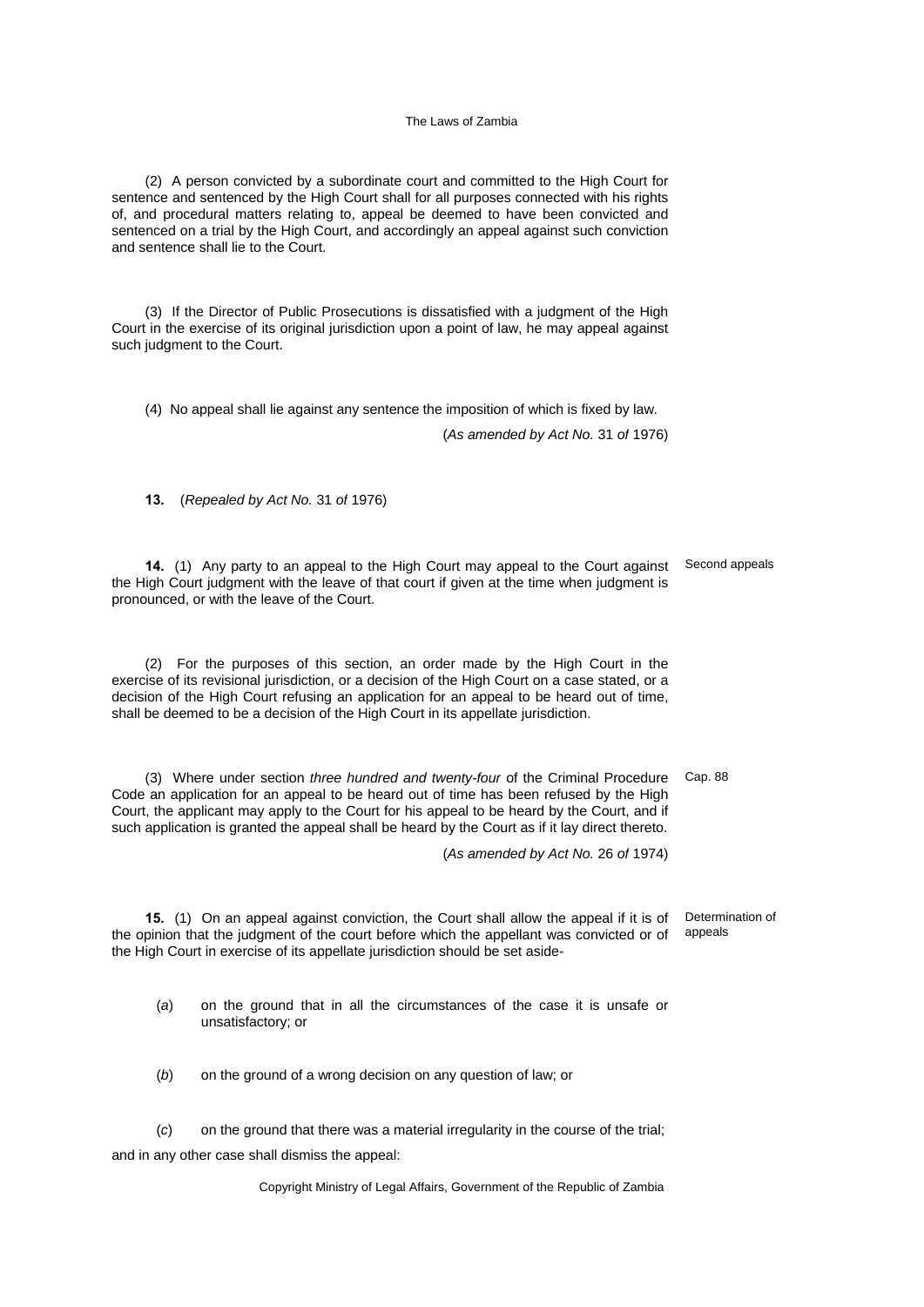Provided that the Court may, notwithstanding that it is of the opinion that the point raised in the appeal might be decided in favour of the appellant, dismiss the appeal if it considers that no miscarriage of justice has actually occurred.

(2) The Court shall, if it allows an appeal against conviction, either quash the conviction and direct a judgment and verdict of acquittal to be entered, or, if the interests of justice so require, order a new trial.

(3) On any appeal, whether against conviction or sentence, the Court may substitute a judgment of guilty of such other offence as the trial court could have entered, and, in the case of an appeal from a judgment of the High Court in its appellate jurisdiction, the Court shall in addition have power to restore the conviction of the trial court.

(4) On any appeal, whether against conviction or sentence, the Court may increase or reduce the sentence, or impose such other sentence or make such other order as the trial court could have imposed or made.

(*As amended by Act No.* 17 *of* 1976)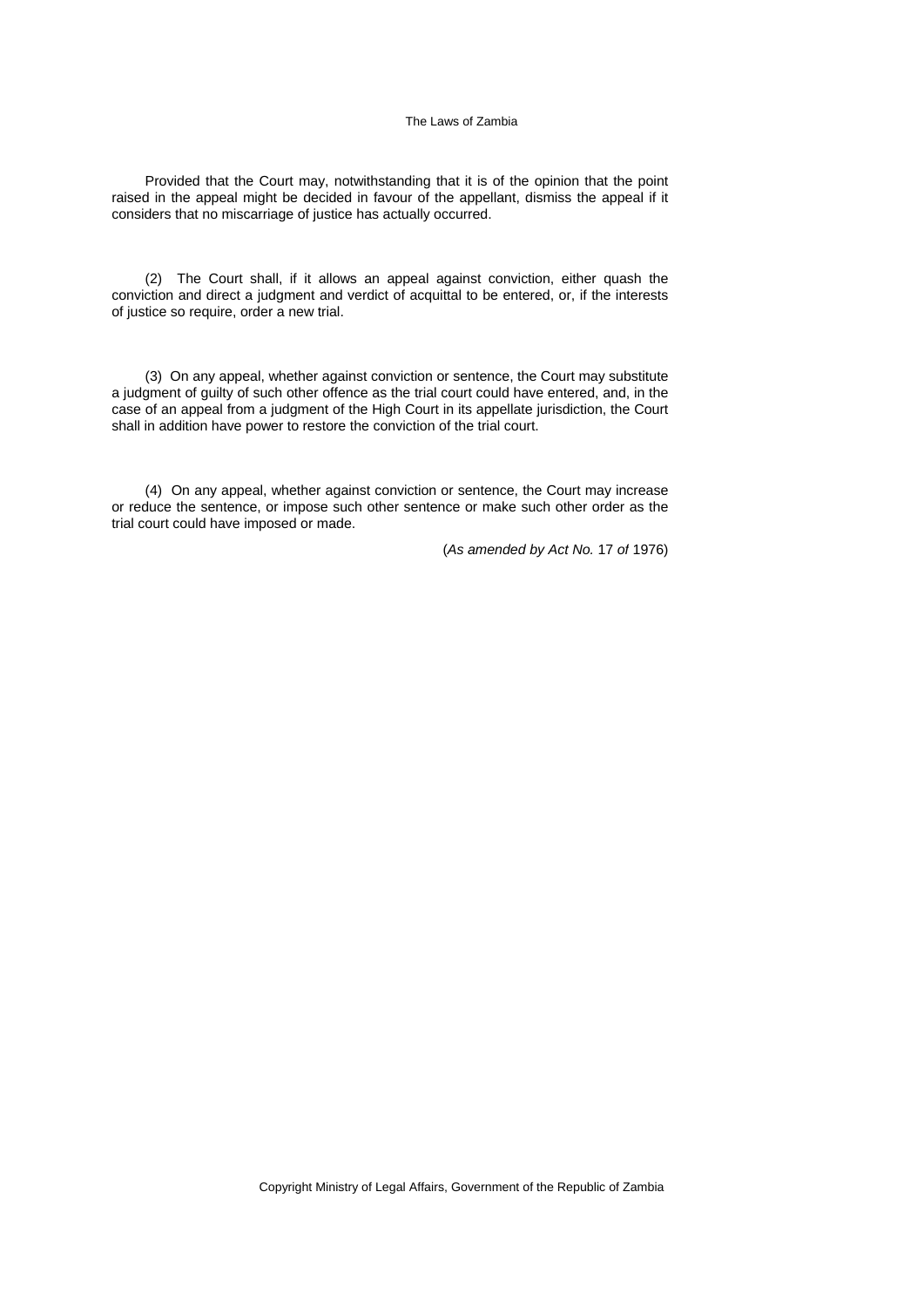**16.** The Court may, if it thinks it necessary or expedient in the interests of justice-

(*a*) order the production of any document, exhibit, or other thing connected with the proceedings, the production of which appears to it necessary for the determination of the case;

- (*b* order any witness who would have been a competent and compellable witness at the trial to attend and be examined before the Court, whether he was or was not called at the trial, or order the examination of any such witness to be conducted in manner provided by rules of court before any Judge of the Court or other person appointed by the Court for the purpose, and allow the admission of any deposition so taken as evidence before the Court;
- (*c*) receive the evidence, if tendered, of any witness (including the appellant) who is a competent but not compellable witness, and, if the appellant makes application for the purpose, of the husband or wife of the appellant in cases where the evidence of the husband or wife could not have been given at the trial except on such application to the trial court;
- (*d*) remit the case for further hearing to the court from which the appeal was brought, with such instructions as regards the taking of further evidence or otherwise as appear to it necessary;
- (*e*) where any question arising at the appeal involves prolonged examination of documents or accounts or any scientific or local investigation which cannot, in the opinion of the Court, conveniently be conducted before the Court, order the reference of the question in manner provided by rules of court for inquiry and report to a special commissioner appointed by the Court, and act upon the report of any such commissioner so far as it thinks fit to adopt it;
- (*f*) appoint any person with special expert knowledge to act as an assessor in an advisory capacity in any case where it appears to the Court that such knowledge is required for the proper determination of the case;
- (*g*) issue any warrant necessary for enforcing any order or sentence of the Court; and
- (*h*) on the application of an appellant and pending the determination of his appeal or application for leave to appeal to the Court, admit the appellant to bail and, in the event of an appellant having been admitted to bail, give any directions which it may consider necessary concerning the time at which the sentence of the appellant shall be resumed or begin to run:

Provided that-

- (i) in no case shall any sentence be increased by reason of or in consideration of any evidence that was not given at the trial; and
- (ii) whenever the Court receives further evidence or gives instructions for the taking of further evidence, it shall make such order as will secure an opportunity to the parties to the proceedings to examine every witness whose evidence is so taken.

**17.** (1) A person who intends to appeal against a judgment of the High Court under this Part shall, within fourteen days of the date of the judgment against which he intends to appeal-

Supplementary powers of the Court

Time for appealing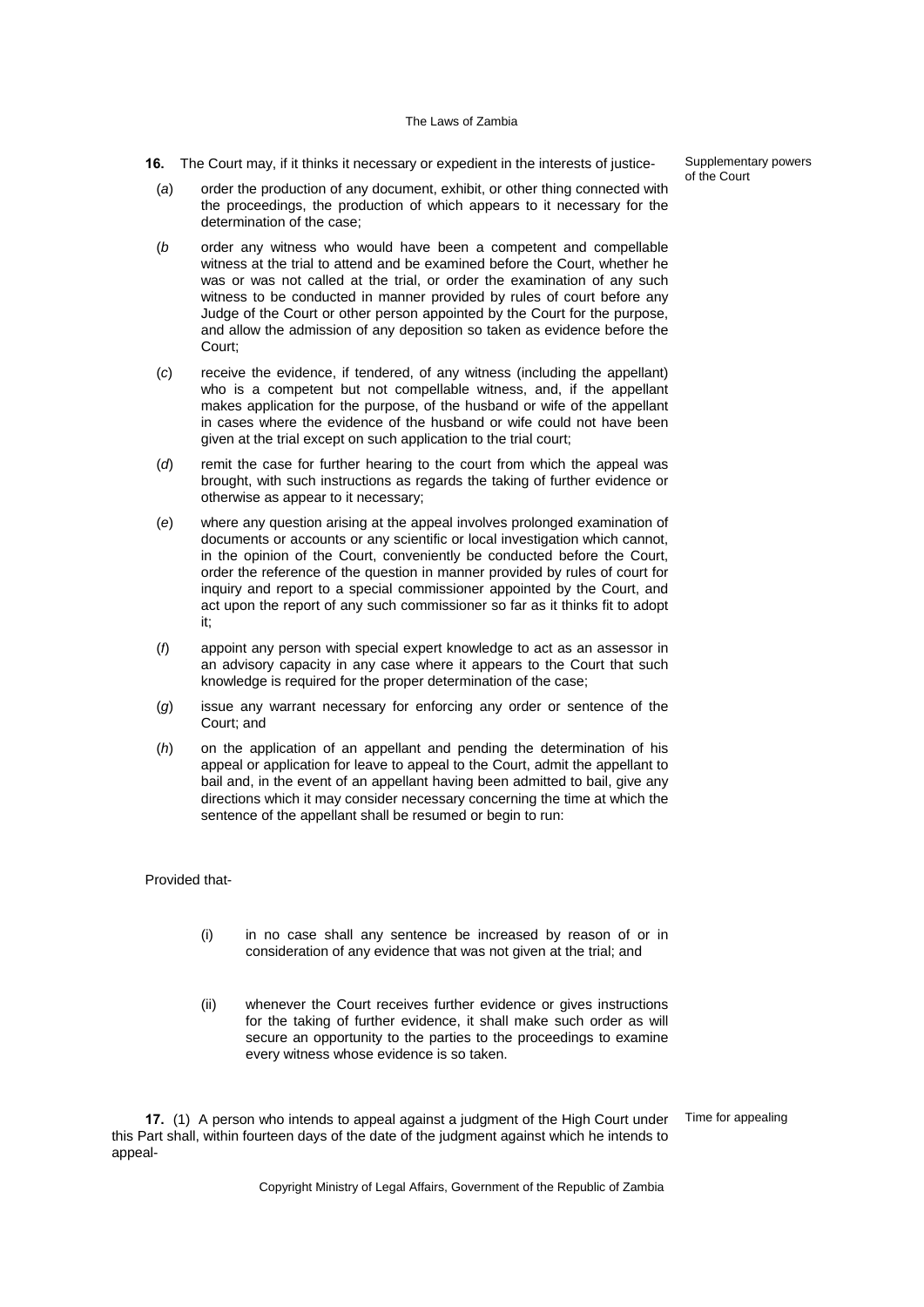(*a*) give notice of his intention to appeal; or

(*b*) if leave to appeal is required, submit an application for such leave;

to the Registrar of the High Court in such manner and form as may be prescribed by rules of court.

(2) (*Repealed by Act No.* 31 *of* 1976)

(3) If the intending appellant is in prison, the aforesaid notice or application, as the case may be, may, within the said period of fourteen days, be given to the officer in charge of the prison, who shall forward it to the Registrar of the High Court.

(4) The Court may extend the time for giving notice of intention to appeal or of submitting an application for leave to appeal notwithstanding that the time for giving such notice or submitting such application has already expired:

Provided that where sentence of death has been passed, no extension of time shall be granted after the sentence has been confirmed by the President.

(*As amended by Act No.* 31 *of* 1976)

**18.** (1) In the case of a sentence of death or corporal punishment-<br>
Stay of execution of

sentence of death or corporal punishment

- (*a*) the sentence shall not be executed until after the expiration of the time within which notice of intention to appeal may be given or, as the case may be, an application for leave to appeal may be submitted;
- (*b*) if notice of intention to appeal is so given, the sentence shall not be executed until the appeal has been determined or abandoned;
- (*c*) if the application for leave to appeal is so submitted, the application shall be determined as soon as practicable, and the sentence shall not be executed until the application has been refused or the appeal has been determined or abandoned.

(2) Notwithstanding the provisions of subsection (1), a sentence of corporal punishment imposed or confirmed on appeal by the High Court, or imposed by a subordinate court, may be executed before, the expiration of the time within which notice of intention to appeal to the Court may be given or, as the case may be, an application for leave to appeal may be submitted, if the person sentenced to such corporal punishment has given written notice to the Master or the Registrar of the High Court or the clerk of that subordinate court, as the case may be, that he wishes the sentence to be carried out without further delay and that he-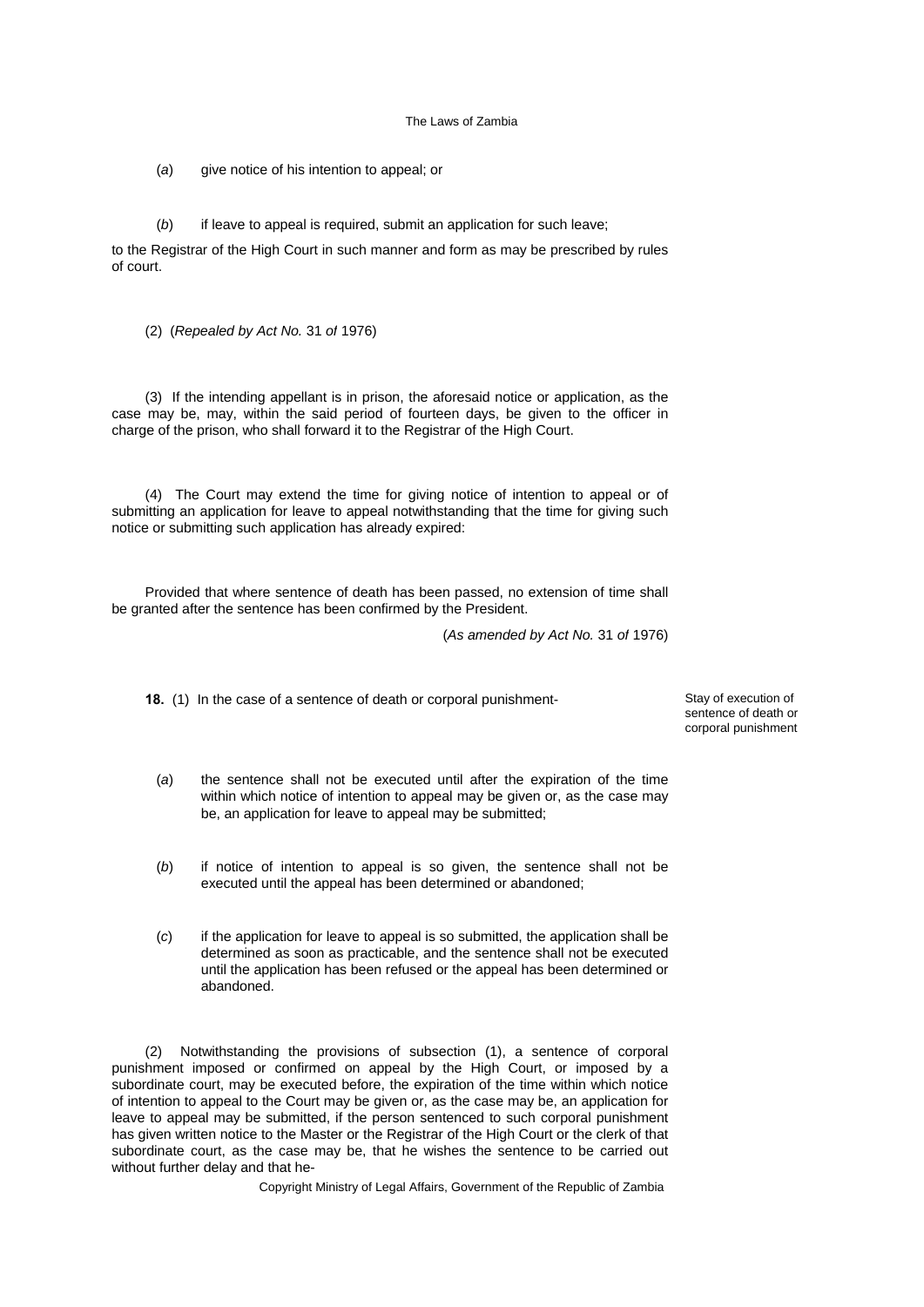(*a*) does not intend to appeal or to apply for leave to appeal; or

(*b*) has abandoned his appeal or his application for leave to appeal.

**19.** (1) An appellant shall be entitled to be present, if he so desires, at the hearing of his appeal or any application to the Court.

(2) An appellant who does not appear at the hearing of his appeal by a practitioner may present his case and argument in writing, and any case or argument so presented shall be considered by the Court.

(3) The power of the Court to pass any sentence under this Act may be exercised notwithstanding that the appellant is for any reason not present.

**20.** (1) If, in the exercise of powers conferred upon the High Court, it thinks fit to reserve for the consideration and determination by the Court any question decided by the High Court on any exception or objection taken to the information preferred against any person on trial before the High Court for any offence, the High Court shall state the question reserved and direct that the question so stated be transmitted to the Master for consideration and determination by the Court.

(2) The Court shall determine any question reserved for its consideration under subsection (1).

(3) On the determination by the Court of a question reserved for its consideration in terms of subsection (1), the Court may make an order confirming, amending or setting aside the decision in respect of which the question was reserved and give such directions as the Court thinks fit to give as to the information and the further proceedings before the High Court.

**21.** (1) If it appears to any Judge of the Court that any notice of an appeal against a conviction is frivolous or vexatious or does not show any substantial ground of appeal, such Judge may direct the Master to refer the appeal to the Court for summary determination, and, when the appeal is so referred, the Court may, if it considers that the appeal is frivolous or vexatious or does not show any substantial ground of appeal and the appeal can be determined without adjourning the same for a full hearing, dismiss the appeal summarily without calling on any person to attend the hearing or to appear for the People thereon.

(2) The provisions of subsection (1) shall not apply in the case of an appeal by a person upon whom a sentence of death is passed.

Copyright Ministry of Legal Affairs, Government of the Republic of Zambia

Reservation for consideration of the Court of decisions on exceptions and objections to informations

Procedure with respect to frivolous or unsubstantial appeals

Right of appellant to be present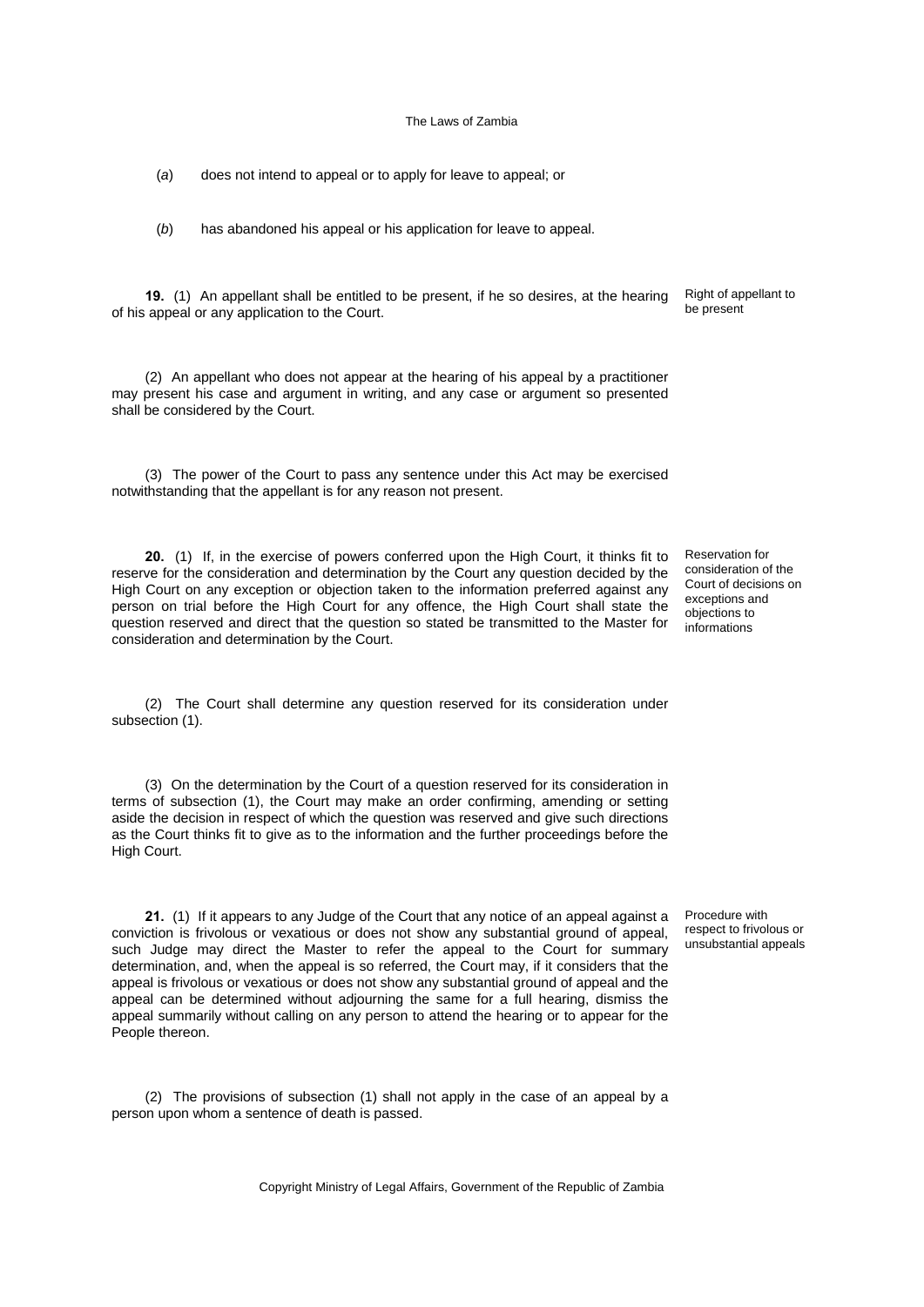**22.** (1) Where the High Court has, in exercise of its powers under section *three hundred and thirty-six* of the Criminal Procedure Code, refused to admit an appellant to bail or to postpone the payment of any fine imposed upon him, the Court may, if it deems fit, on the application of the appellant, and pending the determination of his appeal or application for leave to appeal to the Court in a criminal matter-

Provisions as to bail. Cap. 88

- (*a*) admit the appellant to bail, or if it does not so admit him, direct him to be treated as an unconvicted prisoner pending the determination of his appeal or of his application for leave to appeal, as the case may be; and
- (*b*) postpone the payment of any fine imposed upon him.

(2) The time during which an appellant, pending the determination of his appeal, is admitted to bail, and, subject to any directions which the Court may give to the contrary in any appeal, the time during which the appellant, if in custody, is treated as an unconvicted prisoner under this section, shall not count as part of any term of imprisonment under his sentence. Any imprisonment of the appellant under the sentence, whether it is the sentence passed by the court of trial or by the High Court in its appellate jurisdiction or the sentence passed by the Court, shall, subject to any directions which the Court may give to the contrary, be deemed to be resumed or to begin to run, as the case requires-

- (*a*) if the appellant is in custody, as from the day on which the appeal is determined;
- (*b*) if the appellant is not in custody, as from the day on which he is received into goal under the sentence.

## PART IV CIVIL APPEALS FROM THE HIGH COURTPART IV

CIVIL APPEALS FROM THE HIGH COURT

**23.** Subject to the exceptions and restrictions contained in section *twenty-four*, an appeal in any civil cause or matter shall lie to the Court from any judgment of the High Court.

Right of appeal in civil cases

**24.** (1) No appeal shall lie-<br> **24.** (1) No appeal shall lie-

appeals

(*a*) from an order allowing an extension of time for appealing from a judgment;

(*b*) from an order of a Judge giving unconditional leave to defend an action;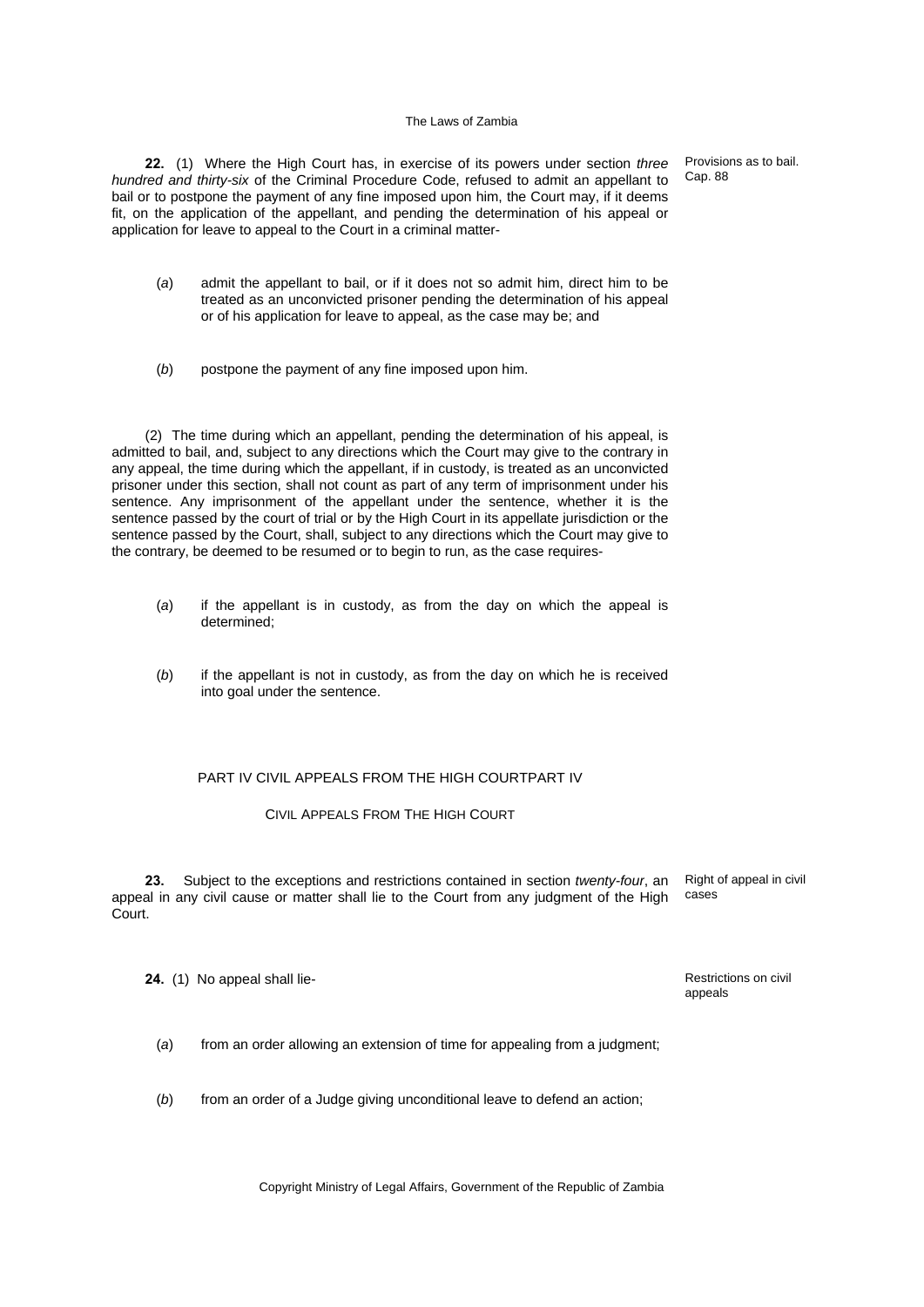- (*c*) from a judgment given by the High Court in the exercise of its appellate or revisional jurisdiction without the leave of the High Court or, if that has been refused, without the leave of a Judge of the Court;
- (*d*) from an order of the High Court or any Judge thereof made with the consent of the parties or from an order as to costs only which by law is left to the discretion of the court without the leave of the court or of the Judge who made the order or, if that has been refused, without the leave of a Judge of the Court;
- (*e*) from an order made in chambers by a Judge of the High Court or from an interlocutory order or interlocutory judgment made or given by a Judge of the High Court, without the leave of the Judge or, if that has been refused, without the leave of a Judge of the Court, except in the following cases:
	- where the liberty of the subject or the custody of infants is concerned;
	- (ii) where an injunction or the appointment of a receiver is granted or refused;
	- (iii) in the case of a decision determining the claim of any creditor or the liability of any contributory or the liability of any director or other officer under the Companies Act;
	- (iv) in the case of a *decree nisi* in a matrimonial cause or a judgment or order in any Admiralty action determining liability;
	- (v) in the case of an order on a special case stated under any law relating to arbitration;
- (*f*) from an order absolute for the dissolution or nullity of marriage made by a Judge in favour of any party who, having had time and opportunity to appeal from the *decree nisi* on which the order was founded, has not appealed from that decree.

(2) An order refusing unconditional leave to defend an action shall not be deemed to be an interlocutory order or interlocutory judgment within the meaning of paragraph (*e*) of subsection (1).

**24A.** An appeal shall lie to the Court in any civil proceedings upon application for *habeas corpus* against an order for the release of the person restrained as well as against the refusal of such an order.

(*As amended by Act No*. 5 *of* 1979)

**25.** (1) On the hearing of an appeal in a civil matter, the Court- Powers of the Court on

an appeal in civil matters

(*a*) shall have power to confirm, vary, amend, or set aside the judgment appealed from or give such judgment as the case may require;

Copyright Ministry of Legal Affairs, Government of the Republic of Zambia

Cap. 388

Appeal in *habeas corpus* proceedings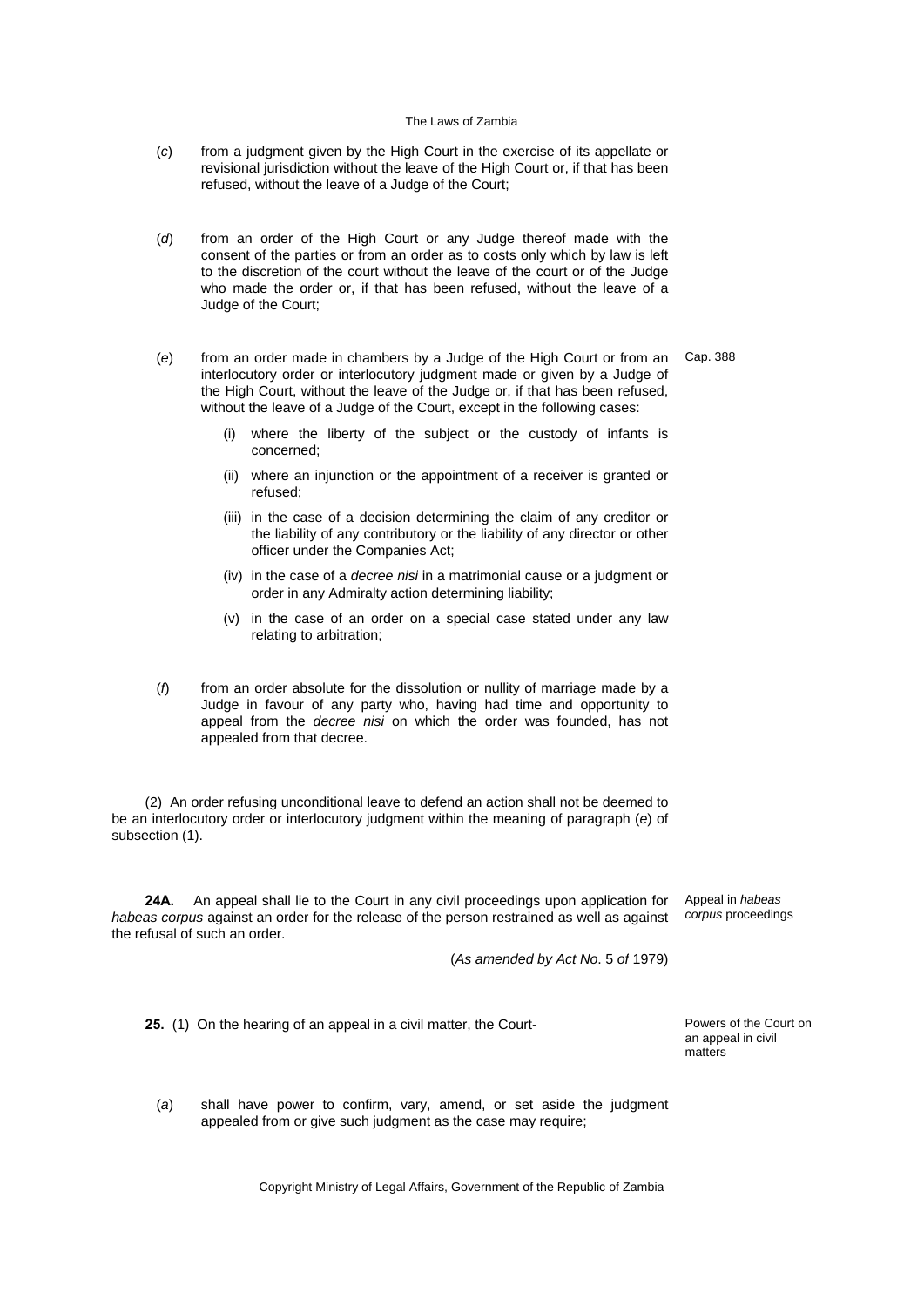- (*b*) may, if it thinks it necessary or expedient in the interests of justice-
	- (i) order the production of any document, exhibit or other thing connected with the proceedings, the production of which appears to it necessary for the determination of the case;
	- (ii) order any witness who would have been a competent and compellable witness at the trial to attend and be examined before the Court, whether he was or was not called at the trial, or order the examination of any such witness to be conducted in manner provided by rules of court before any Judge of the Court or before any officer of the Court or other person appointed by the Court for the purpose, and allow the admission of any deposition so taken before the Court;
	- (iii) receive the evidence, if tendered, of any witness (including any party) who is a competent but not compellable witness, and if a party makes application for the purpose, of the husband or wife of that party in cases where the evidence of the husband or wife could not have been given at the trial except on application to the trial court;
	- (iv) remit the case to the High Court for further hearing, with such instructions as regards the taking of further evidence or otherwise as appear to it necessary; and
- (*c*) shall, if it appears to the Court that a new trial should be held, have power to set aside the judgment appealed against and order that a new trial be held.

(2) Whenever the Court gives instructions for the taking of further evidence, it shall make such order as will secure an opportunity to the parties to the proceedings to examine every witness whose evidence is taken.

# PART V MISCELLANEOUSPART V

## MISCELL ANEQUS

**26.** (1) The Court or any judge thereof may require and administer any necessary Administration of oaths oath.

(2) The form of an oath shall be the same, as nearly as may be, as that which is used in the High Court.

(3) Any person who, by law, is entitled to make an affirmation instead of taking an oath, may do so in any cause or matter in the Court, and shall do so in the form prescribed by law.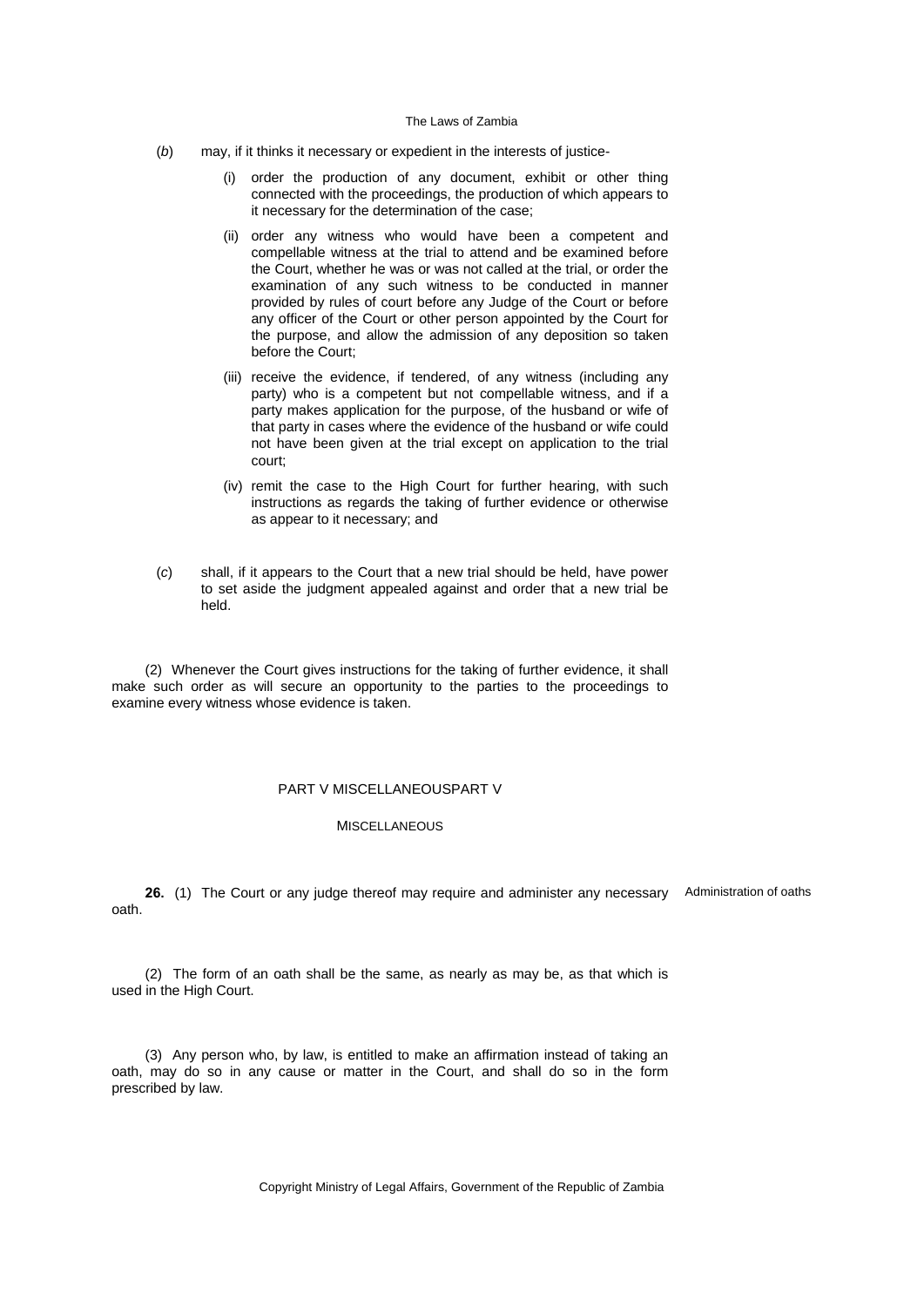**27.** When the presence of an appellant who is in custody is necessary or desirable at the hearing of his appeal or he exercises the right conferred upon him by section *nineteen* to be present at the hearing of his appeal, a judge of the Court may issue a warrant for the production of the appeallant at the appeal

Warrant for production of appellant before the **Court** 

Rules of Court

regulating generally the practice and procedure of the Court and with respect to appeals to or reviews by the Court including rules as to the time within which any requirement of the rules is to be complied with, as to the costs of and incidental to any proceedings in the Court and as to the fees to be charged in respect of proceedings therein and generally in regard to any other matter which appears to the Chief Justice to be necessary or desirable.

**28.** The Chief Justice may, by statutory instrument, make rules of court for

**29.** (1) There shall be a Master and such other officers as may be necessary to Officers of the Court give effect to the provisions of this Act.

(2) The Master shall be appointed by the Judicial Service Commission.

(3) The Registrar of the Court of Appeal immediately prior to the commencement shall be the first Master.

- **30.** Has had its effect.
- **31.** Obsolete.

# **SUBSIDIARY LEGISLATION**

## THE SUPREME COURT RULES.

ARRANGEMENT OF RULES

PART I GENERALPART I **GENERAL**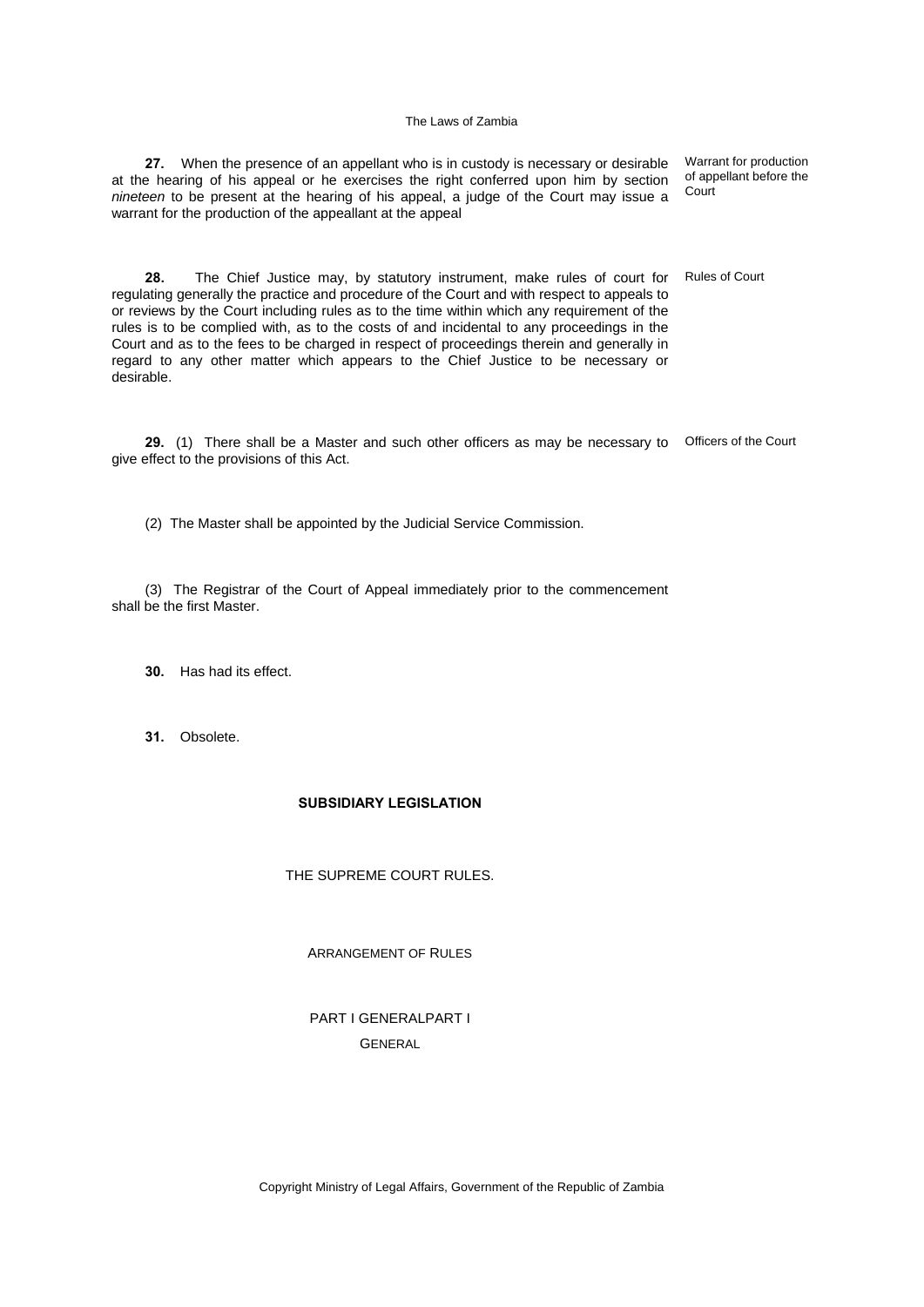# *Rule*

- 1. Title
- 2. Interpretation
- 3. Notice of sittings, vacations and business
- 4. Registry
- 5. Acts to be done on a Saturday, Sunday or public holiday
- 6. Copies
- 7. Interlocutory applications
- 8. Setting aside or varying order of Registrar
- 9. Process of the Court and service
- 10. Form of proceedings
- 11. Power to amend
- 12. Extension of time and late applications
- 13. Prescribed fees
- 14. Prescribed forms
- 15. Costs
- 16. Notice of hearing and non-appearance at hearing
- 17. Applications to the High Court first
- 18. Applications to the Court
- 19. Preliminary objection
- 20. Adjournment

# PART II CRIMINAL APPEALSPART II CRIMINAL APPEALS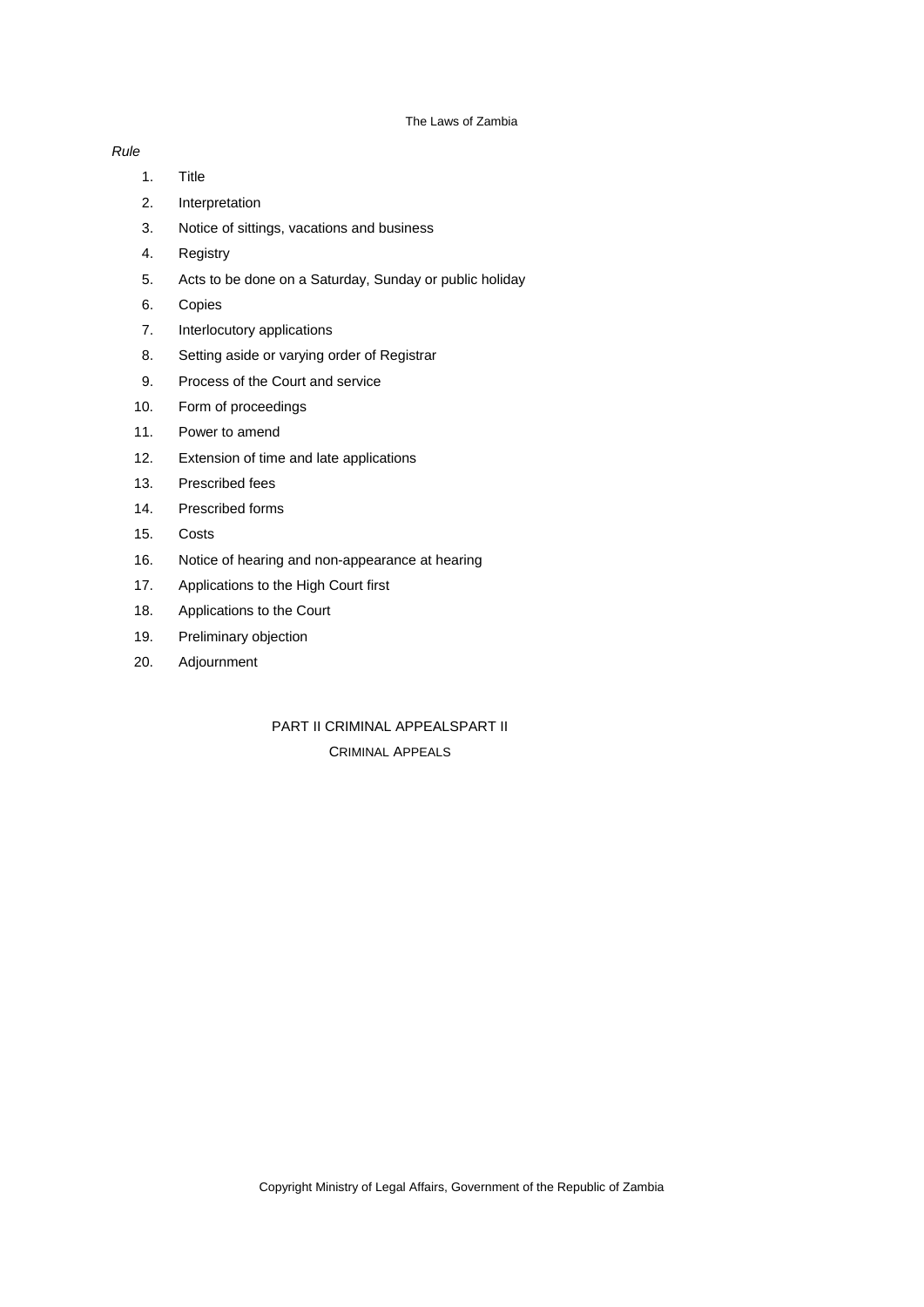- 21. Application
- 22. Institution of appeal
- 23. Notice of intention to appeal
- 24. Leave to appeal
- 25. Grounds of appeal
- 26. Other criminal applications
- 27. Procedure where single judge refuses application
- 28. Signature of proceedings
- 29. Stay of execution
- 30. Grounds of decision
- 31. Preparation of record
- 32. Procedure where appellant in prison
- 33. Abandonment of appeal
- 34. Presentation of appellant's case in writing
- 35. Heads of argument
- 36. Attendance at hearing
- 37. Irregularities
- 38. Hearing and orders on appeal
- 39. Additional evidence and report
- 40. Order for disposal of property
- 41. Judgment in criminal cases
- 42. Order
- 43. Notifying decision
- 44. Costs
- 45. Return of original depositions and exhibits
- 46. Bail

PART III CIVIC APPEALSPART III

CIVIC APPEALS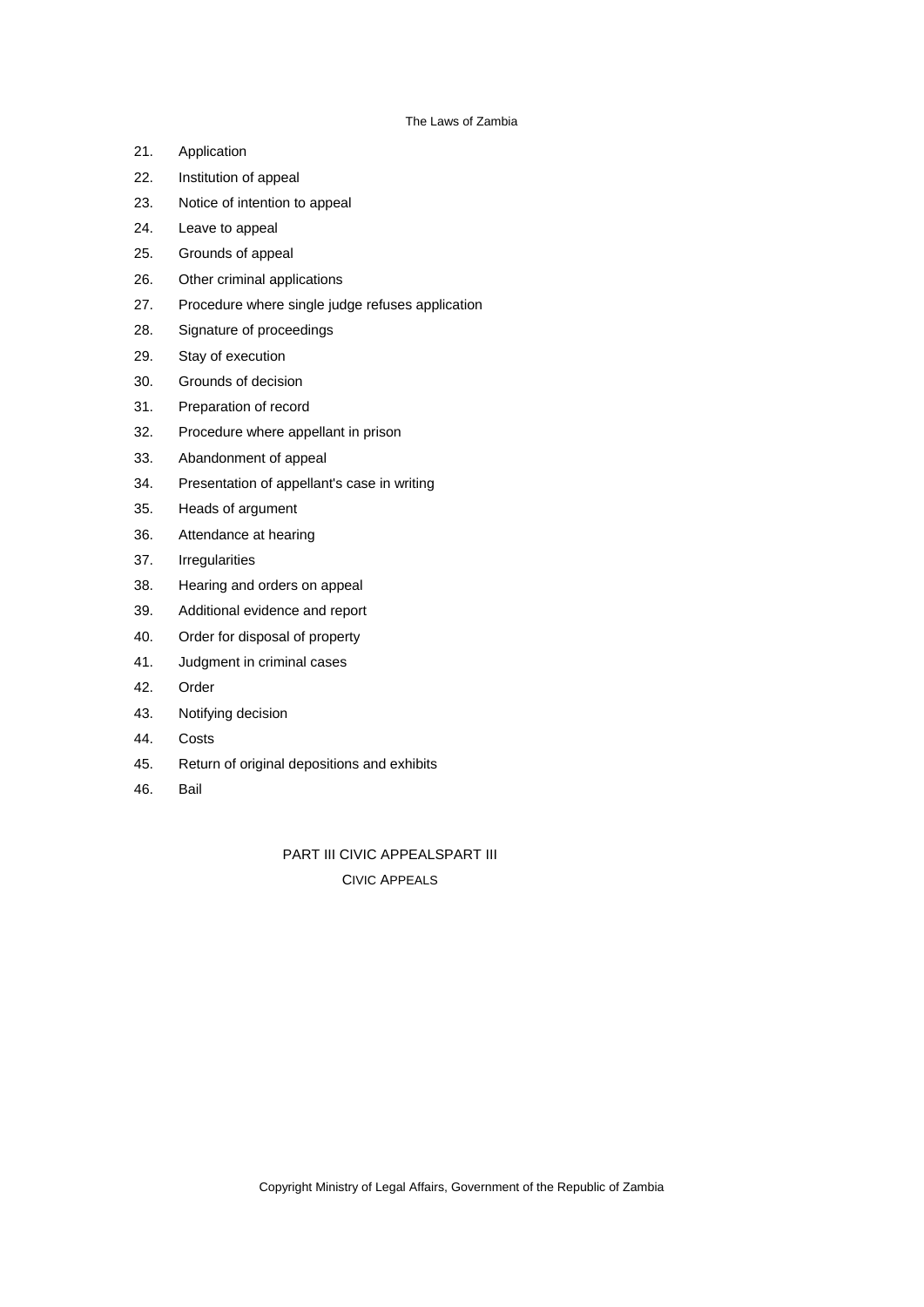- 47. Application and interpretation
- 48. Civil applications
- 49. Notice of appeal
- 50. Leave to appeal
- 51. Appeal not to operate as stay of execution
- 52. Certificate of grounds of judgment
- 53. Address for service
- 54. Lodging appeal
- 55. Default in lodging appeal
- 56. Security for costs
- 57. Entry of appeal
- 58. Record of appeal
- 59. Supplementary record
- 60. Costs of record
- 61. Respondent's notice of cross-appeal
- 62. Stated cases
- 63. Withdrawal of appeal
- 64. Appeal by respondent where appeal withdrawn
- 65. Failure to file record
- 66. Fees and security for costs on cross-appeal
- 67. Additional parties
- 68. Amendment and default
- 69. Notice of non-appearance and written argument
- 70. Heads of argument
- 71. Non-appearance of parties at hearing
- 72. Hearing of appeals
- 73. Judgment in civil cases
- 74. Interest
- 75. Order
- 76. Poor persons

PART IV MISCELLANEOUS AND TRANSITIONAL PROVISIONSPART IV MISCELLANEOUS AND TRANSITIONAL PROVISIONS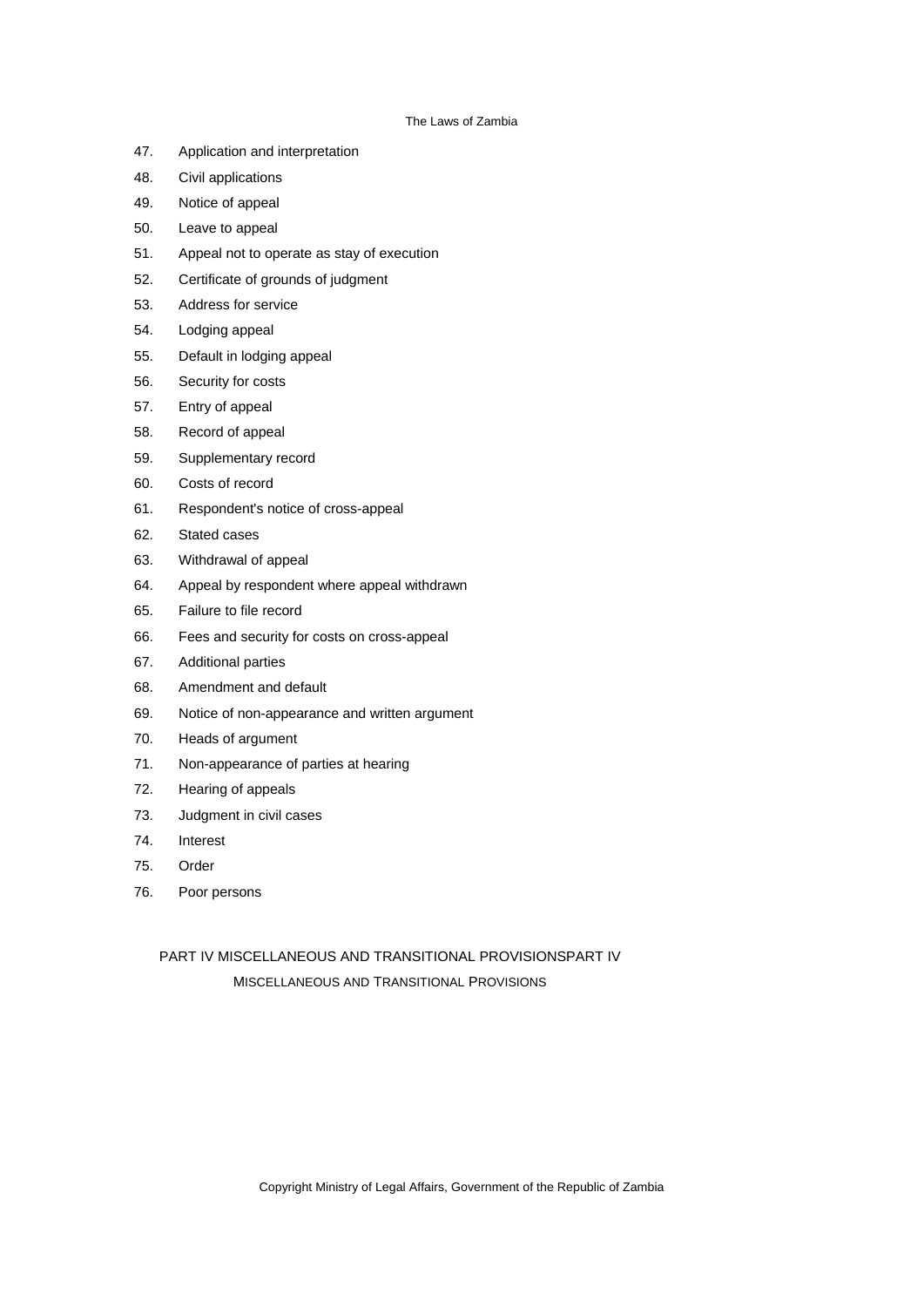77. Orders as to costs

- 78. Clerical errors and accidental slips or omissions
- 79. Obsolete
- 80. Has had its effect

FIRST SCHEDULE-Fees of Court

SECOND SCHEDULE-Costs

THIRD SCHEDULE-Prescribed forms

### SECTION 28-THE SUPREME COURT RULES

*Rules by the Chief Justice Statutory instruments* 

*70* of 1975 85 *of* 1975 100 *of* 1986 173 *of* 1990 45 *of* 1995 86 *of* 1997 *Act No. 13* of 1994

### PART I

### **GENERAL**

- **1.** These Rules may be cited as the Supreme Court Rules The Manus Rules Title
- **2.** (1) In these Rules, unless the context otherwise requires-

"appellant" includes applicant;

- "court below" includes, in relation to an appeal to the Court, any court established for the Republic and any judicial or quasi-judicial tribunal or body in respect of the judgment of which or the proceedings before which such appeal is brought to the Court, either directly or by way of further appeal from the judgment of a court acting in its appellate jurisdiction;
- "direct appeal" means an appeal direct from a subordinate court to the Court in terms of section *twelve* of the Act;
- "first appeal" means an appeal against a judgment of the High Court in the exercise of its original criminal jurisdiction and against a judgment of a subordinate court in the case of a direct appeal;
- "judgment" includes, in addition to the meaning assigned to it by section *two* of the Act, summing up;

Interpretation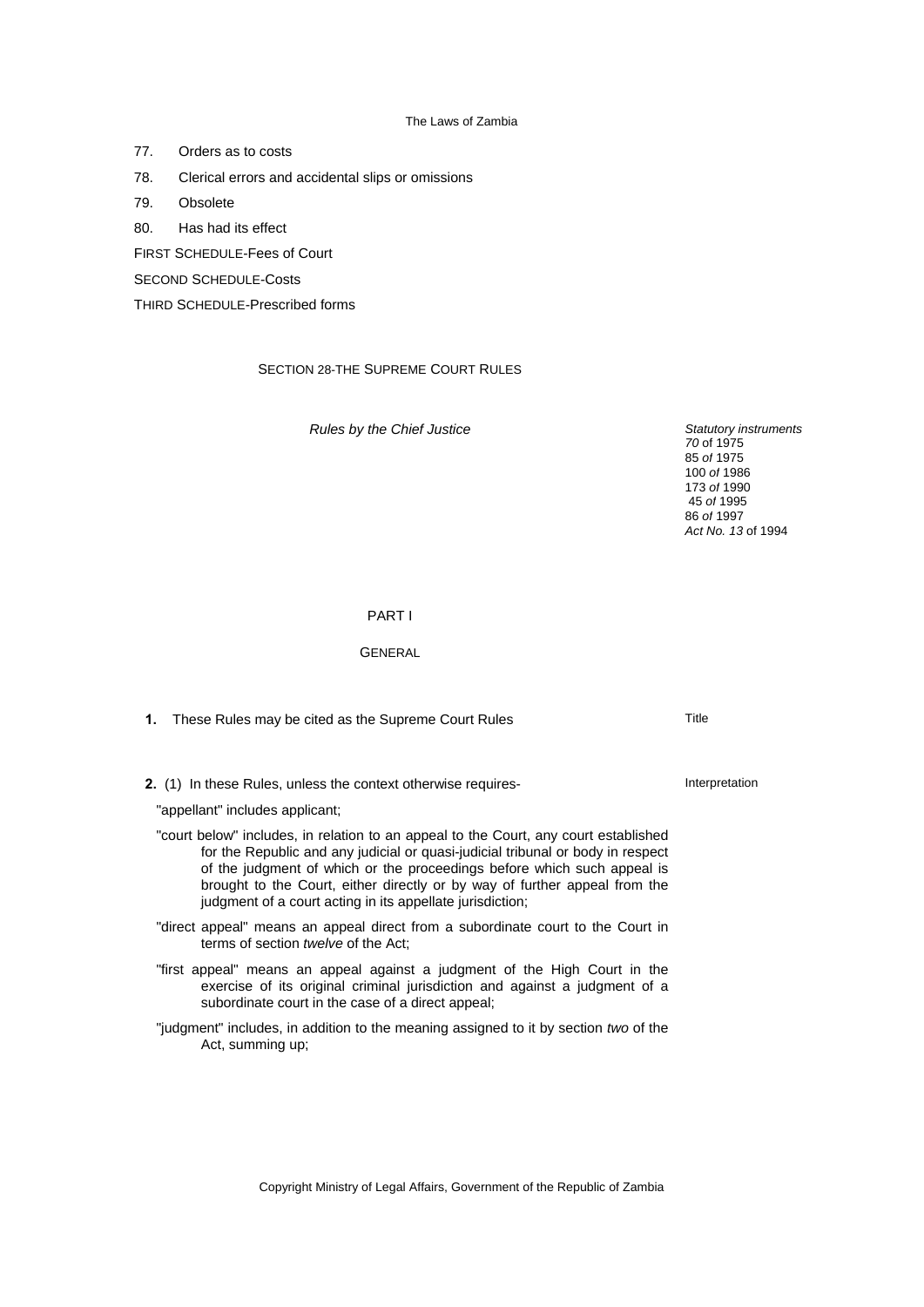- "officer in charge of the prison" means the person appointed to be, or deemed to be, in charge of a prison under the provisions of section *five* of the Prisons Act; Cap. 97
- "presiding judge" means, in relation to the hearing of any appeal or any application therein or to the delivery of any judgment thereon, the senior judge of the Court as constituted for that appeal or application;
- "proceedings" includes, in relation to an appeal to the Court, the proceedings at first instance in respect of which the appeal is brought and any proceedings subsequent thereto by way of appeal and all applications relating to such proceedings as aforesaid;
- "register", in relation to the registration of any proceedings in the Court, means the appropriate register kept by the Master for registration of the proceedings in question;
- "Registrar of the High Court" includes Deputy Registrar and District Registrar of the High Court;
- "Registry" means the Registry of the Court in Lusaka;
- "respondent" includes any person served with a notice of appeal or application, notice of motion, or summons, or entitled to be so served, and includes, in relation to a criminal offence, the Director of Public Prosecutions;
- "respondent's notice" means the notice of cross-appeal which a respondent is required to give under rule 61;
- "revenue stamps" means stamps prescribed by any written law for use in payment of fees;
- "second appeal" means an appeal against a judgment of the High Court in the exercise of its appellate criminal jurisdiction;
- "single judge" means a single judge of the Court;
- "subsequent appeal" means an appeal from the judgment of a court below acting in its appellate or revisional jurisdiction.

(2) In these Rules, unless the context otherwise requires, in the case of a direct appeal-

- (i) a reference to the High Court shall be read as a reference to the subordinate court whose judgment is the subject of the appeal;
- (ii) a reference to the trial judge shall be read as a reference to the trial magistrate; and
- (iii) a reference to the Registrar of the High Court shall be read as a reference to the clerk of the subordinate court in question.

**3.** (1) The sittings of the Court and the matters to be disposed of at such sittings shall be advertised and notified in such manner as the Chief Justice may direct.

Notice of sittings, vacations and business

(2) Vacations of the Court and arrangements made for business during vacations shall be advertised and notified in like manner.

**4.** (1) The Registry shall be situated in Lusaka. Registry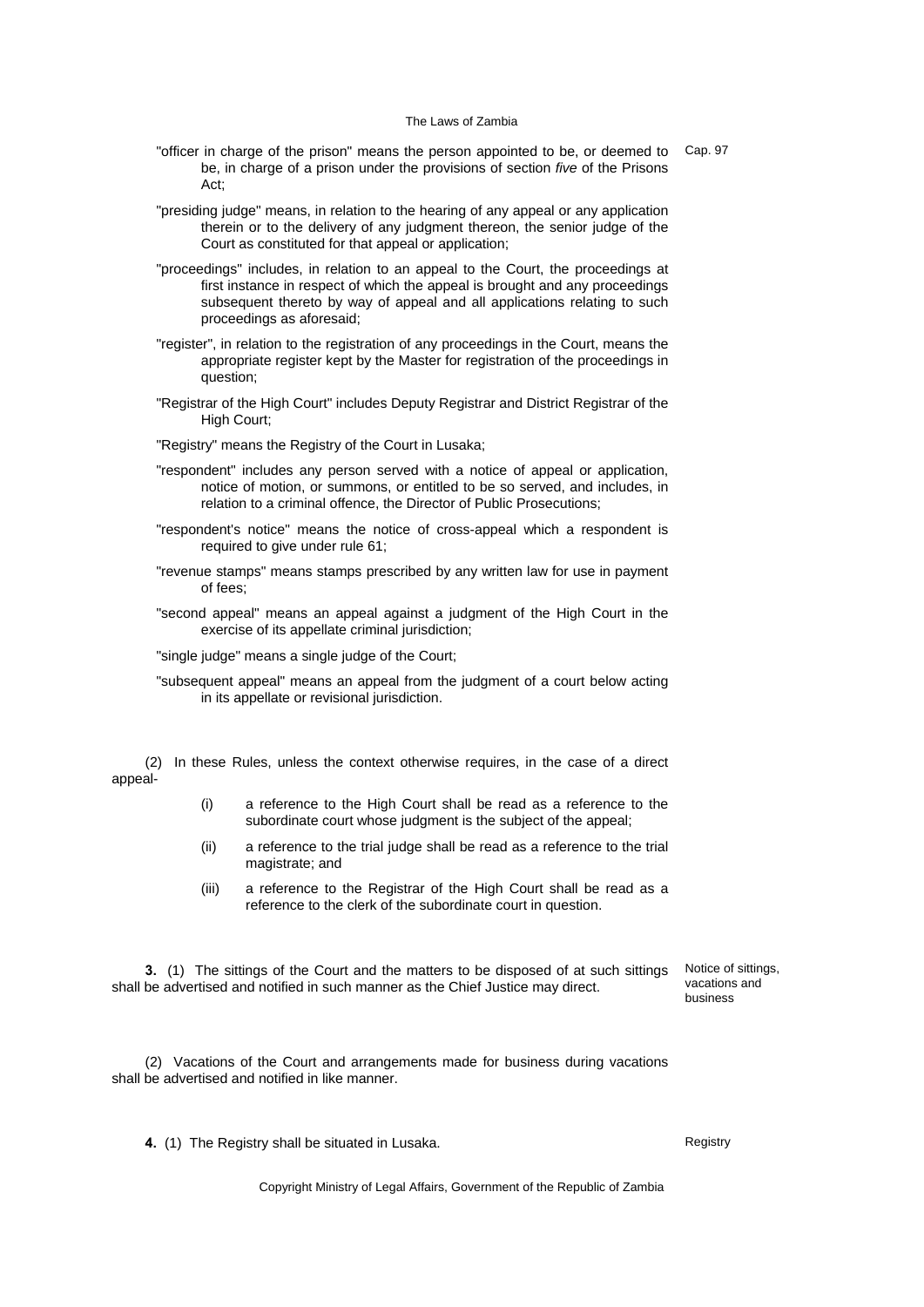(2) Proceedings in the Court shall be instituted in the Registry.

(3) All documents and proceedings filed subsequently to the institution of any proceedings in the Court shall be filed in the Registry.

**5.** Any act required to be done by a person on a date which falls on a Saturday or on a Sunday or a public holiday shall be valid and effective if done on the next following day not being a Saturday or a Sunday or a public holiday.

**6.** Whenever under these Rules any document other than a record of appeal is required to be filed with the Court there shall also be filed four copies of such document, but the Master may in any case order that a greater or lesser number of copies shall be filed.

**7.** Interlocutory applications may be heard and determined by a single judge: Interlocutory

Provided that no direction or order made on an interlocutory application shall operate so as to prejudice the Court from giving such decision upon the case as may be just.

**8.** Any person aggrieved by anything done or ordered to be done by the Master, other than anything ordered or done by the direction of the Chief Justice, may apply to a single judge to have the act, order or ruling complained of set aside or varied, and such judge may give such directions or make such order thereon as he thinks fit. Such applications shall be made by notice of motion supported by affidavits setting out the complaint and the relief sought.

(*As amended by S.I. No.* 85 *of* 1975)

**9.** (1) All summonses, warrants, orders, rules, notices and mandatory processes whatsoever of the Court may be signed by any judge of the Court or by the Master and shall be sealed with the seal of the Court. Every order of the Court shall be dated as of the date on which the judgement was given or order made and shall in addition show the date on which the order was extracted.

(2) Process of the Court may be served in such manner as the Court may direct. Service shall ordinarily be personal, but where a party to any proceeding has given an address for service, service may be effected by delivery at that address. The Court may order substituted service of any process and may order that service be deemed to have been effected at any time and in any manner.

(3) Subject as aforesaid, and unless the Court shall otherwise order, service of any process shall be effected in such manner as would be appropriate if it were process of the High Court.

Copyright Ministry of Legal Affairs, Government of the Republic of Zambia

Acts to be done on a Saturday, Sunday or public holiday

Copies

applications

Setting aside or varying order of Master

Process of the Court and service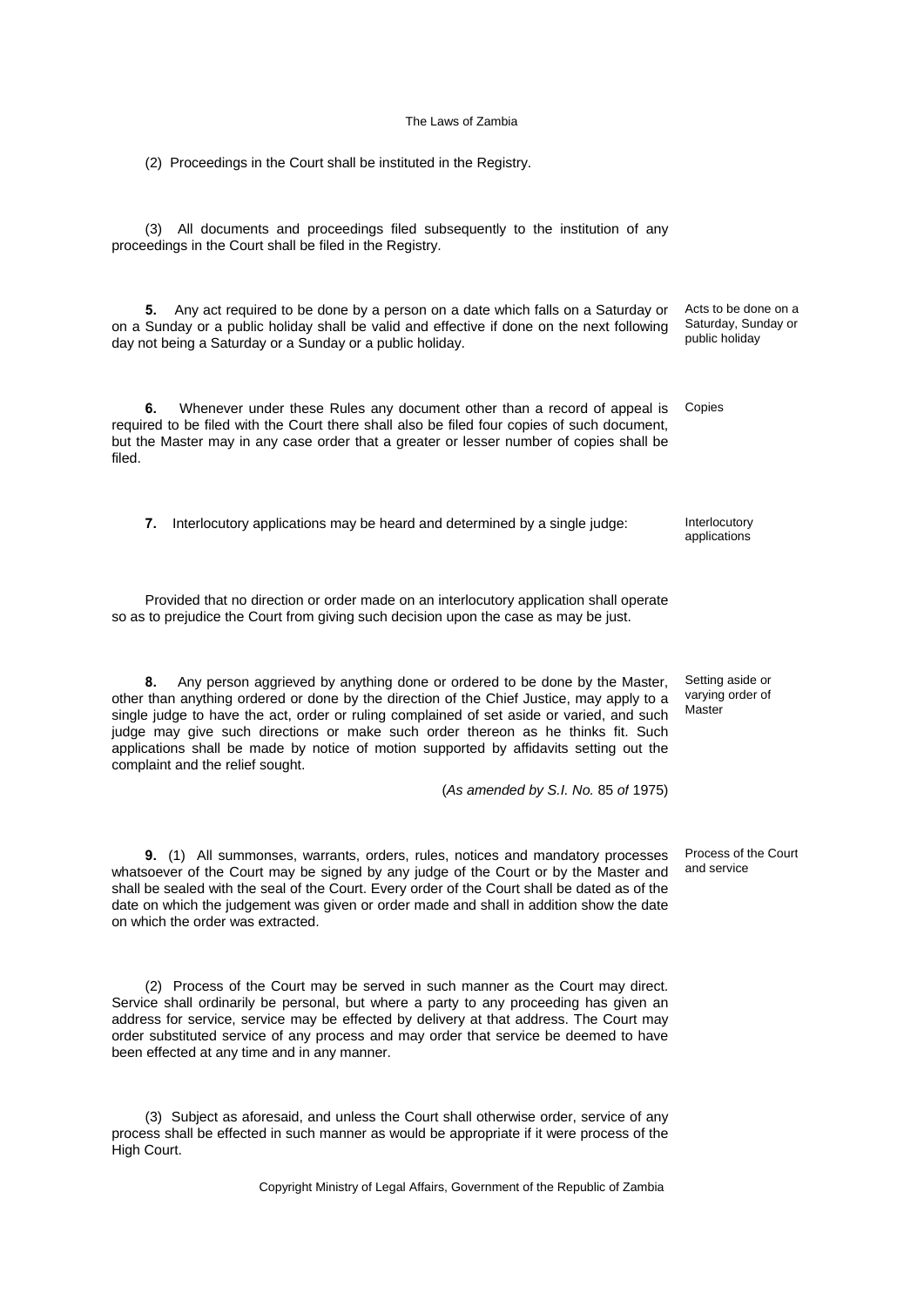(4) The Court may order that process of the Court be served out of the jurisdiction, or that notice thereof be served in lieu in like manner.

(5) The Court may in any case order that process of the Court be served upon any party to the proceedings in the Court below on whom it has not been served, or upon any person not party to those proceedings.

**10.** (1) All proceedings in the Court shall be on metric A4 paper of good quality, unless the nature of the document renders it impracticable, and shall be clear and easily legible and may be printed, mimeographed, typewritten, written or reproduced in photostat, or in any combination of those media. Only one side of the paper shall be used and a margin of not less than 4 centimetres shall be left on the left-hand side of each sheet to permit of binding in book form. Form of proceedings

(2) Whatever medium of reproduction may be adopted the taxing officer shall on taxation allow only those costs which would in his opinion have been incurred by using the most economical method permitted.

(3) A record of appeal shall be bound in book form with an outside cover of stout paper, and may, if long, be in more volumes than one. The title of the appeal shall appear on the outside cover.

(4) A record of appeal shall be paged continuously throughout, but in criminal cases the preliminary pages comprising the documents relating to the appeal may for this purpose be disregarded.

(5) Every fifth line of every record of appeal shall be indicated by numbering in the unbound portion of the margin.

**11.** The Court shall have power to allow amendment of any proceedings in the Power to amend Court.

**12.** (1) The Court shall have power for sufficient reason to extend time for making any application, including an application for leave to appeal, or for bringing any appeal, or for taking any step in or in connection with any appeal, notwithstanding that the time limited therefor may have expired, and whether the time limited for such purpose was so limited by the order of the Court or by these Rules, or by any written law.

Extension of time and late applications

(2) An application to the Court for an extension of time under this rule in criminal cases shall be in Form CRIM/3 and in Civil cases in Form CIV/2 of the Third Schedule.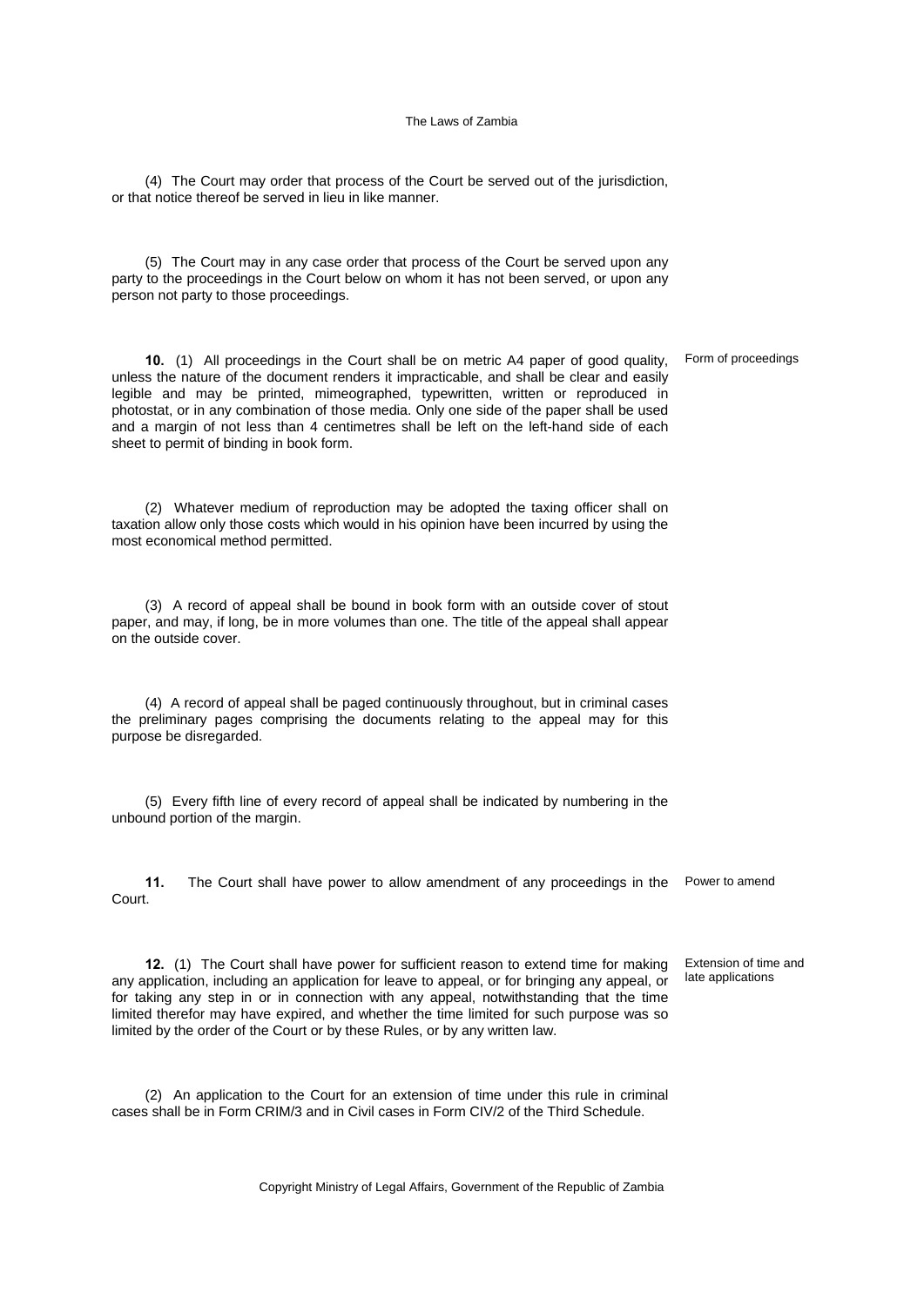(3) In any order extending the time for doing any act, the Court shall specify the time within which such act shall be done.

(4) The Registrar of the High Court or the Master, as the case may be, shall not file any notice of appeal or other document instituting an appeal or any application which is delivered after the expiration of the times set out in these Rules unless leave to appeal or to make application out of time has been obtained, but shall notify the appellant or his practitioner that his appeal or application is out of time.

**13.** The fees set out in the First Schedule shall be payable in respect of Prescribed fees proceedings in and in relation to the Court.

Provided that no fees shall be payable upon a criminal appeal, or on any application in connection therewith, or for the supply of a copy of the record of appeal therein to any appellant or respondent.

**14.** The forms set out in the Third Schedule shall be used when applicable and practicable with such variations as the circumstances of the particular case require. Prescribed forms

**15.** (1) The costs of any proceedings in the Court, unless assessed by the Court, shall be taxed by the Master or such other officer of the Court as the Chief Justice may designate in any particular case or cases, in accordance with the provisions and scales set out in the Second Schedule. Costs

(2) If in any civil appeal the services of any interpreter other than an official Court interpreter are required, the Court may direct that the expenses and fees of such interpreter shall be borne by any party and the same may be assessed or taxed accordingly.

(3) Any person aggrieved by an order on taxation may apply to a single judge to have the order complained of set aside or varied, and such judge may make such order thereon as he thinks fit.

(4) Any person aggrieved by an order of such judge may apply to the court to set aside or vary such order, and the court may make such order thereon as it thinks fit.

**16.** (1) The Master shall, after obtaining directions from the Chief Justice, cause notice of the date, time and place of hearing of an application or appeal to be served upon the appellant and respondent or their practitioners.

Notice of hearing and non-appearance at hearing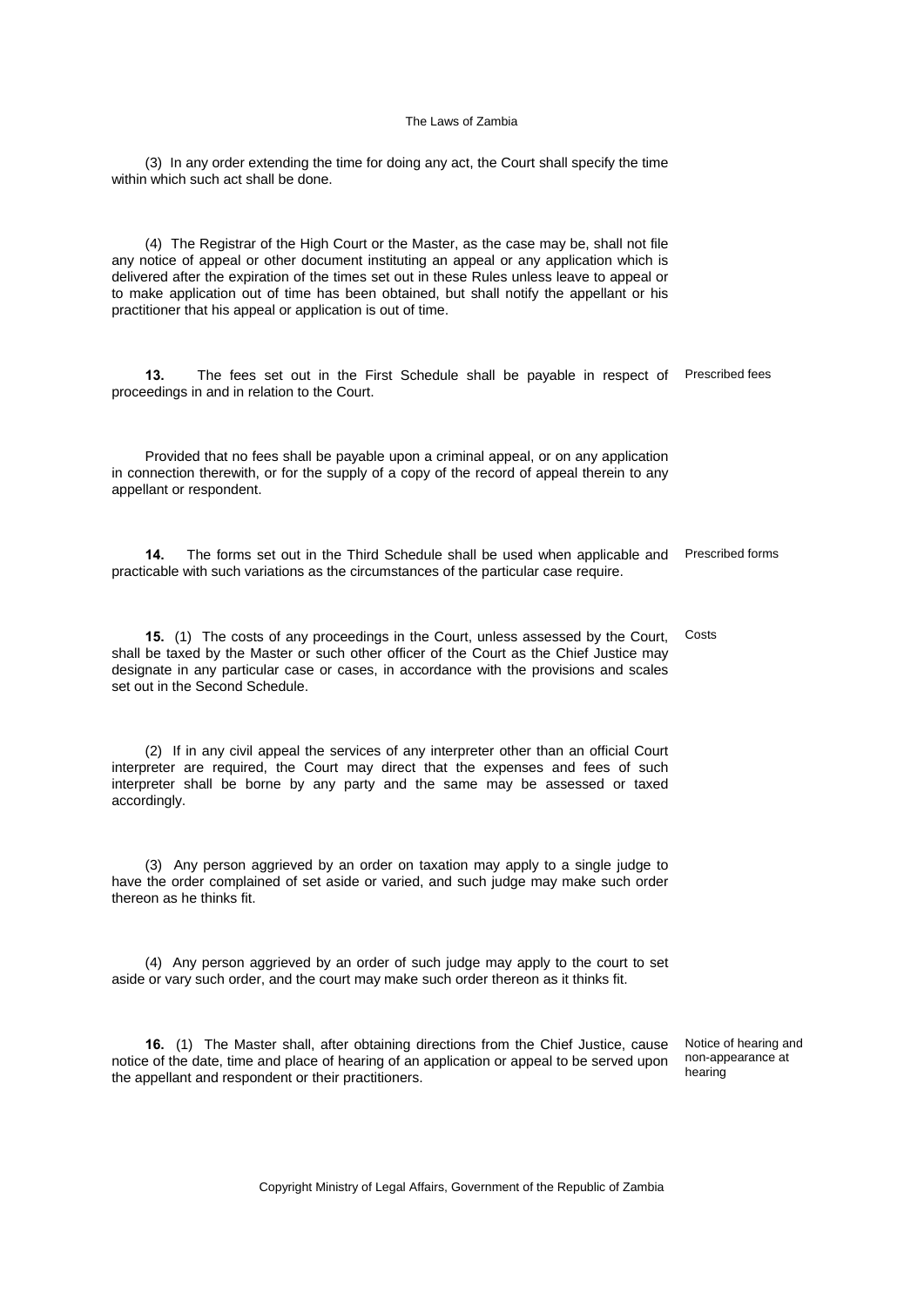(2) It shall not be necessary to serve notice of hearing on any person who has lodged a statement of his case under rule 34 and who has signified that he does not intend to appear at the hearing.

(3) When at the time set down for the hearing of an application or appeal there is no appearance for the appellant and no written argument has been submitted in terms of rule 34, the Court may strike out the application or appeal or may proceed to determine the application or appeal after hearing any other party or practitioner present and entitled to be heard.

**17.** Whenever application may be made to the Court or to the High Court, it shall be made in the first instance to the High Court.

**18.** (1) An application to the Court not involving the decision of an appeal shall, unless made informally in the course of the hearing of an appeal, be made in the first place to a single judge. **Court** 

(2) Applications to a single judge shall be heard in open court or in chambers as the single judge may direct.

(3) If an appeal is pending, any application made in connection therewith shall be intituled in the appeal.

(4) If no appeal is pending, an application shall be intituled as a criminal or civil application and in the matter of the intended appeal or otherwise as may be appropriate.

(5) For the purpose of this rule, an appeal shall not be pending until it has been duly entered in the register of the Court.

(6) For the purpose of constituting a Court, the single judge who has dealt with or refused any application may sit as a member of such Court and take part in determining such application.

**19.** If a respondent intends to take a preliminary objection to any appeal he shall, if Preliminary objection practicable, give reasonable notice thereof to the Court and to the other parties to the appeal, and if such notice be not given the Court may refuse to entertain the objection or may adjourn the hearing and make such order as to the Court may seem just. The provisions of this rule shall apply *mutatis mutandis* to a cross-appeal.

20. The Court shall have power to adjourn any proceedings pending or current Adjournment before it from time to time and from place to place.

Copyright Ministry of Legal Affairs, Government of the Republic of Zambia

Applications to the High Court first

Applications to the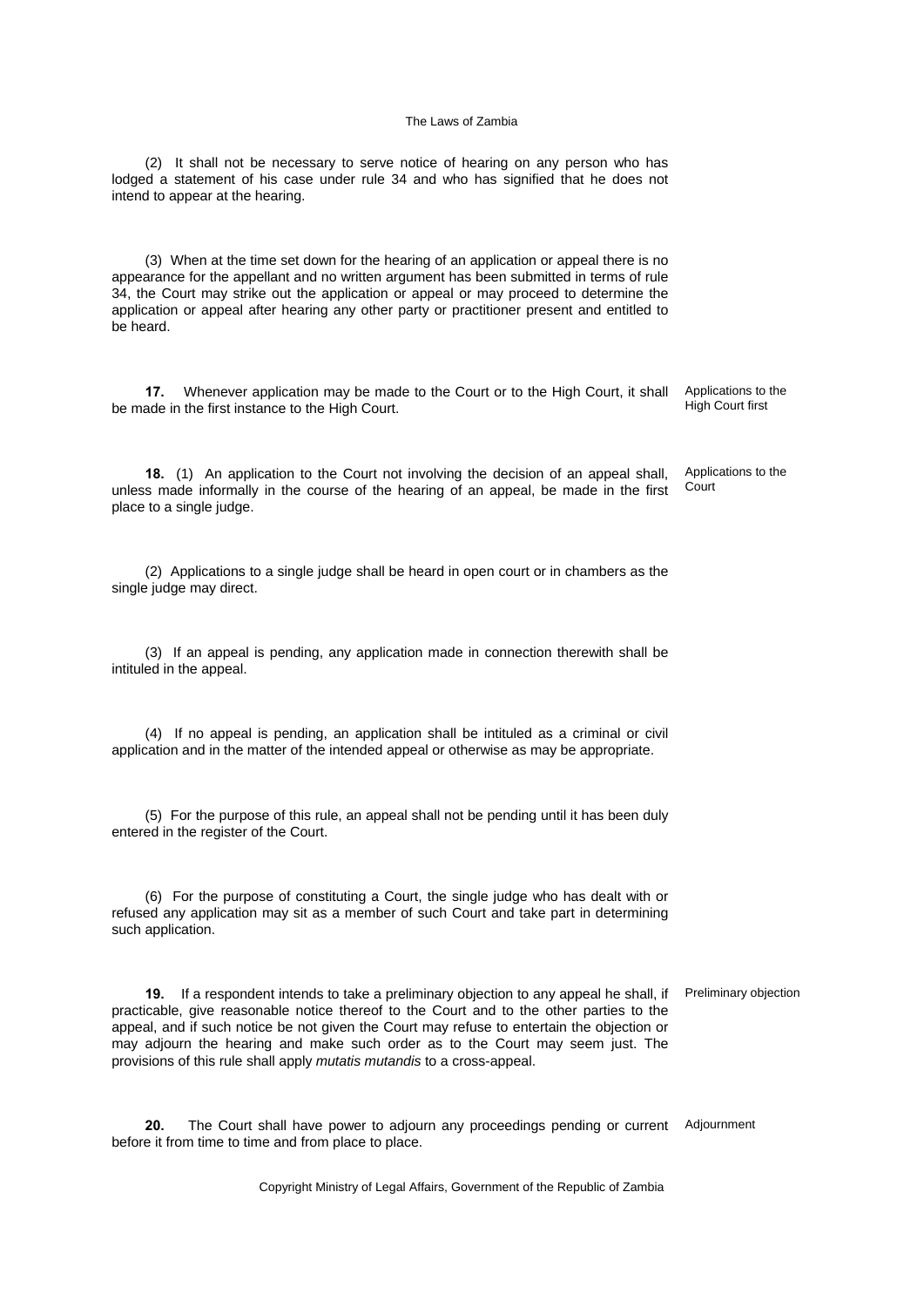## PART II CRIMINAL APPEALSPART II

### CRIMINAL APPEALS

**21.** This Part shall apply only to criminal appeals and applications and to matters Application related thereto.

22. Every appeal shall be brought by notice of intention to appeal or by an Institution of appeal application for leave to appeal.

**23.** (1) Every notice of intention to appeal shall be in writing and shall be lodged in triplicate with the Registrar of the High Court within fourteen days of the date of the judgment appealed against.

(2) Every notice of intention to appeal shall state shortly the effect of the judgment appealed against, shall contain a full and sufficient address at which any notice or document connected with the appeal may be served upon the appellant or upon his practitioner, and, subject to the provisions of rule 28, shall be signed by the appellant or his practitioner.

(3) The Registrar of the High Court shall forthwith transmit two copies of the notice of intention to appeal to the Master who shall enter the appeal in the register and inform the Registrar of the High Court of the serial number assigned thereto.

(4) Upon receipt of a notice of intention to appeal, the Master shall notify the Director of Public Prosecutions thereof by sending him a copy of the notice.

(5) Where more persons than one have been jointly tried and any two or more of them desire to appeal, they may at their option file separate or joint notices of intention to appeal. Every notice of intention to appeal shall be deemed to institute one appeal, but where more appeals than one are brought arising from convictions at the same trial they shall, unless the Court otherwise orders, be deemed to have been consolidated and shall proceed as one appeal.

(6) A notice of intention to appeal shall be substantially in Form CRIM/1 of the Third Schedule.

Notice of intention to appeal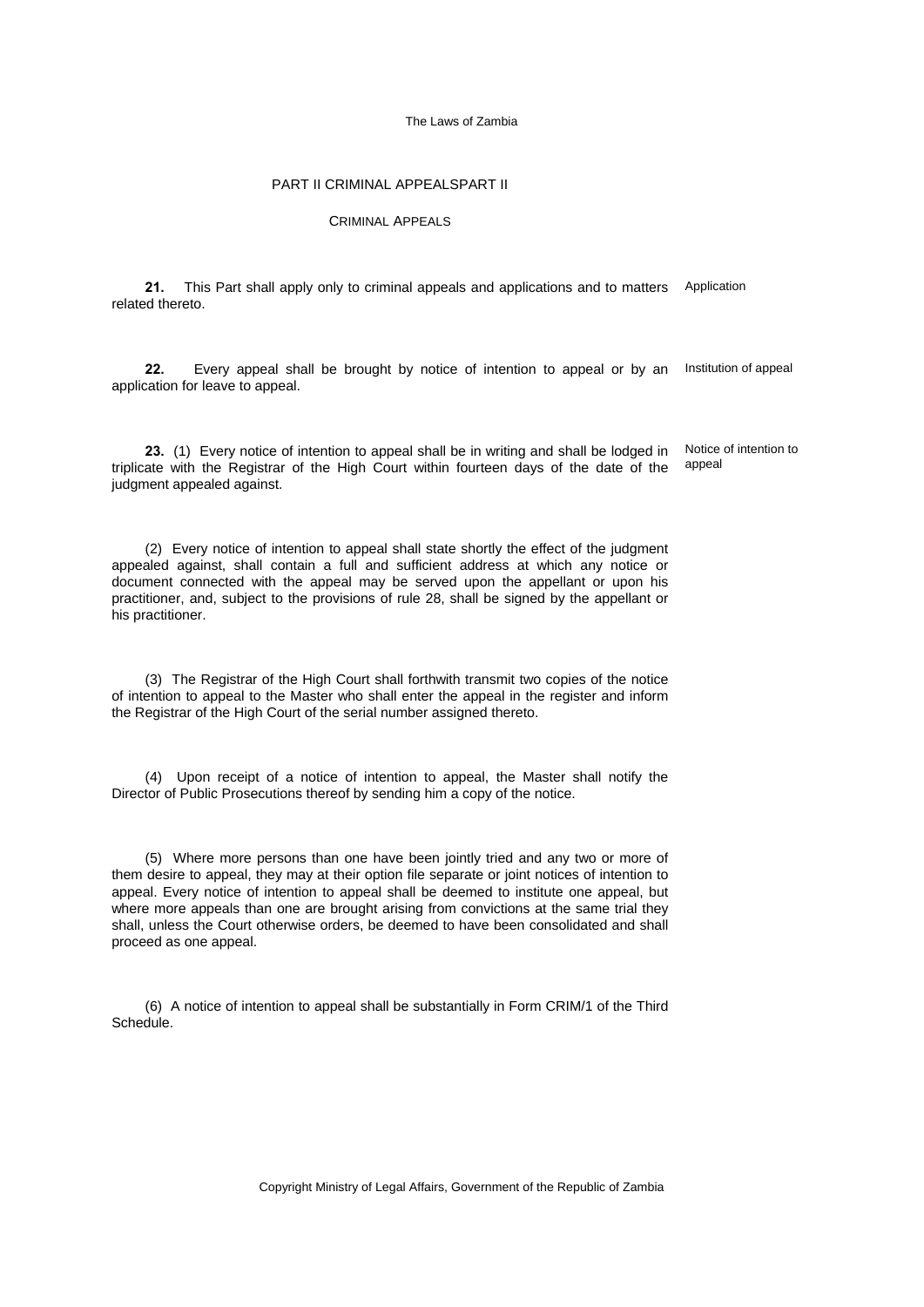**24.** (1) Save where leave to appeal has been given by the High Court as provided Leave to appeal in subsection (1) of section *fourteen* of the Act, an appellant seeking leave to appeal shall apply for such leave by lodging with the Master within fourteen days of the judgment against which he intends to appeal a notice in triplicate substantially in Form CRIM/2, and the Master shall forthwith enter the application in the register and notify the Registrar of the High Court of the application and the serial number assigned thereto:

Provided that where leave to appeal is given by the High Court when judgment is pronounced, notice of intention to appeal shall be lodged in the manner provided by rule 23 and shall be endorsed by the Registrar of the High Court with a certificate that such leave has been granted.

(2) Where leave to appeal is given by the Court or a single judge, the Master shall notify the Director of Public Prosecutions and shall send him a copy of the notice of application for leave to appeal.

**25.** (1) The appellant may include in the notice of intention to appeal grounds of appeal setting out in paragraphs numbered consecutively particulars of the matters in regard to which the court below is alleged to have erred:

Provided that if grounds of appeal are not so included the appellant shall file grounds of appeal as aforesaid within fourteen days after receipt of the copy of the record referred to in rule 31 and should the appellant fail to file grounds of appeal within such period the appeal shall be deemed to have been abandoned.

(2) Where grounds of appeal have been included in the notice of intention to appeal the appellant may file additional or amended grounds of appeal within fourteen days after receipt of the copy of the record.

(3) Every application for leave to appeal shall contain a statement of the appellant's grounds of appeal as aforesaid and if leave is granted the appellant may file additional or amended grounds of appeal within fourteen days of receipt of the record.

(4) Except by leave of the court the appellant shall not be permitted on the hearing of the appeal to rely on any grounds of appeal other than those referred to in this rule, but nothing in this sub-rule shall restrict the power of the court to make such order as the justice of the case may require.

**26.** Any application made to the Court and not specifically dealt with elsewhere in these Rules shall be brought by notice in writing setting out the nature of the application and shall be lodged in triplicate with the Master. Other criminal applications

Copyright Ministry of Legal Affairs, Government of the Republic of Zambia

Grounds of appeal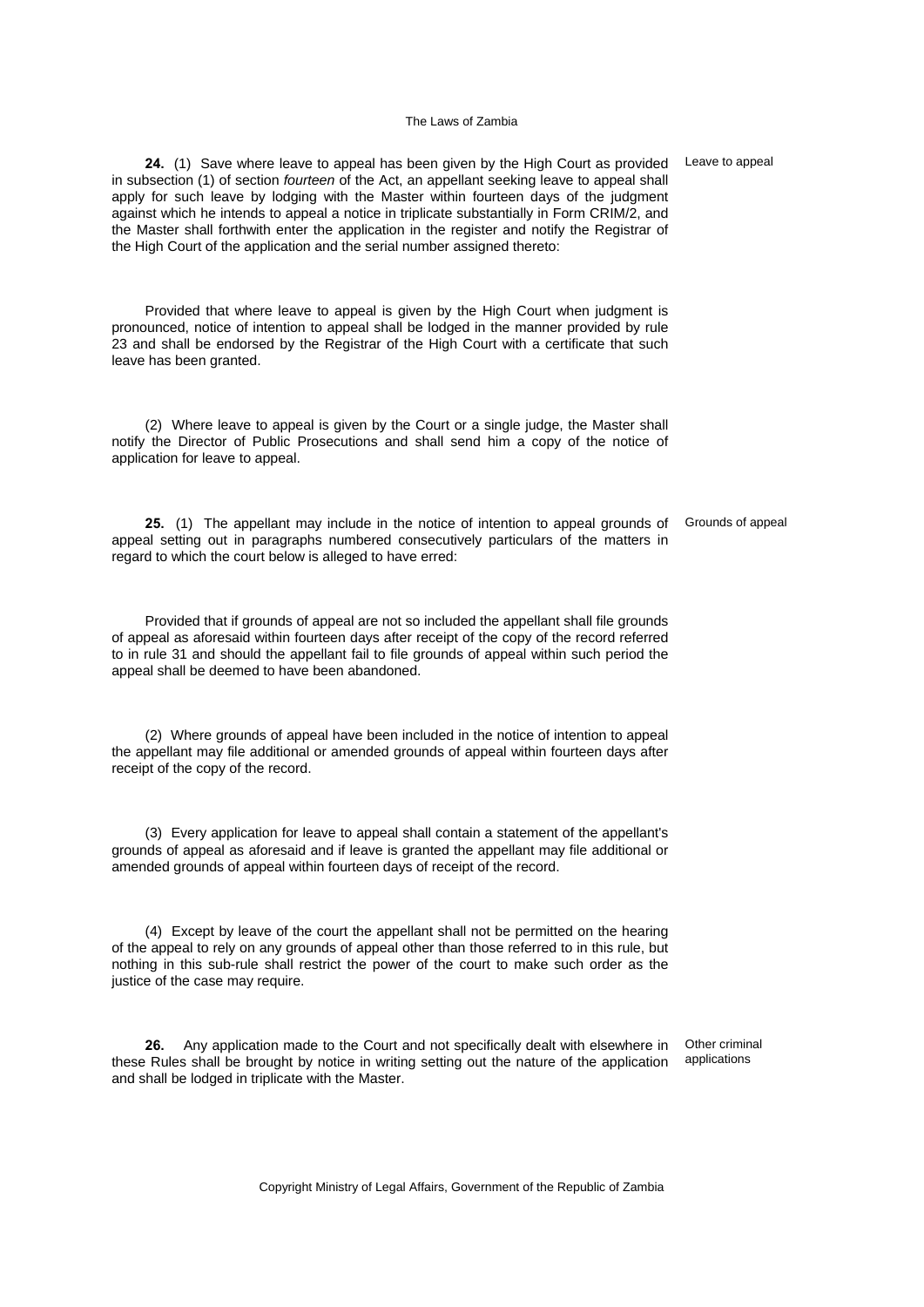**27.** Where any application has been dealt with by a single judge, the Master shall notify the appellant in Form CRIM/11 of the decision thereon. When an appellant is notified that such application has been refused he shall, if he wishes his application to be heard by the full Court, lodge with the Master within fourteen days of receipt of such notification a notice substantially in Form CRIM/12 requesting his application to be heard by the full Court. If the appellant has not lodged such notice within the time prescribed, the refusal of his application by such judge shall be final.

(*As amended by S.I. No* 85 *o*f 1975)

**28.** (1) If the appellant is of unsound mind or is under any disability which prevents him from signing his name, any notice or proceedings may be signed on his behalf by a practitioner or by any person including a medical officer or officer in charge of the prison in whose care or custody he may be for the time being.

(2) In lieu of a signature an appellant may append his mark or his thumbprint to any notice or proceedings.

**29.** (1) Subject to the provisions of section *eighteen* of the Act no appeal shall operate as a stay of execution, but the High Court or the Court may stay execution on any judgment, pending appeal, on such terms as to security for the payment of any money or the performance or non-performance of any act or the suffering of any punishment ordered by or in such judgment, as to such Court may seem reasonable.

(2) Where stay of execution of a judgment containing a sentence of imprisonment is ordered under sub-rule (1) and the Court subsequently dismisses the appeal, or makes an order that the appellant shall serve some term of imprisonment, then the time during which the execution of the judgment was so stayed shall be excluded in computing the term of such sentence unless the Court otherwise orders.

**30.** If in any case the Court considers that explanation of the judgment of the trial Grounds of decision court would be of assistance to the Court, it may direct that such explanation shall be furnished and shall form part of the record of the proceedings in addition to the judgment.

**31.** (1) Upon receipt of a notice of intention to appeal or application for leave to Preparation of record appeal, the Registrar of the High Court shall forthwith prepare the record and transmit to the Master five copies thereof together with the original record (including where appropriate the original record of any preliminary inquiry). Original exhibits, other than documentary exhibits, shall not ordinarily be so transmitted but shall be retained by the Registrar of the High Court who shall transmit the same to the Court only if the Court shall so direct.

(2) The Registrar of the High Court shall also furnish each appellant and each respondent to an appeal with a copy of the said record.

Copyright Ministry of Legal Affairs, Government of the Republic of Zambia

Procedure where single judge refuses application

Signature of proceedings

Stay of execution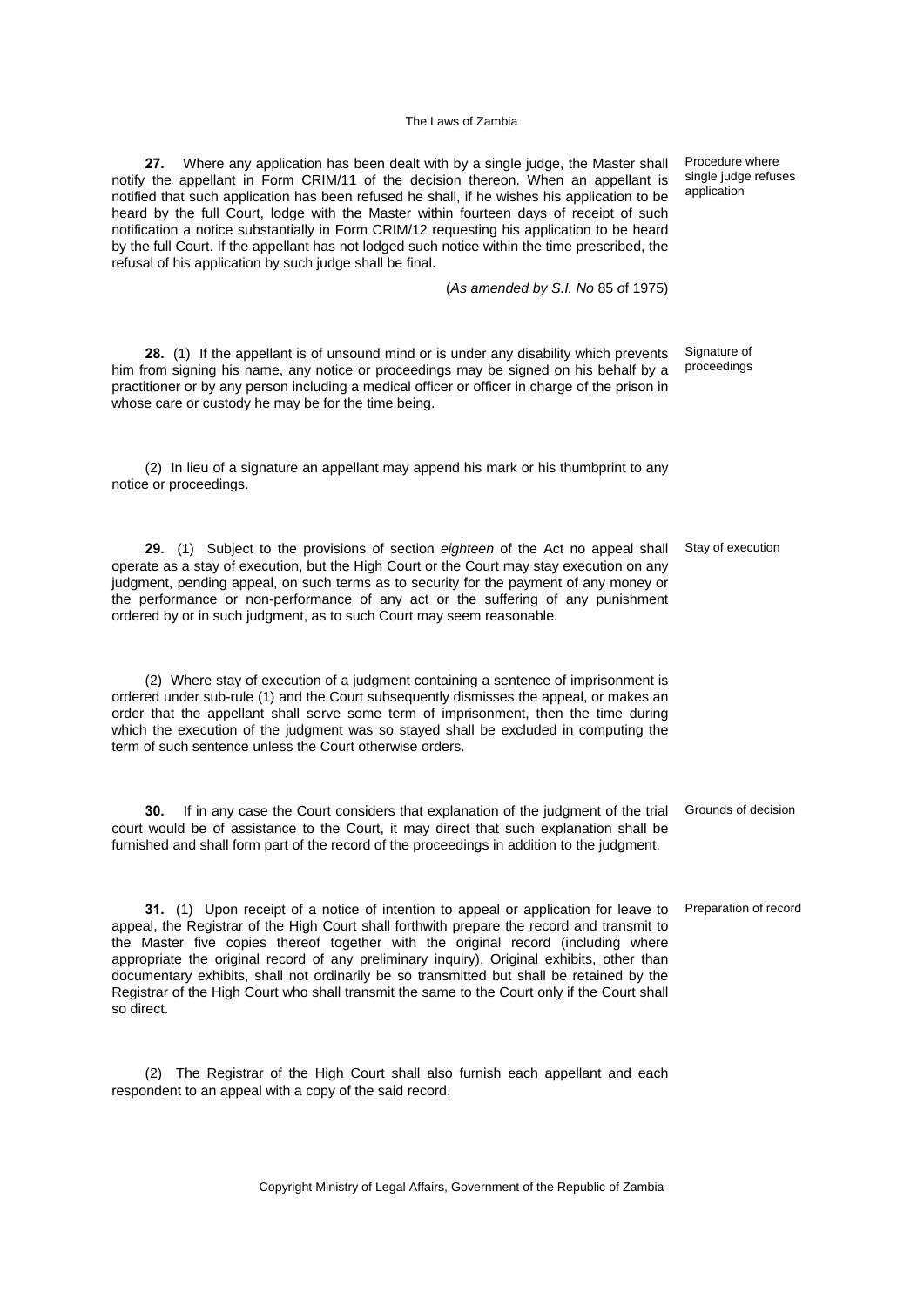(3) Every record shall be prepared in accordance with rule 10 and shall compromise the following items in the order in which they are hereinafter set out:

- (*a*) in the case of a first appeal:
	- (i) a complete index of the evidence and all proceedings and documents in the case showing the pages at which they appear. As regards the trial judge's notes of the evidence and any transcript of a shorthand note or an electronic or other mechanical recording of the evidence, the index shall show the names of all witnesses and the relevant pages of the record as well as indicating the numerical sequence of witnesses. Whenever the record comprises more than one volume, the index shall appear in the first volume only;
	- (ii) a certificate of record as required by sub-rule (4);
	- (iii) the notice of intention to appeal;
	- (iv) any grounds of appeal filed separately from the notice of intention to appeal, or additional or amended grounds of appeal;
	- (v) a copy of the appeal aid certificate (if any) granted by the High Court;
	- (vi) the information or charge;
	- (vii) the plea;
	- (viii) the proceedings including the evidence as recorded in the trial judge's notes of the trial or, if such proceedings were recorded by shorthand or by means of a recording apparatus, a copy of the transcript thereof: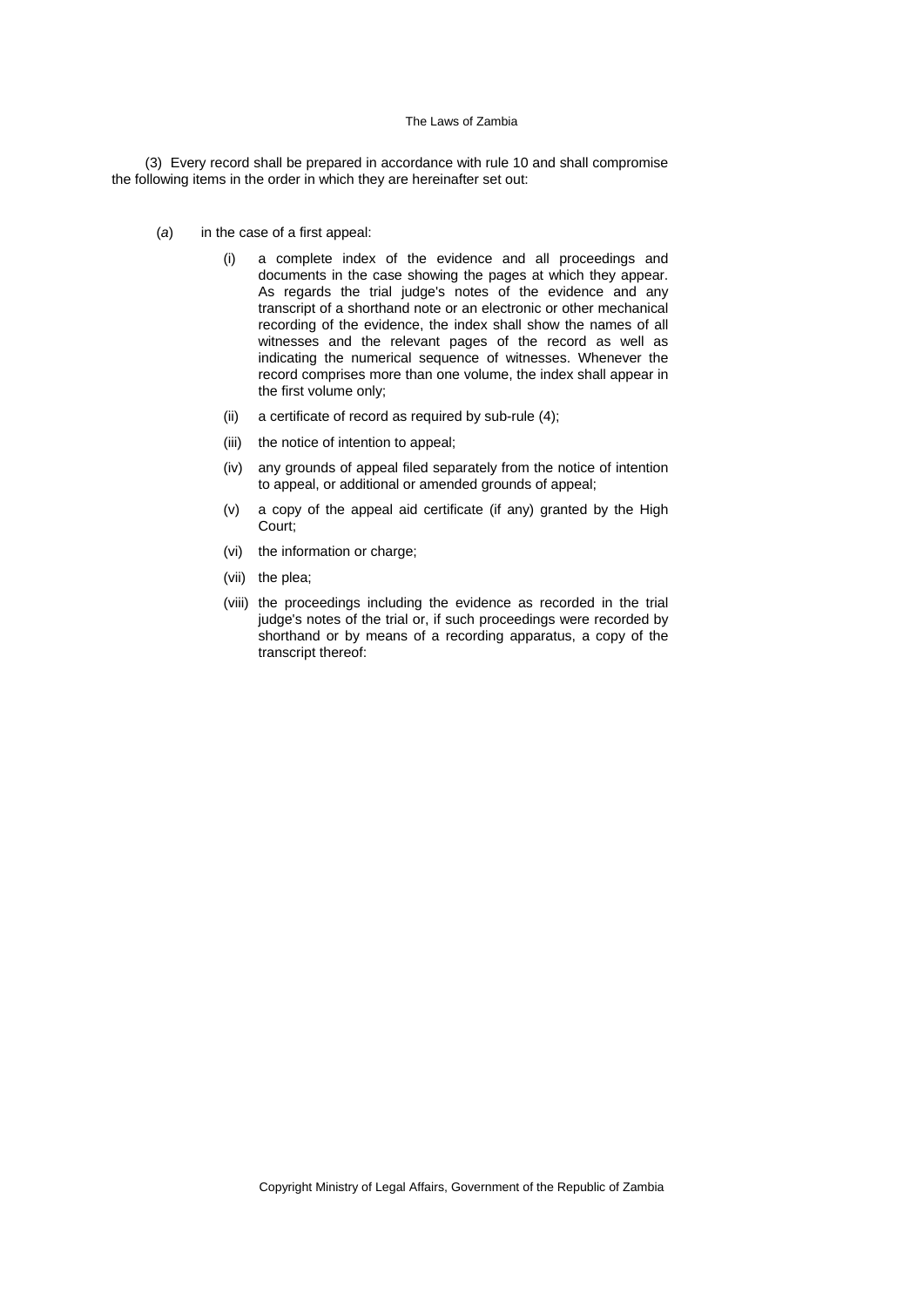Provided that the court may call for the production of the judge's notes of the proceedings;

- (ix) a record of the evidence adduced, if any, in mitigation of sentence;
- (x) in the case of a trial with assessors, the summing up to the assessors and their recorded opinions;
- (xi) the judgment and sentence of the High Court;
- (xii) any explanation of the judgment furnished pursuant to rule 30;
- (xiii) a record of the proceedings on or after sentence, in so far as not included in the note or transcript of the hearing;
- (xiv) a list of the previous convictions (if any) of the accused;
- (xv) a list of the exhibits put in at the trial, indicating those which are being retained by the trial court and those which are being forwarded to the Court;
- (xvi) all documentary exhibits put in at the trial, including any deposition admitted in the absence of an intended witness, photographs and plans:

Provided that in the case of books of account or documents of great length or bulkiness, copy extracts of the relevant parts thereof only shall be included;

- (xvii) any other documents which the trial judge may order to be included, or which appear to the Registrar of the High Court to be necessary for the proper disposal of the appeal, such as reports on the appellant's state of mind or health, made after sentence;
- (*b*) in the case of a second appeal:
	- (i) a complete index of the evidence and all proceedings and documents in the case showing the pages at which they appear. As regards the notes of the evidence taken at the trial or any transcript of a shorthand note or electronic or other mechanical recording of such evidence, the index shall show the names of all witnesses and the relevant pages of the record as well as indicating the numerical sequence of witnesses. Whenever the record comprises more than one volume the index shall appear in the first volume only;
	- (ii) a certificate of record as required by sub-rule (4);
	- (iii) the application for leave to appeal or, where leave to appeal has been given by the High Court as provided in subsection (1) of section *fourteen* of the Act, the notice of intention to appeal;
	- (iv) any grounds of appeal filed separately from the application for leave to appeal or the notice of intention to appeal, as the case may be, or additional or amended grounds of appeal;
	- (v) the notice of appeal to the High Court;
	- (vi) a copy of the appeal aid certificate (if any) granted by the High Court;
	- (vii) the proceedings including the evidence as recorded in the trial magistrate's notes of the trial or, if such proceedings were recorded by shorthand or by means of a recording apparatus, a copy of the transcript thereof: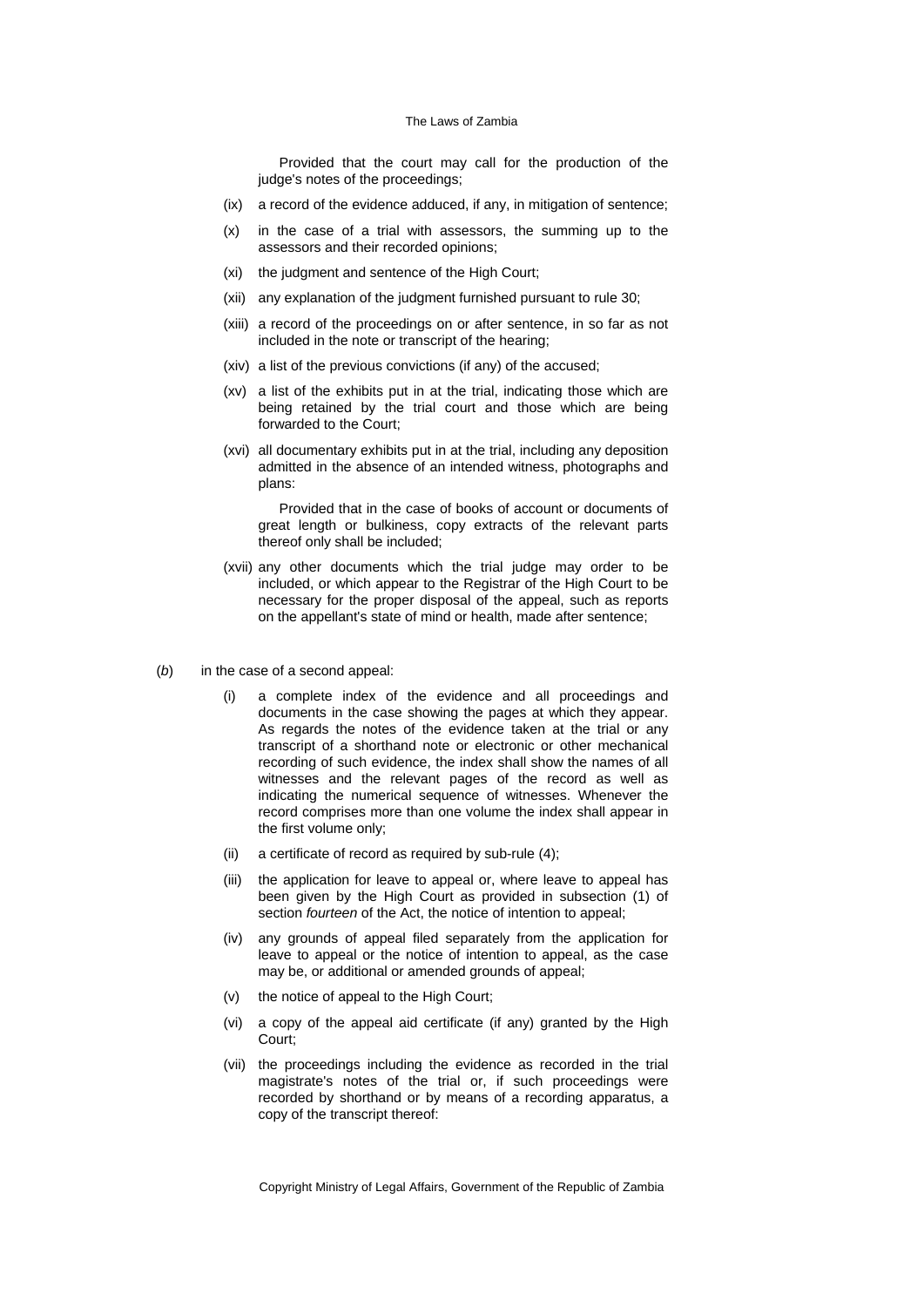Provided that the court may call for the production of the magistrate's notes of the proceedings;

- (viii) the judgment of the High Court;
- (ix) any explanations of the judgment of the trial court furnished pursuant to rule 30;
- (x) a record of the proceedings on or after sentence, in so far as not included in the note or transcript of the hearing;
- (xi) a record of any additional evidence given, or any exhibits received, at the hearing of the appeal before the High Court;
- (xii) any other documents which the judge hearing the appeal in the High Court may order to be included, or which appear to the Registrar of the High Court to be necessary for the proper disposal of the appeal, such as reports on the appellant's state of mind or health, made after sentence.

(4) It shall not be necessary that copies of individual documents be separately certified, but the Registrar of the High Court, or any officer of such court appointed by him for such purpose, or, in the case of a direct appeal, the clerk of the subordinate court, shall certify as correct each copy of the record to be transmitted by him under the provisions of this rule.

**32.** (1) If the appellant is in prison he shall be deemed to have complied with the requirements of these Rules if he gives to the officer in charge of the prison his notice of intention to appeal or application for leave to appeal within the time prescribed.

Procedure where appellant in prison

Abandonment of appeal

(2) Such officer shall forthwith record on such notice or application the date of receipt thereof and shall forward the same to the Registrar of the High Court.

**33.** (1) An appellant, at any time after he has lodged notice of intention to appeal or notice of application for leave to appeal, or for an extension of time within which such notice shall be given, may abandon his appeal or application by giving notice thereof to the Master substantially in Form CRIM/5 of the Third Schedule and, upon such notice being given, the appeal or application shall without further order be deemed to have been dismissed or refused by the Court.

(2) The Master shall give notice of such dismissal or refusal to the Registrar of the High Court and to the respondent and, if any stay of execution has been granted, the sentence or order of the High Court shall forthwith be enforced.

(3) If an appellant is alleged to be of unsound mind, his appeal or application shall not be abandoned without leave of the Court.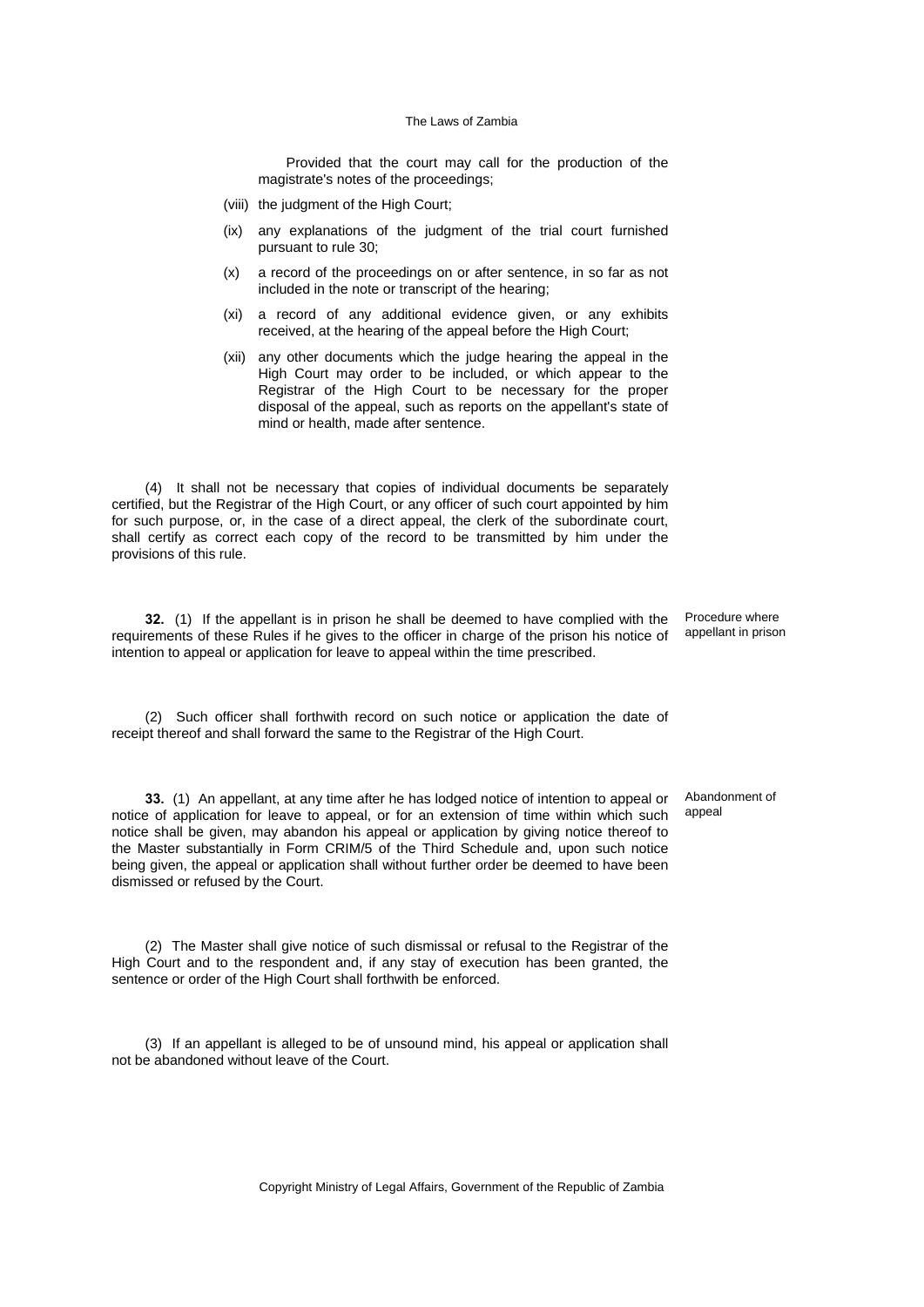| (2) If on the day fixed for the hearing of an appeal the appeallant does not appear in<br>person or by practitioner, the appeal may, if the appellant has presented his case in<br>writing or has informed the Court that he does not wish to attend, be heard in his absence,<br>and in any other case may, in the discretion of the Court, be summarily dismissed or<br>heard in the appellant's absence.                                                                                                                                          |                                 |
|------------------------------------------------------------------------------------------------------------------------------------------------------------------------------------------------------------------------------------------------------------------------------------------------------------------------------------------------------------------------------------------------------------------------------------------------------------------------------------------------------------------------------------------------------|---------------------------------|
| (3) Where an appeal is dismissed under sub-rule (2), the Court may restore the<br>appeal for hearing if it is proved to the satisfaction of the Court that the appellant was<br>prevented by any sufficient cause from appearing, whether in person or by practitioner,<br>when the appeal was called on for hearing.                                                                                                                                                                                                                                |                                 |
| 37.<br>The Court may, in its discretion, on the application of any person desirous of<br>appealing or cross-appealing who may be debarred from so doing by reason of his not<br>having observed some formality or some requirement of these Rules, permit such person<br>to prosecute his appeal or cross-appeal, as the case may be, upon such terms as to costs<br>or otherwise and subject to such directions as it may consider desirable in order that<br>substantial justice may be done in the matter.                                        | Irregularities                  |
| 38.<br>At the hearing of an appeal the Court shall hear the appellant or his<br>practitioner, if he appears, and, if it thinks fit, the respondent or his practitioner, if he<br>appears, and may hear the appellant or his practitioner in reply, and the Court shall<br>thereupon, subject to the provisions of rule 41, determine the said appeal, and may make<br>any order therein in conformity with the provisions of the Act as to it may seem just, and<br>may by such order exercise any power which any court below might have exercised. | Hearing and orders on<br>appeal |

**34.** Where an appellant wishes to present his case in writing under the provisions of subsection (2) of section *nineteen* of the Act, he shall within fourteen days of the receipt by him of the copy of the record lodge five copies of the written statement of his case with the Master. Presentation of appellant's case in writing

**35.** The Court may require an appellant or respondent who will be represented by a practitioner at the hearing of the appeal to prepare a document setting out the main heads of his argument together with the authorities to be cited in support of each head, and to deliver five copies of such heads of argument to the Master and one copy thereof to each of the other parties to the appeal within such period prior to the day fixed for the hearing of the appeal as may be specified by the Court.

**36.** (1) If the appellant is the People, it shall not be necessary for the repondent to appear at the hearing of the appeal, but if the Court is disposed to allow the appeal it may direct his attendance to hear judgment:

Provided that the Court may for any sufficient reason direct his attendance at any earlier time.

Copyright Ministry of Legal Affairs, Government of the Republic of Zambia

Heads of argument

Attendance at hearing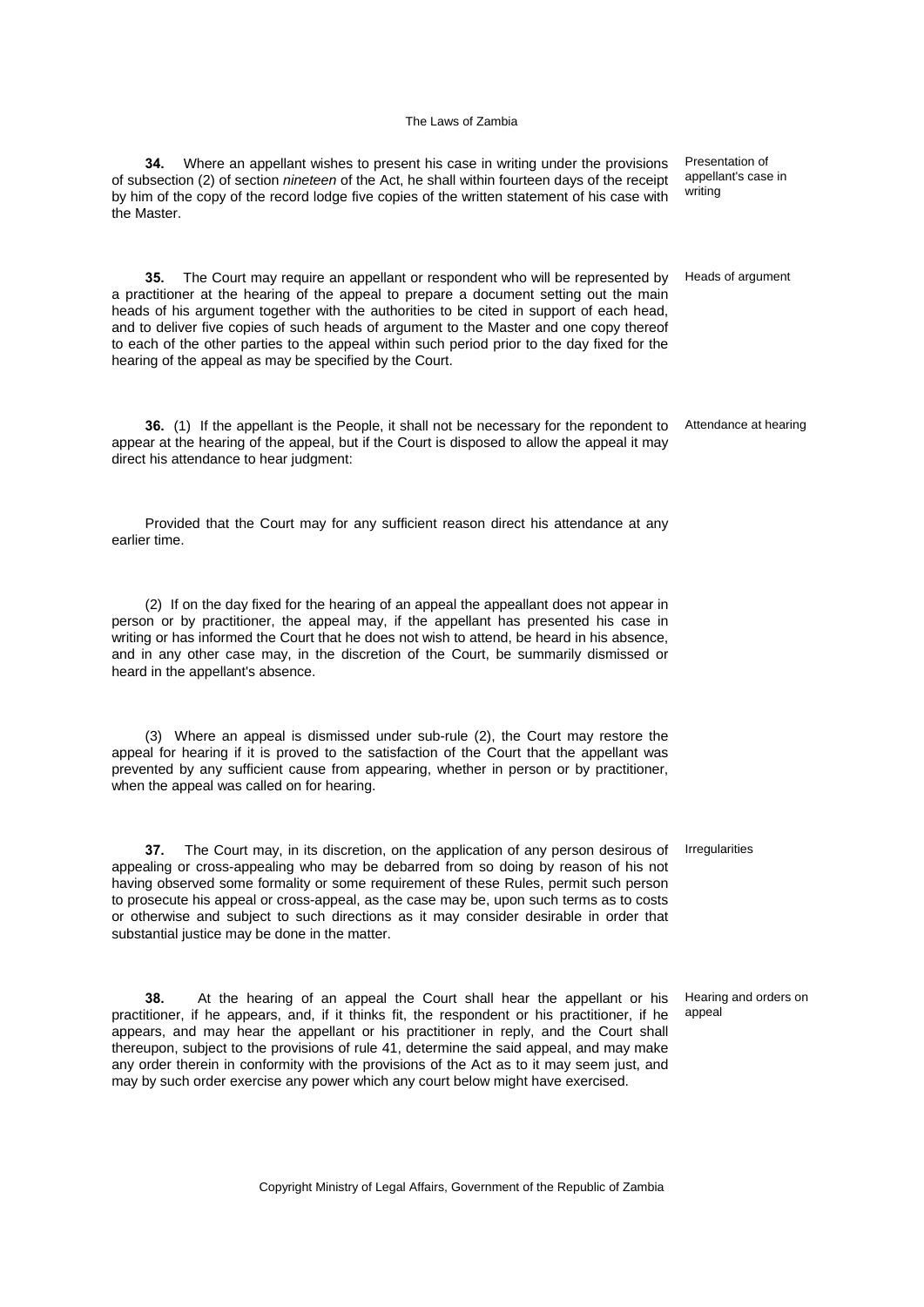**39.** (1) In dealing with any appeal the Court may, if it thinks additional evidence to be necessary, either take such evidence itself or direct it to be taken by the trial court or by the Master or by some other person as commissioner.

(2) When additional evidence is taken by the trial court it shall certify such evidence, with a statement of its opinion as to the credibility of the witness or witnesses giving such additional evidence, to the Court. When additional evidence is taken by the Master or a commissioner, he shall certify such evidence to the Court. The Court shall thereupon proceed in either case to dispose of the appeal.

(3) The parties to the appeal shall be entitled to be present when such additional evidence is taken, but such evidence shall not be taken in the presence of a jury or assessors.

(4) In dealing with any appeal the Court may also, if it thinks fit, call for and receive from the trial court a report on any matter connected with the trial, and in dealing with any second appeal, the Court may in addition, if it thinks fit, call for and receive from the High Court a report on any matter connected with the appeal proceedings before it.

**40.** When an order for the restitution of any property to any person, or for the forfeiture or other disposal of any property belonging to any person, has been made by any court below in the course of any criminal trial or appeal, then any person in whose favour or against whom any such order has been made, and, with the leave of the Court, any other person, shall, on the hearing by the Court of an appeal against the judgment whether at first instance or on appeal relating to the conviction in respect of which such order was made, be entitled to be heard by the Court in regard to such order.

**41.** (1) On the termination of the hearing of an appeal the Court shall, either at once or on some future day which shall either then be appointed for the purpose or of which notice shall subsequently be given to the parties, deliver judgment in open court:

Provided that if the presiding judge so directs the Court shall not sit for the purpose of delivering judgment, but the judgment of the Court or of the members of the Court, as the case may be, shall be read in open court by a judge thereof or by the Master at the time and place appointed or fixed as aforesaid.

(2) The Court shall ordinarily give only one judgment, which may be pronounced by the presiding judge or by such other member of the Court as the presiding judge may direct:

Provided that-

- (i) if any judge of the Court dissents from the judgment of the Court it shall not be obligatory on him to sign the same:
- (ii) separate judgments shall be delivered if the presiding judge so directs.

Copyright Ministry of Legal Affairs, Government of the Republic of Zambia

Additional evidence and report

Order for disposal of property

Judgment in criminal cases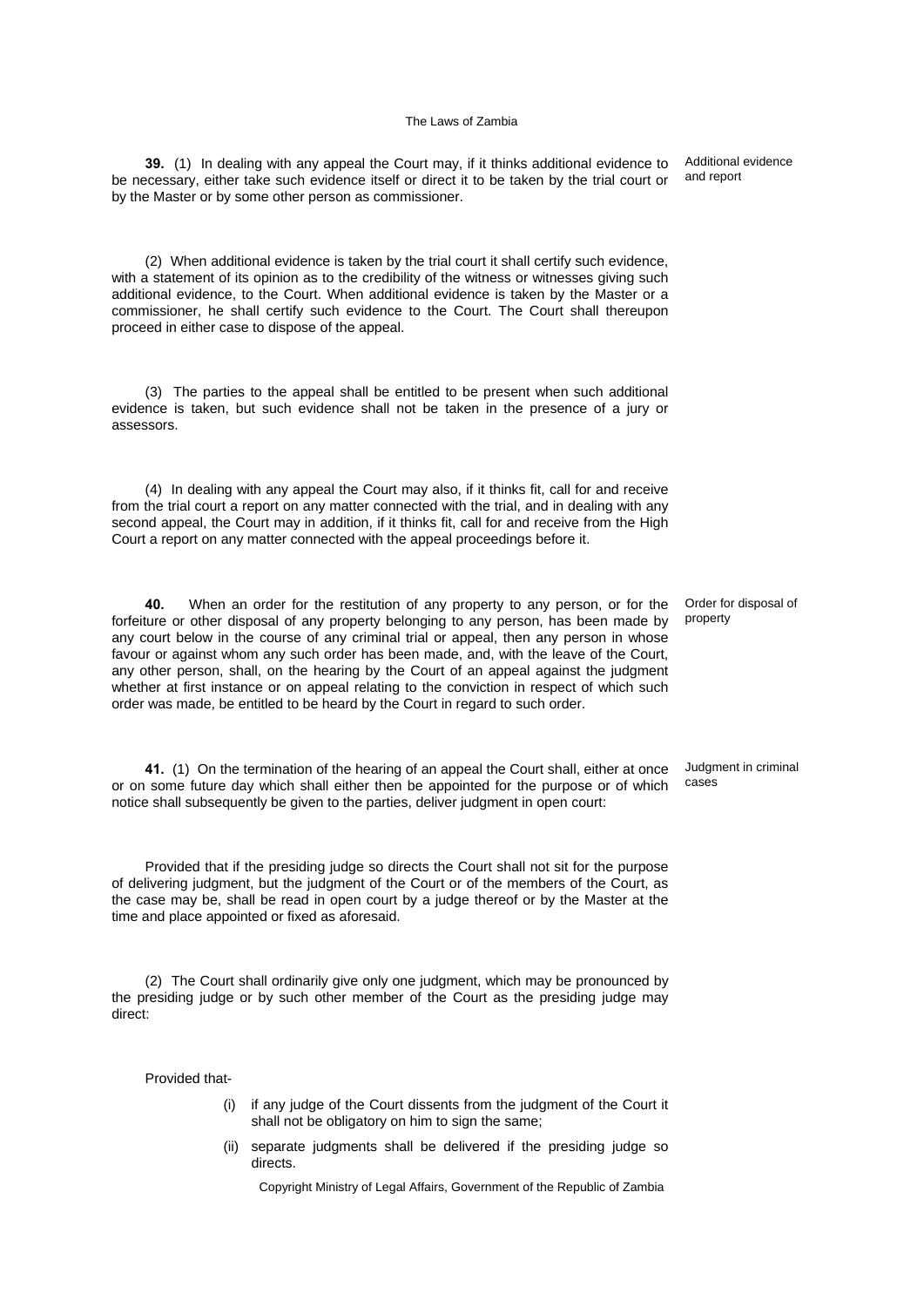(3) The judgment of any member of the Court who is absent may be read by any other judge of the Court or by the Master.

**42.** (1) Whenever a criminal appeal or matter is decided, the judgment or order of Order the Court shall be embodied in a formal order by the Master, and a sealed copy of such order shall be sent by the Master to the trial court and, in the case of a second appeal, to the High Court. In drawing up such order it shall not be necessary for the Master to consult the parties to the appeal or their practitioners.

(2) The trial court and, in the case of a second appeal, the High Court, shall thereupon make such orders as are necessary and comformable to the order of the Court and, if necessary, the record shall be amended in accordance therewith.

**43.** The Master shall inform each court below and, when the appellant is in prison, the officer in charge of the prison, and so far as possible any party to any proceeding in the Court who was not present or represented at the hearing thereof, of the result of such proceeding. Notifying decision

(*As amended by S.I. No.* 85 *of* 1975)

**44.** On the hearing and determination of an appeal or any proceedings preliminary or incidental thereto, no costs shall be allowed on either side unless the Court otherwise orders. Costs

**45.** Upon the final determination of an appeal the Master shall return any original depositions and exhibits to the Registrar of the High Court. Return of original depositions and exhibits Bail

**46.** (1) An application for bail to the Court shall be made substantially in Form CRIM/6 of the Third Schedule.

(2) The provisions of sections *one hundred and twenty-three* to *one hundred and* Cap. 88 *thirty-one* (both inclusive) and *one hundred and thirty-three* of the Criminal Procedure Code shall apply *mutatis mutandis* to applications for, and the grant of, bail by the Court.

### PART III CIVIL APPEALSPART III

### CIVIL APPEALS

**47.** This Part shall apply only to civil appeals and applications and to matters related thereto. Application and interpretation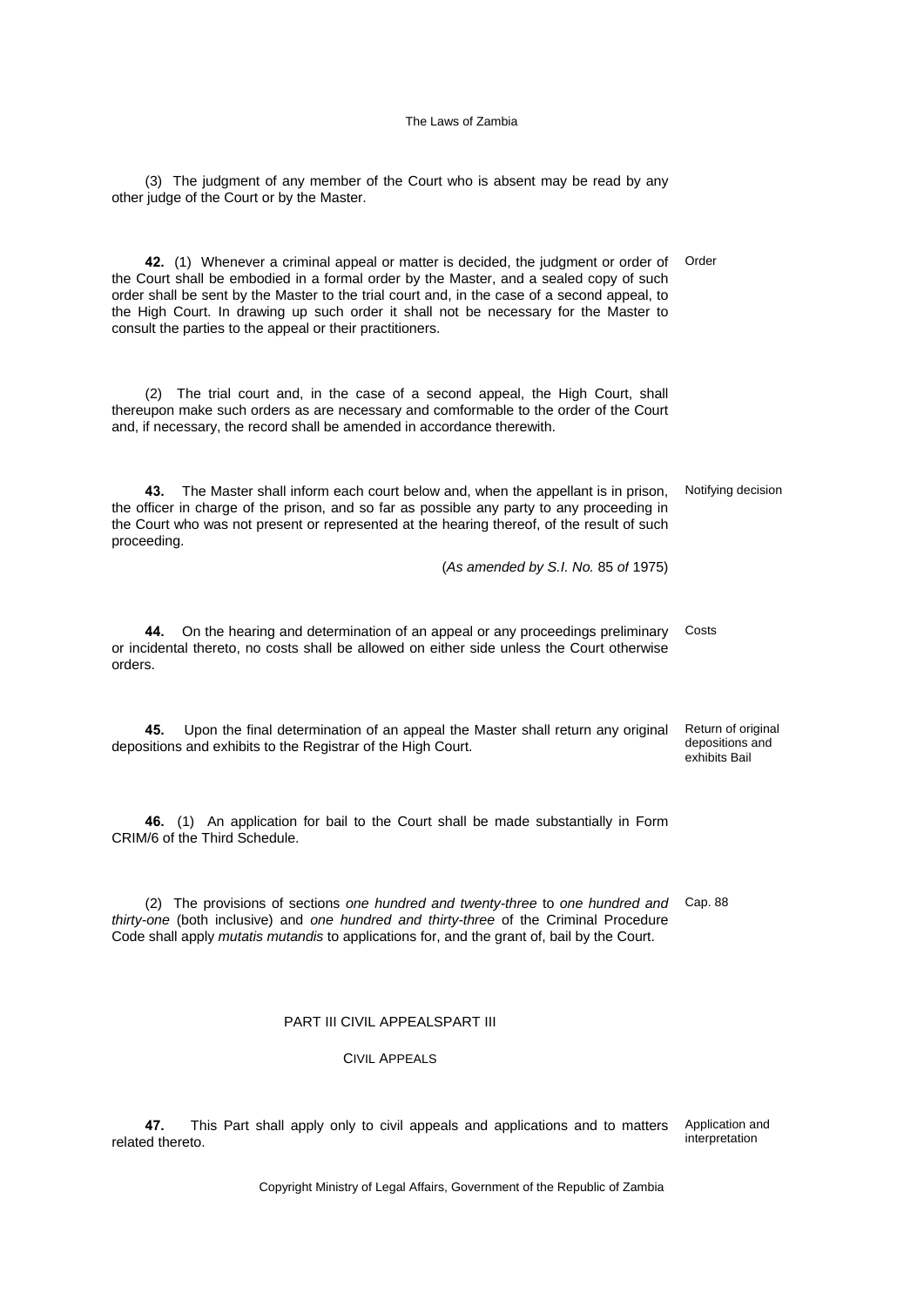**48.** (1) Applications to a single judge shall be made by motion or summons, which Civil applications shall state the grounds of the application, and shall if necessary be supported by affidavits. The proceedings and other documents relating thereto shall be filed in duplicate.

(2) Notice of motion and copies of any affidavits and other documents filed shall be served on all necessary parties not less than two clear days before the hearing:

Provided that in case of urgency application may be made *ex parte* and without notice, but in any case a certificate of urgency signed by the practitioner for the applicant, or, if none, by the Master, shall be filed with the proceedings.

(3) Any application made to a single judge may be adjourned by him for the consideration of the Court. In such event the applicant shall before the date of the adjourned hearing file three extra copies of any affidavits filed by any respondent prior to such order for adjournment, for the use of the Court.

(4) Any person aggrieved by any decision of a single judge who desires to have such decision varied, discharged or reversed by the Court under paragraph (*b*) of section *four* of the Act, shall in like manner file before the hearing by the Court three extra copies of the proceedings, including copies of any affidavits filed by any other party prior to the single judge's decision, for the use of the Court.

(5) An application involving the decision of an appeal shall be made to the Court in like manner as aforesaid, but the proceedings shall be filed in quintuplicate and the application shall be heard in Court unless the Chief Justice or presiding judge shall otherwise direct.

(6) Every order on an application, other than an order for adjournment or an order made without formal application in the course of the hearing of an appeal, shall be drawn up and filed with the proceedings at the instance of the party in whose favour the order was granted.

(7) A notice of motion shall be substantially in Form B of the Third Schedule, and the relative motion paper shall be in similar form.

(8) A summons shall be substantially in Form C of the Third Schedule.

**49.** (1) Any person desiring to appeal to the Court shall give notice of appeal as Notice of appealhereinafter provided.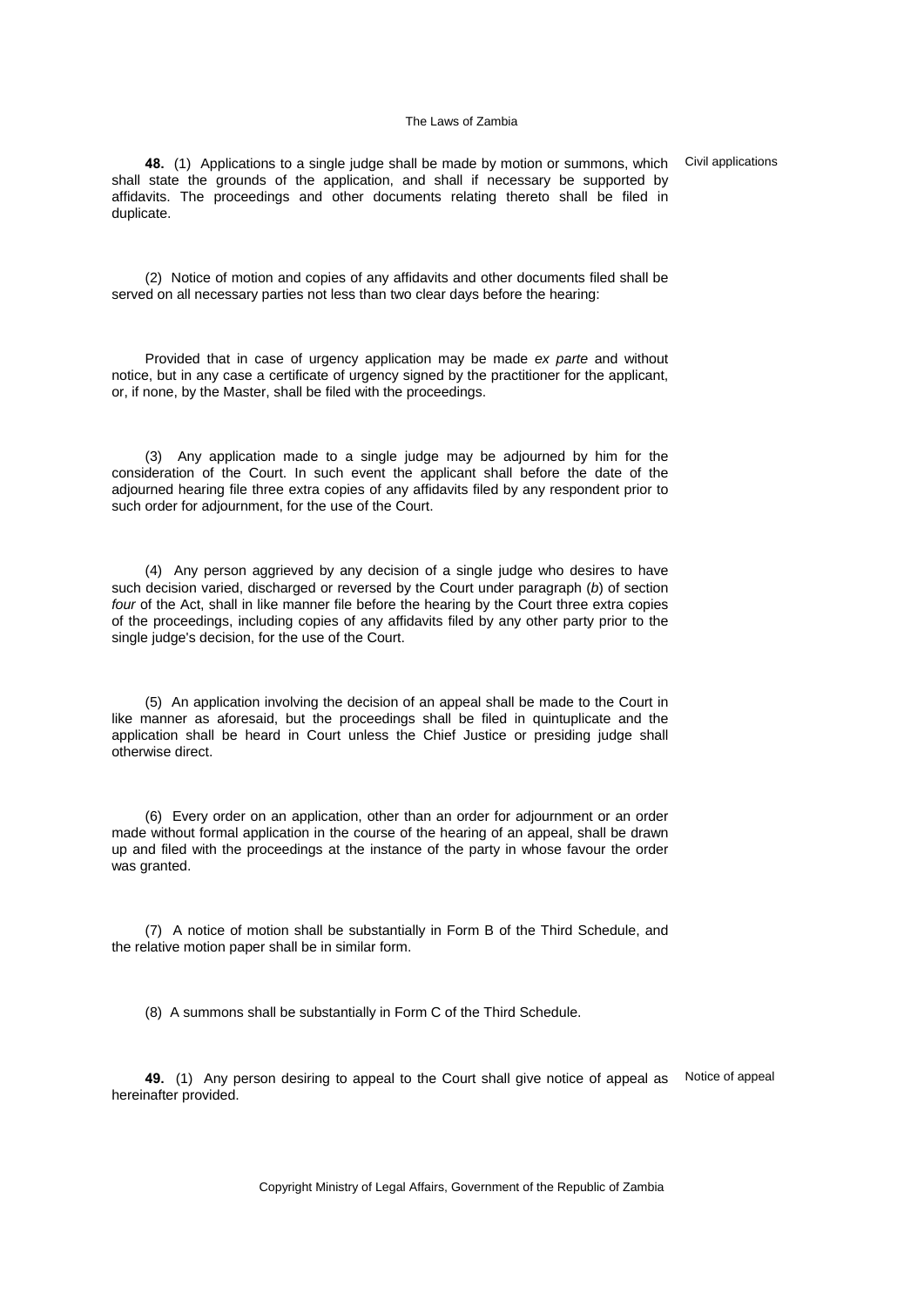(2) the notice of appeal shall be intituled in the proceedings from which it is intended to appeal and shall be filed therewith in duplicate with the Registrar of the High Court, and shall be so filed within thirty days after the judgment complained of. The Registrar of the High Court shall forward one copy of the notice to the Master. One copy of the notice of appeal for each party directly affected by the appeal shall at the same time be submitted by the Registrar of the High Court to the Master for sealing and return to the appellant or his practitioner for service in accordance with sub-rule (5).

(3) A notice of appeal shall be substantially in Form CIV/1 of the Third Schedule.

(4) Any appellant may appeal from the whole or any part of a decision and the notice of appeal shall state whether the whole or part only, and what part, of the decision is complained of.

(5) The notice of appeal shall be served within the period of thirty days on all parties directly affected by the appeal or their practitioners respectively. It shall not be necessary to serve parties not so affected. The names and addresses of all persons intended to be served shall be stated in the notice of appeal.

(6) The Court may in any case direct that the notice of appeal be served upon any party to the proceedings in any court below on whom it has not been served, or upon any person not party to those proceedings.

**50.** (1) Leave to appeal to the Court may be granted or refused by the High Court Leave to appeal without formal application at the time when judgment is given, and in such event the judgment shall record that leave has been granted or refused accordingly. If leave is granted, the appellant shall proceed to give notice of appeal in accordance with the provision of rule 49.

(2) In all other cases application to the High Court for leave to appeal to the Court shall be by motion or summons, which shall state the grounds of the application, and shall, if necessary, be supported by affidavit. Such application shall be intituled and filed in the proceedings from which it is intended to appeal, and all necessary parties shall be served. If leave is granted, the order giving leave shall be included in the record of appeal. If leave is refused, the order refusing leave shall be produced on any application for leave to appeal made subsequently to the Court.

(3) An application to the Court for leave to appeal shall be made in accordance with rule 48.

**51.** An appeal shall not operate as a stay of execution or of proceedings under the decision appealed from unless the High Court or the Court so orders and no intermediate act or proceeding shall be invalidated except so far as the Court may direct.

Appeal not to operate as stay of execution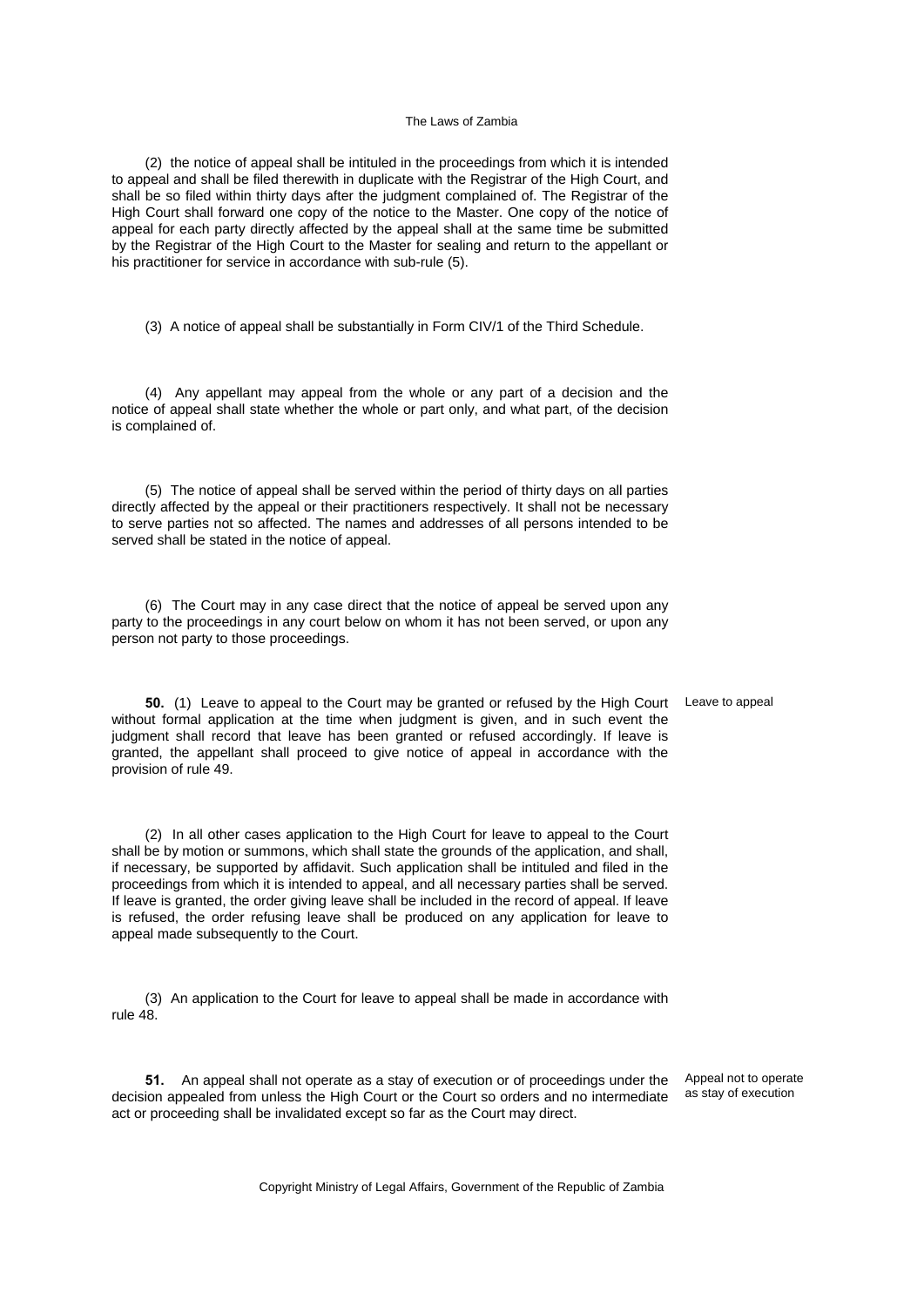**52.** (1) On the application of any person who has within the time limited given notice of appeal against any judgment, the judge who gave or made the same shall, unless the judgment was written, certify in writing the grounds of such judgment; but delay or failure so to certify shall not prevent the appellant from proceeding with his appeal.

(2) The Registrar of the High Court shall on the application of any party and upon payment of the prescribed fee furnish such party with a copy of the judgment or, as the case may be, the certificate in writing of the grounds of the judgment.

(*As amended by S.I. No.* 85 *of* 1975)

**53.** (1) Where in any proceeding in the High Court a party has given an address for service, notice of appeal from any judgment pronounced in such proceeding may be served on such party at such address for service notwithstanding that the address may be that of a practitioner who has not been retained for the purpose of an appeal; and notice of any application preparatory or incidental to any such appeal may be served in like manner at any time before the date on which the respondent gives or ought to give notice of his address for service in accordance with sub-rule (2).

(2) Every person who by virtue of service on him of a notice of appeal becomes a respondent to any intended appeal shall, within fourteen days after service on him of the notice of appeal, file with the Registrar of the High Court and serve on the appellant notice of a full and sufficient address for service, and shall also within a further fourteen days serve a copy of such notice of address for service on every other respondent named in the notice of appeal who has filed notice of an address for service. Such person shall as soon as may be after he has filed the notice with the Registrar of the High Court file a copy thereof in the Registry.

(3) Such notice shall be substantially in Form CIV/4 of the Third Schedule and may be signed by the respondent or his practitioner.

(4) If any respondent fails or omits to file or serve such notice of address for service, it shall not be necessary to serve on him a copy of the record of appeal or of any other proceedings in the appeal or any notice of hearing thereof.

(5) Any party to an appeal or intended appeal may change his address for service at any time by filing and serving on all other parties to the appeal or intended appeal notice of such change.

**54.** Subject to any extension of time and to any order made under rule 12, the Lodging appealappellant shall within sixty days after filing notice of appeal lodge the appeal by filing in the Registry five copies of the record of appeal, paying the prescribed fee and lodging in Court the sum of two thousand fee units as security for the costs of the appeal.

(*As amended by Act No.* 13 *of* 1994)

Copyright Ministry of Legal Affairs, Government of the Republic of Zambia

Certificate of grounds of judgment

Address for service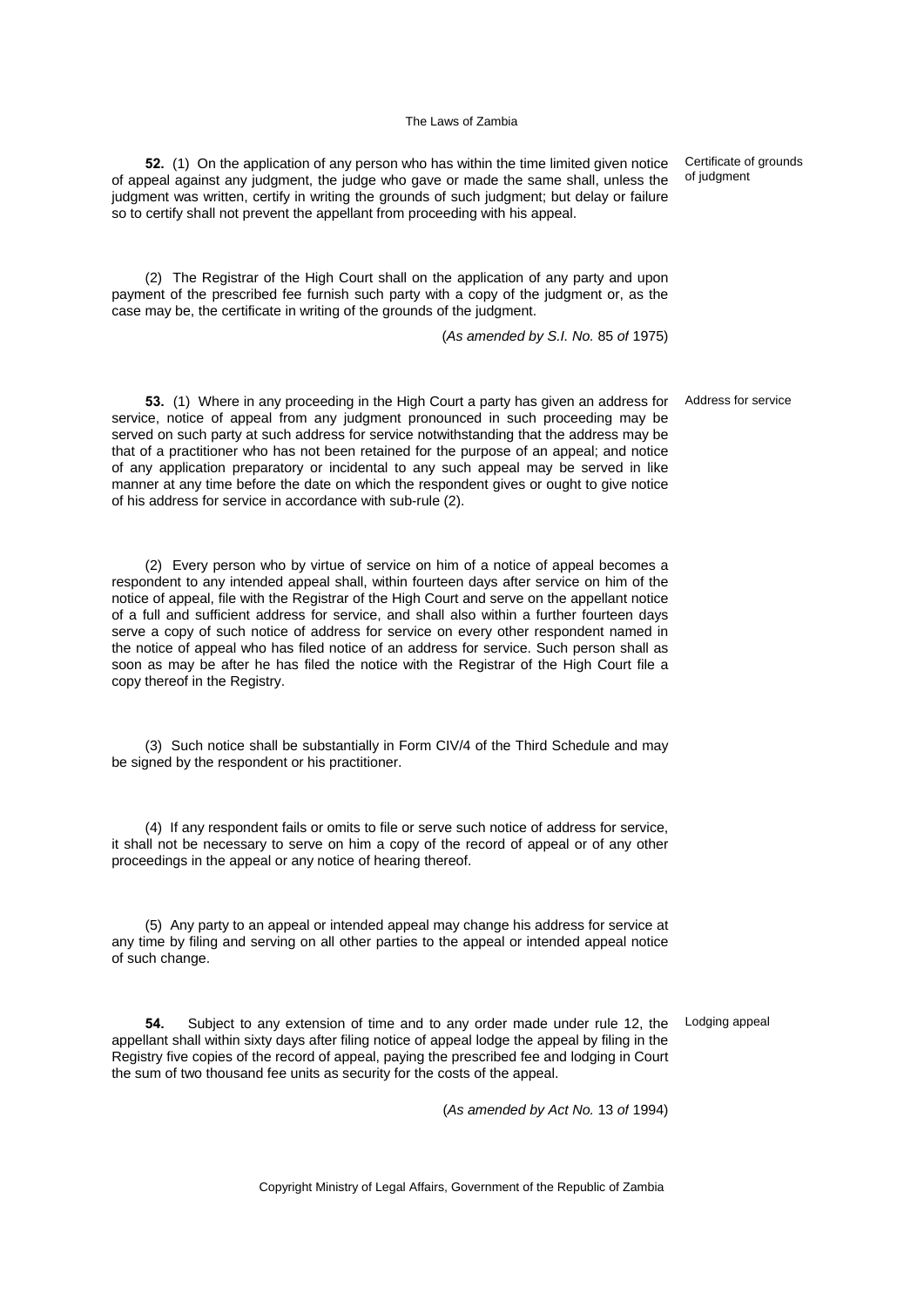**55.** If an appeal is not lodged as aforesaid the respondent may make application to the Court for an order dismissing the appeal for want of prosecution and, or alternatively, for such other order in regard to the appeal as he may require.

**56.** The Court or a judge thereof may at any time, in any case where it or he thinks fit, upon application or of its or his own motion, order security or further security for costs to be given, and may order security to be given for the payment of past costs relating to the matters in question in the appeal, and may make compliance with any such order a condition precedent to the entertainment of any appeal.

**57.** (1) A register of civil appeals shall be kept in the Registry. Entry of appeal

(2) Upon an appeal being lodged as provided in rule 54, the Master shall enter the appeal in the register of civil appeals. Such entry shall include the title of the cause or matter, the name of the appellant and his practitioner, if any, the names of the respondents and their practitioners, if any, and the date of such entry. The Master shall assign a serial number to the appeal and shall inform the appellant of such number.

**58.** (1) The record of appeal shall be prepared in accordance with rule 10 and shall include a memorandum of appeal and copies of the proceedings in the High Court and in any court below. Record of appeal

(2) The memorandum of appeal shall be substantially in Form CIV/3 of the Third Schedule and shall set forth concisely and under distinct heads, without argument or narrative, the grounds of objection to the judgment appealed against, and shall specify the points of law or fact which are alleged to have been wrongly decided, such grounds to be numbered consecutively.

(3) The appellant shall not thereafter without the leave of the Court put forward any grounds of objection other than those set out in the memorandum of appeal, but the Court in deciding the appeal shall not be confined to the grounds put forward by the appellant:

Provided that the Court shall not allow an appeal on any ground not stated in the memorandum of appeal unless the respondent, including any person who in relation to such ground should have been made a respondent, has had sufficient opportunity of contesting the appeal on that ground.

(4) The record of appeal shall contain the following documents in the order in which they are set out:

Default in lodging appeal

Security for costs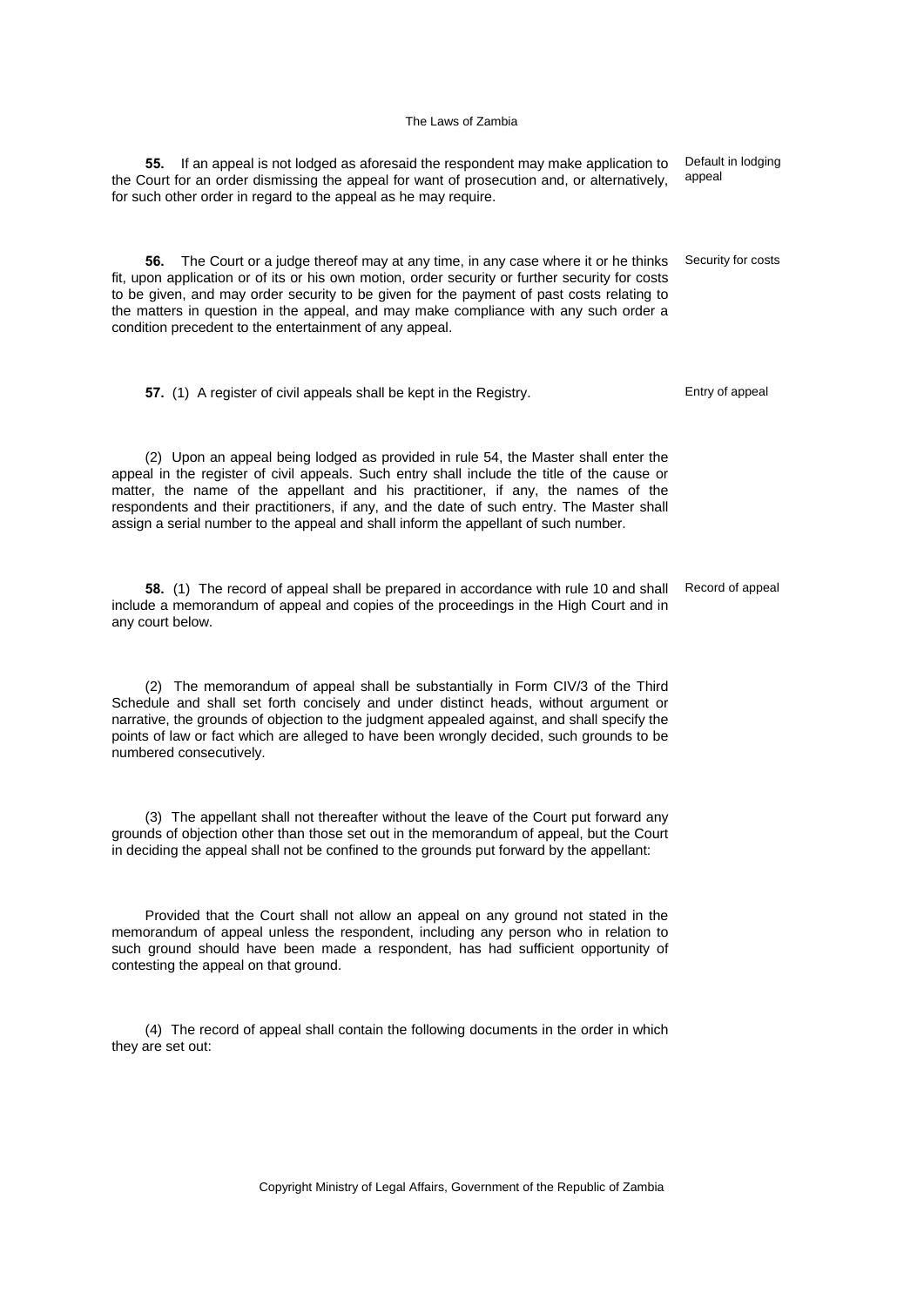- (*a*) a complete index of the evidence and all proceedings and documents in the case showing the pages at which they appear. As regards the notes of the evidence taken in any court below and any transcript of a shorthand note or electronic or other mechanical recording of such evidence, the index shall show the names of all witnesses and the relevant pages of the record as well as indicating the numerical sequence of the witnesses. Whenever the record comprises more than one volume the index shall appear in the first volume only;
- (*b*) a certificate of record signed by the Registrar of the High Court;
- (*c*) the notice of appeal together with a copy of the order granting leave to appeal where appropriate;
- (*d*) the memorandum of appeal;
- (*e*) a statement showing the address for service of each party to the appeal, if so furnished, or the name and last known address of any respondent who has not filed notice of address for service, together with proof of service on him of the notice of appeal;
- (*f*) a copy of the judgment appealed against, or of the certificate issued under rule 52;
- (*g*) copies of the documents in the nature of pleadings, so far as it is necessary for showing the matter decided and the nature of the appeal;
- (*h*) copies of all affidavits read and all documents put in evidence in the High Court, so far as they are material for the purposes of the appeal, and, if such documents are not in the English language, copies of certified translations thereof; affidavits, together with copies of documents exhibited thereto, shall be arranged in the order in which they were originally filed; other documentary evidence shall be arranged in strict order of date, without regard to the order in which the documents were submitted in evidence;
- (*i*) such other documents, if any, as may be necessary for the proper determination of the appeal, including any interlocutory proceedings which may be directly relevant to the appeal;
- (*j*) a copy of the notes of the hearing at first instance in the court below or, if the hearing was recorded by shorthand or by means of a recording apparatus, a copy of the transcript thereof:

 Provided that the Court may call for the production of the notes of the hearing at first instance;

(*k*) copy of the Certificate after Trial, if any;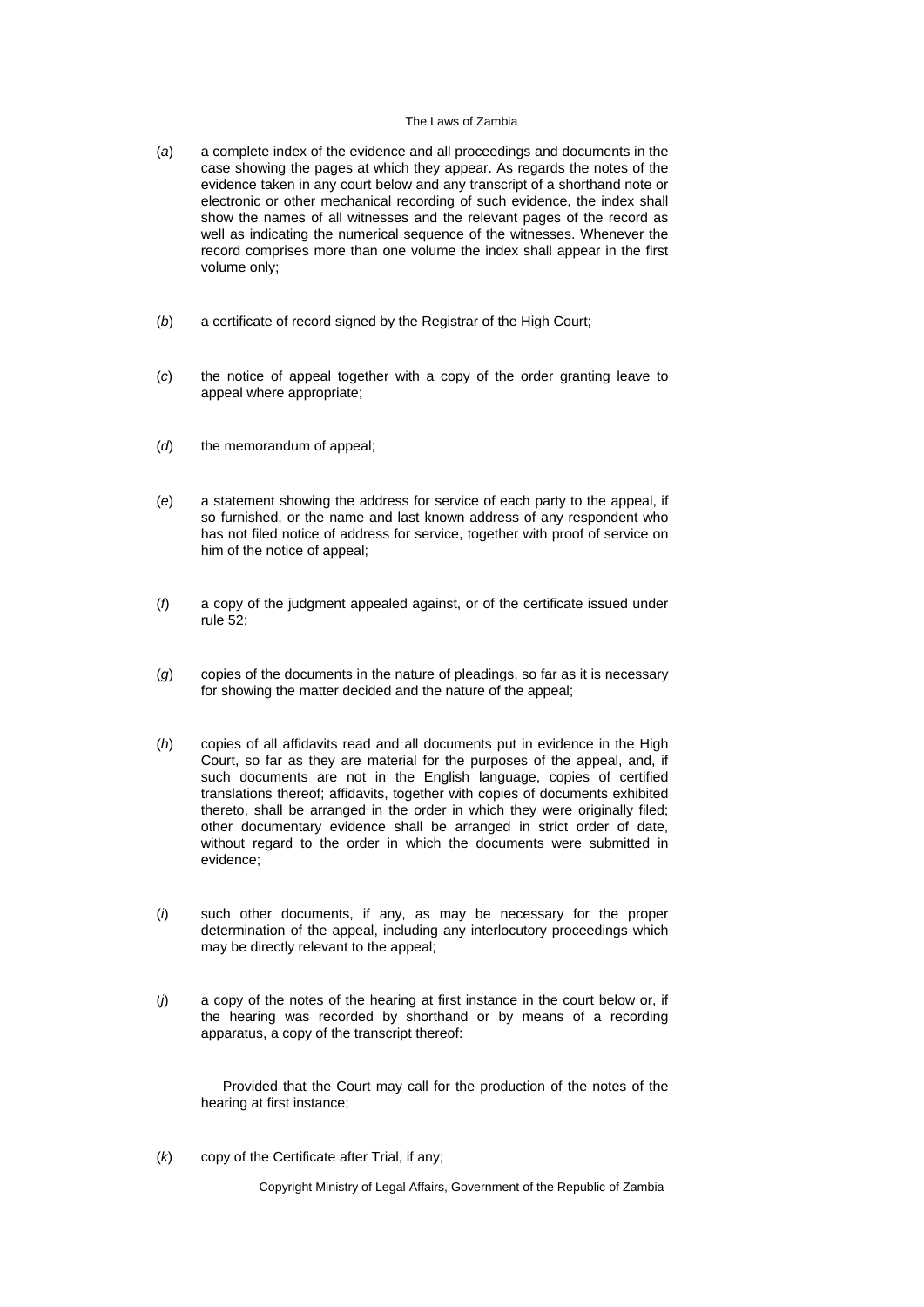- (*l*) a list of exhibits, or schedule of evidence, as the case may be, indicating those items which are being forwarded to the Master and those which are being retained by a court below;
- (*m*) copies of such exhibits or parts of exhibits (including correspondence) as are relevant to the matters in controversy on the appeal.

(5) The appellant shall file in the Registry five copies of the record of appeal and at the same time serve a copy thereof on each party who has been served with the notice of appeal and has filed notice of address for service:

Provided that if more respondents than one are represented by one practitioner it shall be sufficient to serve one copy on such practitioner.

(6) The record shall be prepared by the appellant:

### Provided that-

- (i) if the appellant is not represented by a practitioner the Registrar of the High Court upon request by such appellant and on payment of the prescribed charges shall prepare the record and necessary copies and for that purpose he shall be deemed to act as agent of the appellant and not as an officer of the High Court;
- (ii) in all cases the Registrar of the High Court shall prepare the copy of the notes of hearing at first instance in the court below or, if the hearing was recorded by shorthand or by means of a recording apparatus, the transcript thereof, and the appellant shall pay the prescribed charges thereof.

(7) Each copy of the record shall be certified by the appellant or his practitioner, or, if prepared by the Registrar of the High Court, by him.

(8) For the purposes of sub-rules (6) and (7) "Registrar of the High Court" includes any officer of such court who may be appointed by the Registrar thereof for the purpose of the preparation of the record.

**59.** (1) If the respondent is of the opinion that the record filed by the appellant is defective he may, without prejudice to his rights, if any, under rule 68, file five copies of a supplementary record of appeal containing copies of any further documents which in his opinion are required for the proper determination of the appeal. Supplementary record

(2) A supplementary record shall be prepared as nearly as may be in the same manner as a record of appeal.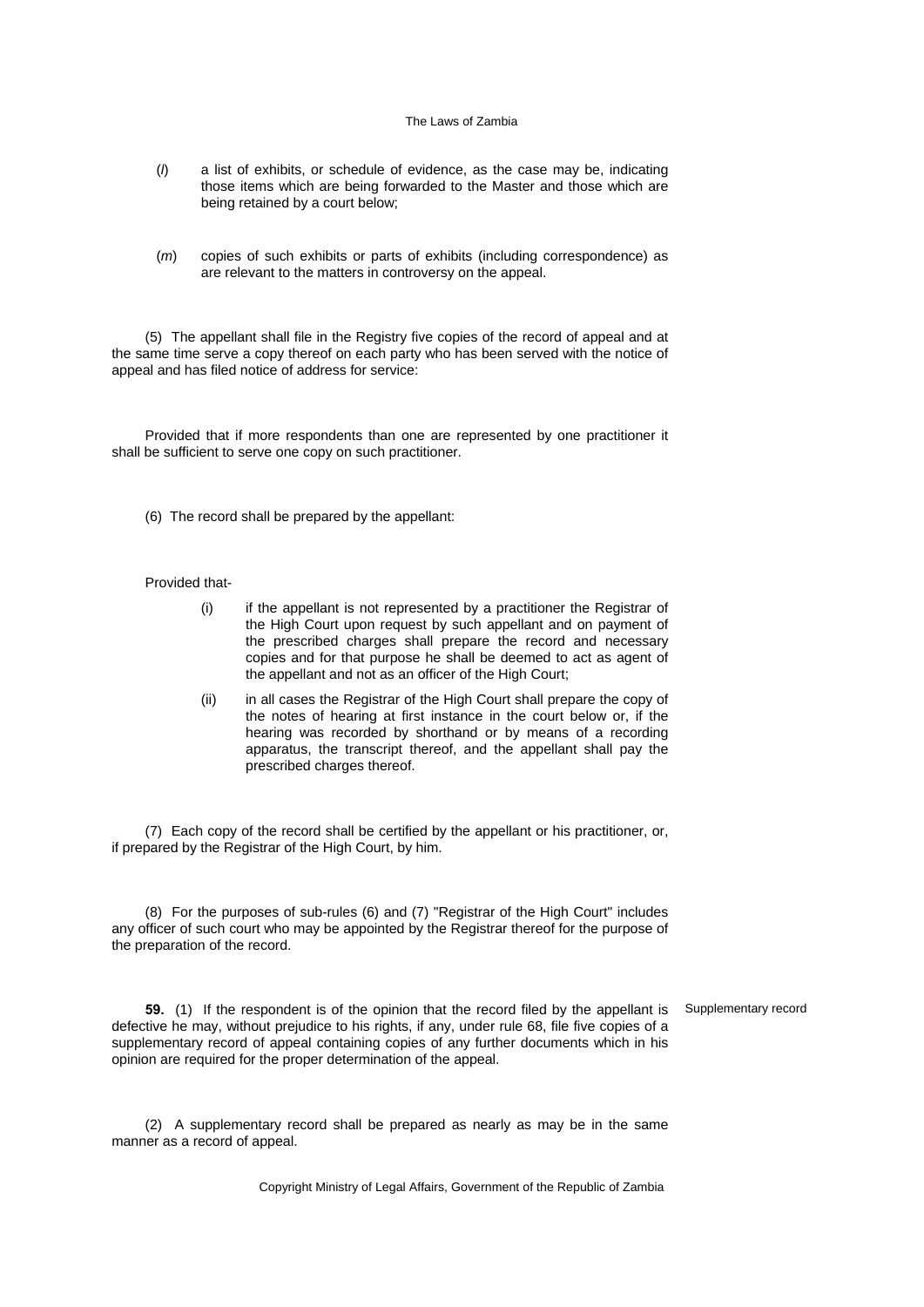(3) A copy of the supplementary record shall be served on the appellant and on any other respondent who has filed notice of address for service.

**60.** The Master may disallow on taxation the cost of any matter improperly included Costs of record in any record or supplementary record of appeal.

**61.** (1) It shall not be necessary for a respondent to give notice of cross-appeal, but if a respondent intends upon the hearing of the appeal to contend that the judgment of the court below should be varied he may, at any time after receiving notice of appeal, but not more than fourteen days after the service on him of the record of appeal, give notice of cross-appeal, specifying the grounds thereof, to the appellant and to any other respondent named in the notice of appeal who may be affected by such cross-appeal (whether or not such other respondent has filed notice of address for service), and shall file in the Registry within the like period five copies of such notice. Respondent's notice of cross-appeal

(2) A respondent's notice shall be substantially in Form CIV/5 of the Third Schedule.

(3) If the respondent fails to give such notice within the time prescribed he shall not be allowed, except by leave of the Court, to contend on the hearing of the appeal that the judgment appealed against should be varied:

Provided that the Court may in its discretion hear any such contention and may, if it thinks fit, impose terms as to costs, adjournment, or otherwise.

**62.** (1) The parties to any civil appeal may concur in stating the questions of law or Stated cases of fact or of both law and fact arising therein in the form of a stated case.

(2) Every such stated case shall be divided into paragraphs numbered consecutively, and shall concisely state such facts and documents as may be necessary to enable the Court to determine the appeal.

(3) Upon the argument of the appeal the Court shall be at liberty to refer to the whole contents of such documents as are included in the stated case and the Court shall be at liberty to draw from the facts and documents stated any inference, whether of fact or law, which might have been drawn therefrom if included in the record of appeal.

**63.** (1) An appellant may at any time after lodging the appeal and before the appeal Withdrawal of appeal is called on for hearing serve on the parties to the appeal and file in the Registry a notice in Form CIV/7 of the Third Schedule to the effect that he does not intend further to prosecute the said appeal.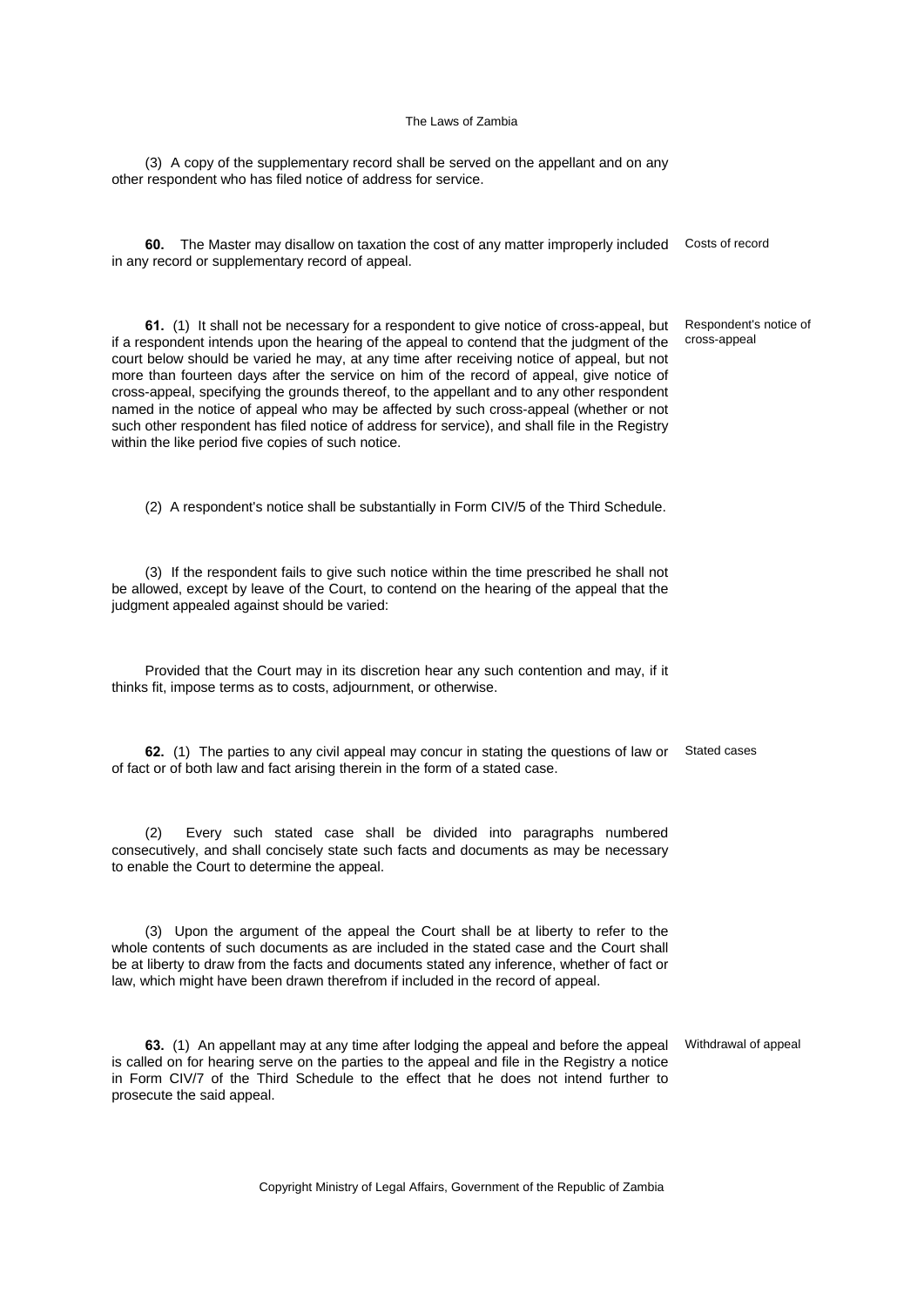(2) If all parties to the appeal consent to the withdrawal of the appeal without order of the Court, the appellant may file in the Registry the document or documents signifying such consent and signed by the parties or by their practitioners, and the appeal shall thereupon be deemed to have been dismissed. In such event any sum lodged in Court as security for the cost of the appeal shall be paid out to the appellant.

(3) If all the parties do not consent to the withdrawal of the appeal as aforesaid, the appeal shall remain on the list, and shall come on for the hearing of any issue as to costs or otherwise remaining outstanding between the parties, and for the making of an order as to the disposal of any sum lodged in Court as security for the costs of the appeal.

**64.** Where an appeal is withdrawn under the preceding rule, or where notice of appeal has been given but the appeal has not been duly lodged, any respondent who has not given a respondent's notice may, within thirty days of the date of the withdrawal of the appeal or of the last day of the period prescribed for the lodging of the appeal, as the case may be, give a respondent's notice and proceed therewith in the manner prescribed by the foregoing rules; and in any such case the times limited for giving notice of appeal, entering the appeal, furnishing security for costs, and filing and serving the record of appeal may, on application to the Court or, if the appeal has not been lodged, to a judge of the High Court, be extended so far as is reasonably necessary in all the circumstances of the case.

**65.** (1) Where an appellant omits to comply with rule 54, any respondent who has given a respondent's notice may proceed with his cross-appeal.

(2) In any such case the respondent shall, as soon as possible, or within such time as may be allowed by the Court, file five copies of a record of appeal, as prescribed by rule 58, and shall serve copies thereof on the appellant and on any other parties to the appeal.

**66.** Any respondent who proceeds with a cross-appeal under the provisions of rule 64 or 65 shall be required, unless the appellant has paid the prescribed fee on lodging the appeal, to pay the amount of such fee, but shall not be required to furnish security for costs unless the Court or a judge thereof shall so order.

**67.** (1) When an appeal is called for hearing or at any previous time the Court or a judge thereof may, either on the application of any party interested or of its or his own motion, direct that the record of appeal, or any respondent's notice, be served on any party to the cause or matter who has not been served therewith, or any other person not already a party to the cause or matter, and may, for the purpose of such service, adjourn the hearing upon such terms as may appear to the Court or a judge thereof to be just, and may give such judgment and make such order as might have been given or made if the parties served with such record or notice had been originally parties.

(2) In any such case the Court or a judge thereof may direct that any additional copies of the record or respondent's notice which may be necessary be prepared and served by any party upon any person and may prescribe the time therefor.

Copyright Ministry of Legal Affairs, Government of the Republic of Zambia

Appeal by respondent where appeal withdrawn

Failure to file record

Fees and security for costs on cross-appeal

Additional parties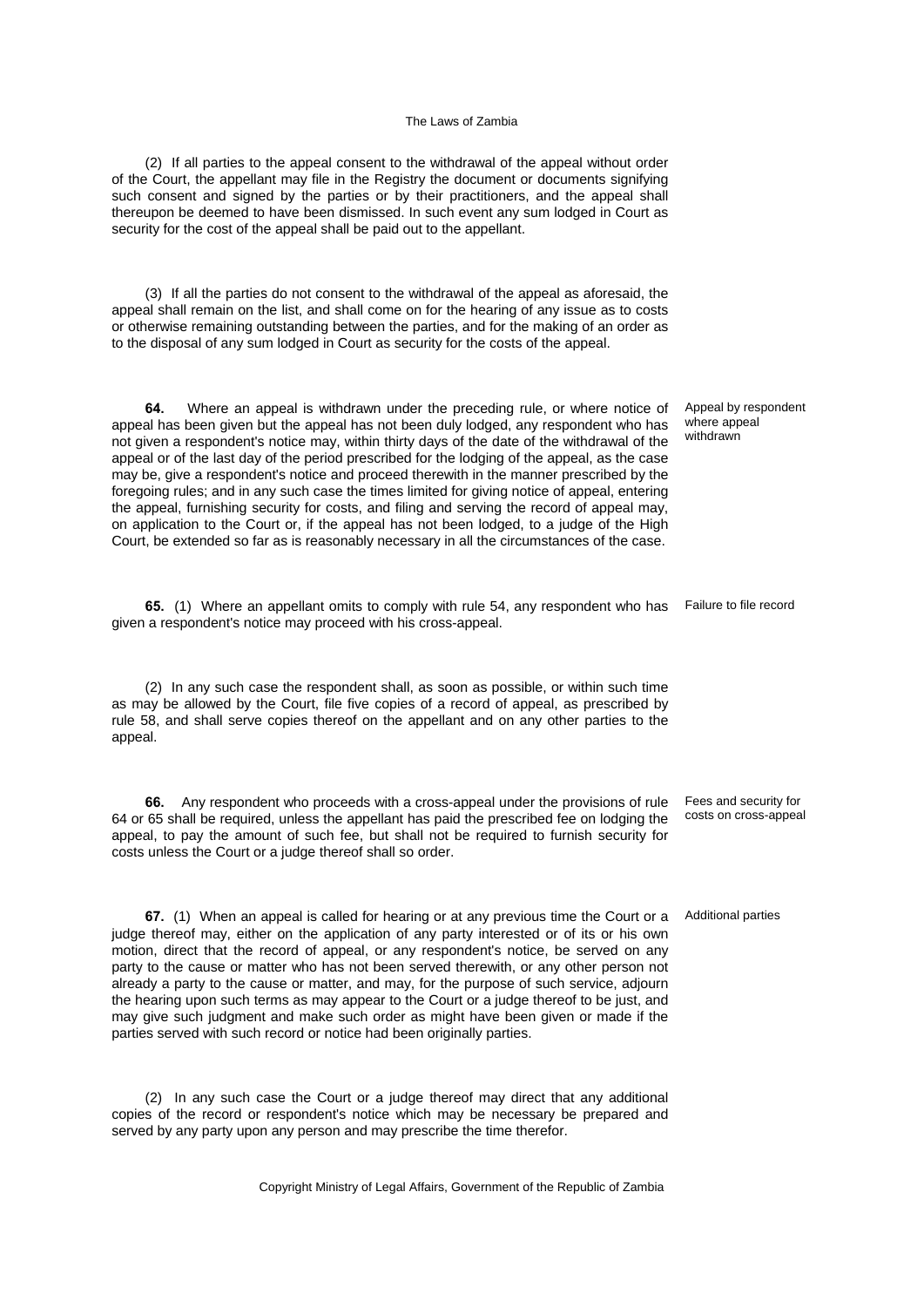**68.** (1) The Court or a judge thereof may at any time allow amendment of any notice of appeal, or respondent's notice, or memorandum of appeal, or other part of the record of appeal on such terms as the Court or such judge thinks fit, and may likewise make any such amendment of its own motion.

(2) If the record of appeal is not drawn up in the prescribed manner, the appeal, may be dismissed.

**69.** (1) An appellant or a respondent may at any time not less than seven days before the day fixed for the hearing but after lodgment file in the Registry a notice in writing, substantially in Form CIV/6 of the Third Schedule, that he does not wish to be present in person or by practitioner on the hearing of the appeal, together with five copies of such argument set out in numbered paragraphs under distinct heads as he desires to submit to the Court.

(2) The appellant or respondent, as the case may be, shall immediatley after filing such notice serve a copy thereof and a copy of his argument on each of the other parties to the appeal or their practitioners.

**70.** (1) An appellant or respondent who will be represented by a practitioner at the Heads of argument hearing of the appeal shall prepare a document setting out the main heads of his argument together with the authorities to be cited in support of each head.

(2) The appellant shall, not later than seven days before the day fixed for the hearing, deliver five copies of his heads of argument to the Master and one copy thereof to each of the other parties to the appeal, and each respondent shall, in similar manner, not later than three days before the day fixed for the hearing, deliver his heads of argument.

**71.** (1) Subject to the provisions of rule 69, if on any day fixed for the hearing of an appeal-

- (*a*) the appellant does not appear in person or by practitioner, the appeal may be dismissed;
- (*b*) the appellant appears, and any respondent fails to appear either in person or by practitioner, the appeal shall proceed in the absence of such respondent, unless the Court for any sufficient reason sees fit to adjourn the hearing;
- (*c*) no party appears either in person or by practitioner, the appeal may be adjourned, struck out, or dismissed.

Copyright Ministry of Legal Affairs, Government of the Republic of Zambia

Amendment and default

Notice of non-appearance and written argument

Non-appearance of parties at hearing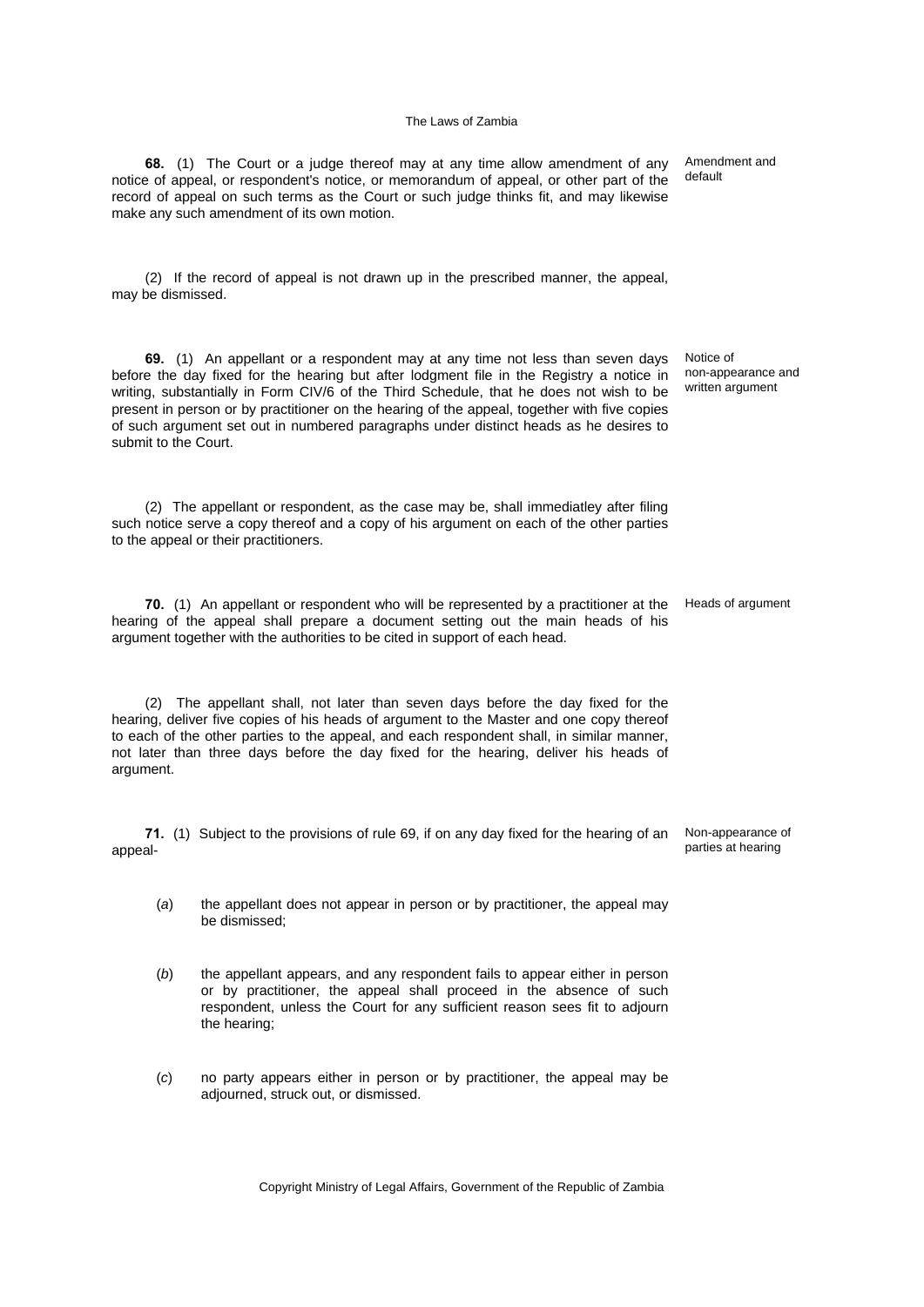(2) Where any appeal is dismissed, allowed, or struck out under the provisions of sub-rule (1), any party who was absent may apply to the Court for the re-hearing or hearing of the appeal, as the case may be, and, where it is proved that there was sufficient reason for the absence of such party, the Court may order that the appeal be restored for hearing upon such terms as to costs or otherwise as it thinks fit.

(3) The provisions of this rule shall apply *mutatis mutandis* to the hearing of any cross-appeal.

**72.** Appeals to the Court shall be by way of re-hearing on the record and any Hearing of appeals further evidence received under section *twenty-five* of the Act.

**73.** (1) The judgment of the court shall be pronounced in open court, either on the hearing of the appeal or at any subsequent time of which notice shall be given by the Master to the parties to the appeal. Judgment in civil cases

(2) Such judgment may be pronounced notwithstanding the absence of the judges who composed the court or any of them, and the judgment of any such judge not present may be read by any judge present or by the Master.

(3) Certified copies of the judgment shall be sent by the Master to the High Court and any court below, and to the parties or their practitioners.

**74.** On any appeal, interest on any sum remaining due or damages payable as a result of the termination of the appeal shall be allowed for such time as satisfaction of the judgment shall have been delayed by the appeal, unless the Court otherwise orders, at the rate recognised by the High Court, and the Registrar of the High Court may compute such interest without any order for that purpose. Interest

**75.** (1) Every judgment of the Court shall be embodied in an order. Order

(2) It shall be the duty of the party who is successful in the appeal to prepare without delay a draft order and submit it for the approval of the other parties to the appeal. If the draft is so approved, it shall be submitted to the presiding judge or such other judge who sat at the hearing as the presiding judge may direct. If the parties do not agree upon the form of the order, the draft shall be settled by the presiding judge or by such other judge who sat at the hearing as the presiding judge may direct, and the parties shall be entitled to be heard thereon if they so desire.

(3) A sealed or certified copy of the order shall be sent by the Master to the Registrar of the High Court, to the parties, and to any court below.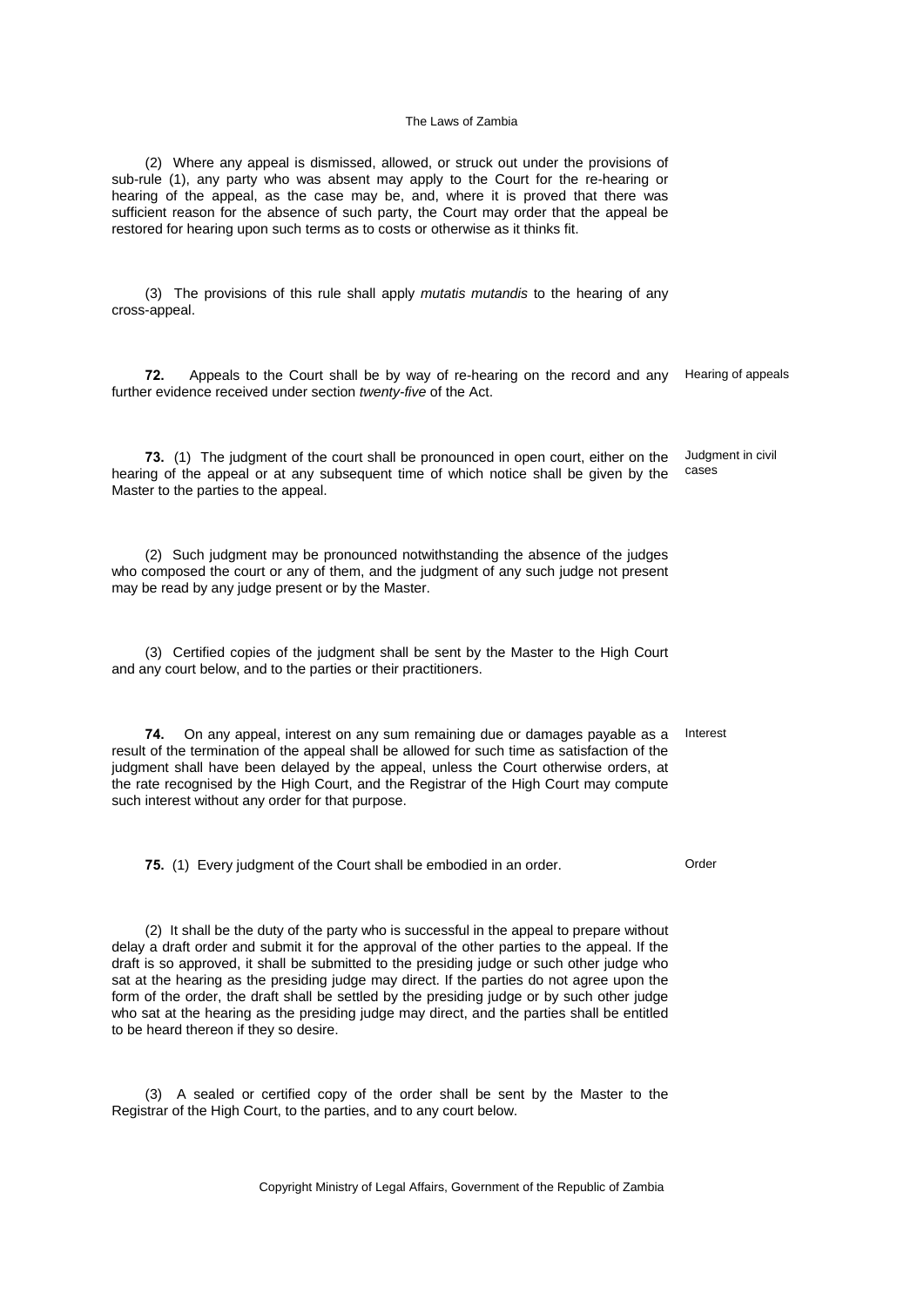(4) Interlocutory orders shall be prepared in like manner.

**76.** (1) An application for leave to appeal to the Court as a poor person shall be Poor persons made to a single judge in accordance with rule 48, but no fee shall be payable on filing any such application. All respondents or intended respondents shall be served and they and the Master shall be entitled to be heard on any such application.

(2) Notwithstanding that the single judge may be satisfied as to the appellant's lack of means, the application may be dismissed if in the single judge's opinion the appeal would have no reasonable possibility of success.

- (3) Upon any such application the single judge may order-
	- (*a*) that no Court fees, or any specified amount less than the prescribed court fees, be paid in respect of the appeal;
	- (*b*) that no security for costs be lodged, or that any specified sum less than the prescribed sum of two thousand fee units, be lodged in Court as security for costs;
	- (*c*) that the record of appeal be prepared by the Registrar of the High Court without payment therefor, or on payment of any specified sum less than the prescribed charges thereof;
	- (*d*) that any sums the payment of which by the appellant has been excused by virture of such order shall be a first charge on any money or property recovered by the appellant in or in consequence of the appeal.

(4) The appeal shall proceed in accordance with such order, and it shall be the duty of the Master to take such steps as may be necessary to recover any sums becoming due under paragraph (*d*) of sub-rule (3).

(*As amended by Act No.* 13 *of* 1994)

## PART IV MISCELLANEOUS AND TRANSITIONAL PROVISIONSPART IV

## MISCELLANEOUS AND TRANSITIONAL PROVISIONS

**77.** The Court may make such order as to the whole or any part of the costs of appeal or in any court below as may be just, and may assess the same, or direct taxation thereof in accordance with the scales prescribed in the Second Schedule, or in default of provision therein in accordance with the scales provided for the High Court under the High Court Act.

Orders as to costs Cap. 27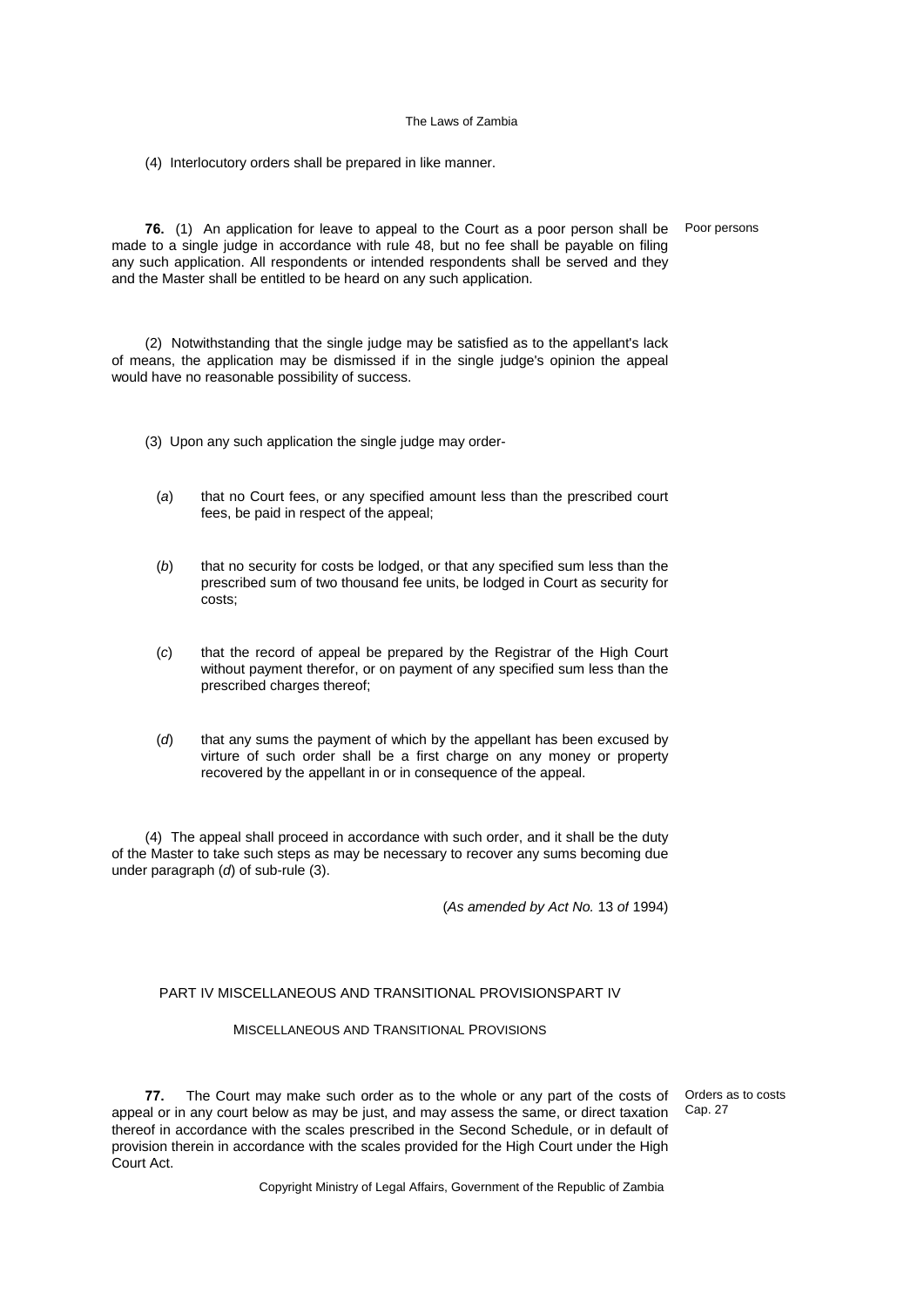**78.** Clerical errors by the Court or a judge thereof in documents or process, or in Clerical errors and any judgment, or errors therein arising from any accidental slip or omission, may at any time be corrected by the Court or a judge thereof.

accidental slips or omissions

**79.** Obsolete.

**80.** Has had its effect.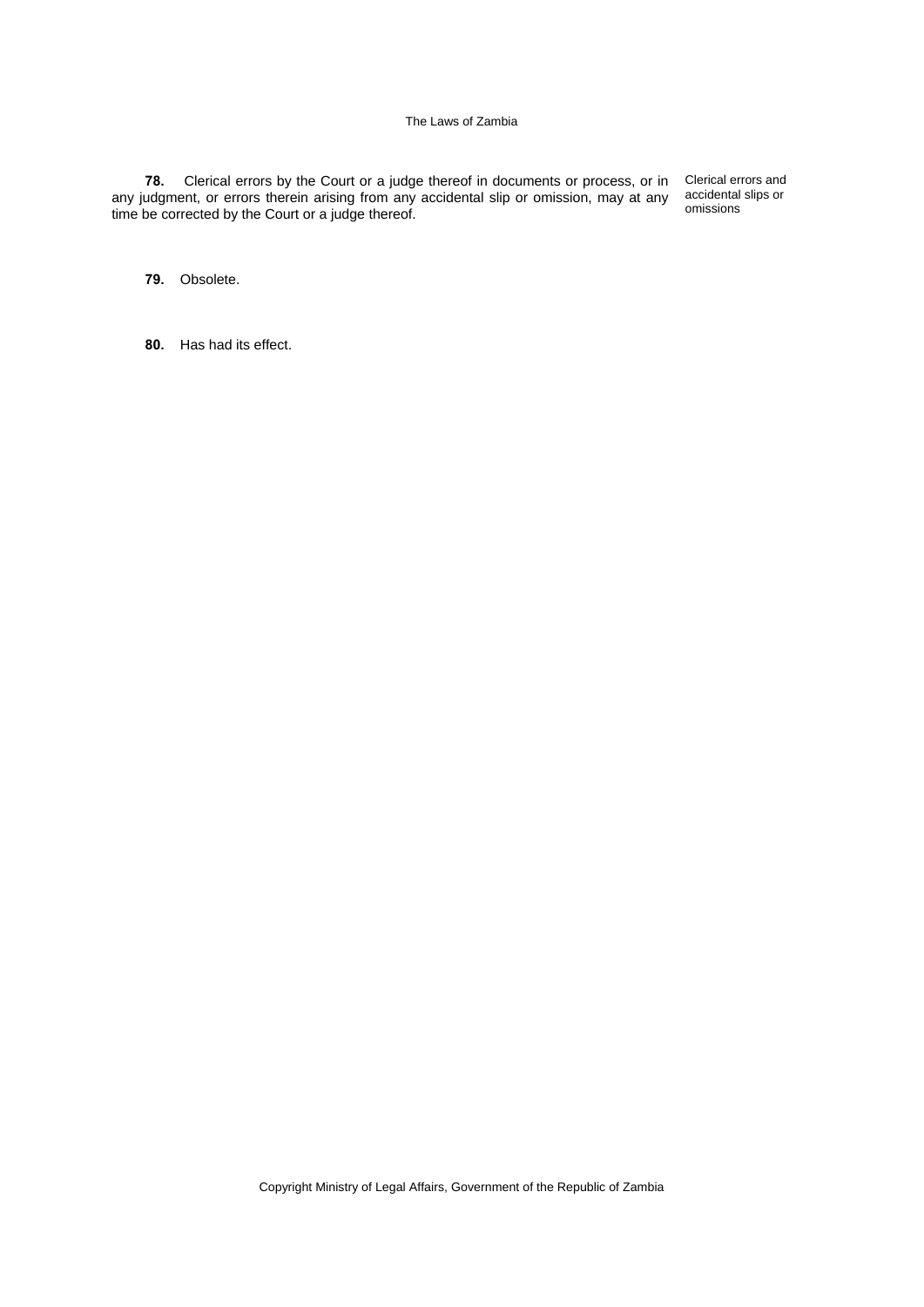## FIRST SCHEDULE

# (*Rule 13*)

### PART I

## CIVIL APPEALS

| <b>Item</b><br>No. |                                                                                                                                                                                             | Fee units | Document to be<br>Receipted |
|--------------------|---------------------------------------------------------------------------------------------------------------------------------------------------------------------------------------------|-----------|-----------------------------|
| 1.                 | On filing an affidavit                                                                                                                                                                      | 28        | The affidavit               |
| 2.                 | On sealing a writ of subpoena for each<br>witness                                                                                                                                           | 33        | The praecipe                |
| 3.                 | On filing a certificate of service                                                                                                                                                          | 28        | The certificate             |
| 4.                 | On entering or sealing an order made in<br>chambers                                                                                                                                         | 44        | The order                   |
| 5.                 | On filing any notice not specifically<br>provided for                                                                                                                                       | 44        | The filed copy              |
| 6.                 | On filing a notice of motion or summons                                                                                                                                                     | 83        | The filed copy              |
| 7.                 | On every notice of appeal                                                                                                                                                                   | 167       | The filed copy              |
| 8.                 | On every memorandum of appeal                                                                                                                                                               | 50        | The filed memorandum        |
| 9.                 | On filing a respondent's notice                                                                                                                                                             | 167       | The filed copy              |
| 10.                | On filing an application for leave to appeal<br>to the Court                                                                                                                                | 67        | The application             |
| 11.                | On leave being granted to appeal to Court                                                                                                                                                   | 67        | The order                   |
| 12.                | On every bond                                                                                                                                                                               | 50        | The filed copy              |
| 13.                | On hearing any appeal per day or part of a<br>day                                                                                                                                           | 167       | The judgment                |
| 14.                | On entering or sealing a judgment decree<br>or order given, directed or made at the<br>hearing of an appeal or further<br>consideration of an appeal or matter in<br>Court                  | 83        | The decree or order         |
| 15.                | On reference from the Master to a Judge of<br>the Court                                                                                                                                     | 67        | The reference               |
| 16.                | On filing a bill of costs for taxation                                                                                                                                                      | 44        | The notice of taxation      |
| 17.                | On the certificate or allocaur of the results<br>of taxation of a bill of costs-together with a<br>further K15 for every K150 or part thereof<br>of the amount allowed (excluding this fee) | 67        | The certificate of allocaur |

NOTE: Where the costs of any matter are assessed by the Court and ordered to be paid the appropriate fee under this item shall be payable on sealing the Order in addition to the 0á1 payable. Except as provided for in Part II, no fees, other than those prescribed in this Part, shall be taken in any civil appeal.

## PART II

## GENERAL

| ltem<br>No. |                                | Fee units | Document to be<br>Receipted |
|-------------|--------------------------------|-----------|-----------------------------|
|             | On every search, per case file | 17        | The praecipe                |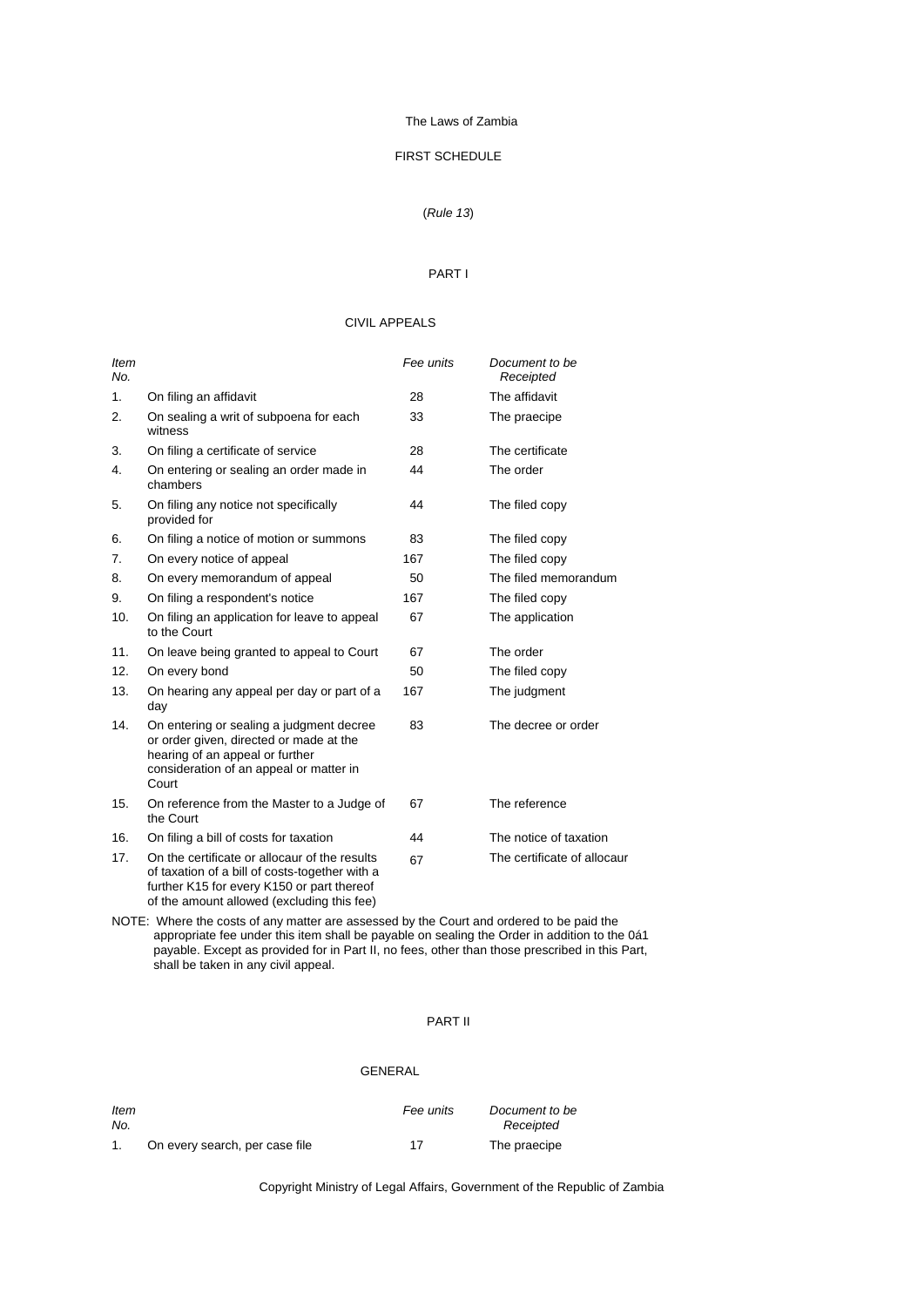| 2.     | For copies of judgement, or records, for<br>additional copies of documents or<br>proceedings furnished upon the direction of<br>the Master, per page or part thereof | 17 | The filed copy  |
|--------|----------------------------------------------------------------------------------------------------------------------------------------------------------------------|----|-----------------|
| 3.     | On sealing additional copies of any<br>judgement or order                                                                                                            | 44 | The filed copy  |
| 4.     | On certifying any documents as an office<br>copy and additional of under seal                                                                                        | 44 | The filed copy  |
| 5.     | Transcript of shorthand writer's notes or<br>otherwise recorded proceedings, per page<br>or part thereof                                                             | 17 | The application |
| 6.     | (a) Certified translation by an interpreter<br>of the Court, per page or part thereof                                                                                | 17 | The filed copy  |
|        | Checking, correcting and certifying a<br>(b)<br>translation not made by an interpreter of<br>the Court, per page or part thereof                                     | 17 | The filed copy  |
| 7.     | Certifying a copy of any document when<br>not prepared by the Court, per page or part<br>thereof                                                                     | 17 | The filed copy  |
| 8.     | Service of any process or proceedings<br>required to be served by the Court as<br>prescribed by law                                                                  | 17 | The filed copy  |
| 9.     | Per page of the transcript of record                                                                                                                                 | 6  |                 |
| NOTEO. |                                                                                                                                                                      |    |                 |

#### NOTES:

 1. In all proceedings in the High Court preparatory or incidental to an appeal to the Court, or consequential thereupon, the fees, if not herein before specified, shall be in accordance with the provisions of the law applicable to the High Court.

 2. There shall be paid to the Sheriff or his officers such fees, expenses and travelling and subsistence allowances as are prescribed by law for the service or execution of any summons, warrants, writ or other process of the High Court in respect of which execution or service is sought to be levied or effected.

### PART III

# WITNESSES AND INTERPRETERS' FEES-CIVIL PROCEEDINGS

The allowance for witnesses shall be as follows:

| <u>THE AINWAILLE IUL WILLIESSES SHAILDE AS IUINWS.</u> |                 |                 |
|--------------------------------------------------------|-----------------|-----------------|
|                                                        | Minimum payable | Maximum payable |
|                                                        | Per Diem        | Per Diem        |
|                                                        | κ               | ĸ               |
| Professional persons, owners, directors or managers    |                 |                 |
| of business and expert witness                         | 10.000          | 25,000          |
| Clerks, artisans and persons of similar status         | 5,000           | 15,000          |
| Provided that the sum payable shall not, unless        |                 |                 |
| otherwise ordered by the Court or Taxing Master,       |                 |                 |
| exceed the sum of K1,300 per diem if the witness has   |                 |                 |
| lost no wages or earnings or other income in attending |                 |                 |
| the proceedings or for the period during which he has  |                 |                 |
| been away from home and in respect of which he has     |                 |                 |
| lost wages, earnings or attendance, does not exceed    |                 |                 |
| four hours                                             |                 |                 |
| Others                                                 | 3,000           |                 |
|                                                        |                 |                 |

PART IV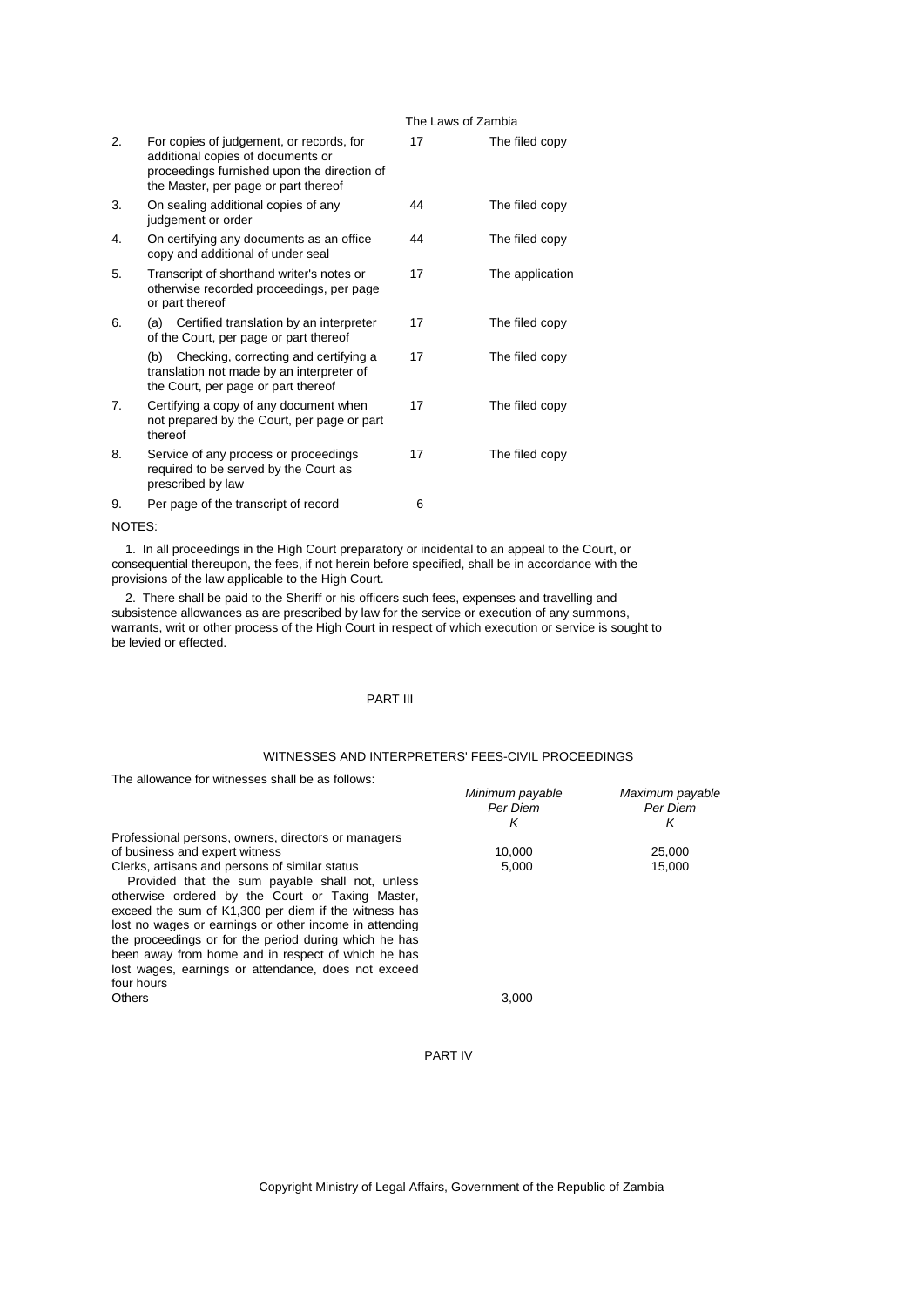### COMMISSIONERS' AND ASSESSORS' FEES

A special Commissioner or Assessor shall be remunerated at the rate of K15,000 per hour or part thereof, subject to a maximum of K120,000 in respect of any one day.

(*As amended by Act No.* 13 *of* 1994 *and S.I. No.* 45 *of* 1995 *and S.I. No*. 86 *of* 1997.)

## SECOND SCHEDULE

# (*Rule* 15) COSTS

## PART I

### PRACTITIONERS' COSTS

 1. The Registrar, or such other officer of the Court as the Chief Justice may designate in any particular case or cases, shall be the Taxing Officer, and shall be responsible for the taxation of all costs incurred in respect of any proceedings in the Court. Taxing **Officer**  2. Save as to the items set out in Part II hereof, the fees allowable on a taxation shall be in accordance with the scales Tariff o

applicable, *mutatis mutandis*, in respect of proceedings in the High Court. Fees 3. Whenever a practitioner shall have lodged a bill of taxation with the necessary papers and vouchers, the Taxing Notice

Officer shall thereupon issue a notice fixing the time, and date, at which the taxation shall be proceeded with and such appointment shall be not less than seven days after the date of lodgment. taxation be give by Tax

**Officer** 

lodged

Appear

 4. Prior to the conclusion of the taxation of a bill the Taxing Officer may refer any matter in dispute arising out of the taxation other than a question of quantum only for the opinion of a judge of the Court. Refere to judg

 5. No addition or alteration shall be made in a bill after it has been lodged for taxation except by consent of the parties, or by permission or direction of the Taxing Officer or a judge of the Court. **Bills nc** be alte after be

 6. Any practitioner, or his representative, who shall without reasonable excuse, after due notice, fail to appear on the day appointed for taxation, or on any date to which such taxation may be adjourned, or who shall in any way delay or impede the taxation, or put any other party to any unnecessary or improper expense relative to such taxation, shall, unless the Taxing Officer otherwise directs, forfeit the fees to which he would otherwise be entitled for drawing the bill of costs and for attending the taxation, and shall in addition be liable to pay for any unnecessary or improper expense to which he has put any party. **Default** practitio to atten taxation

7. The Taxing Officer may, in respect of appearance in Court, allow as party and party costs-

(*a*) in any matter where two advocates are employed and the Court has certified that the case warranted such employment, the reasonable fee consequent thereon; Court

(*b*) in any matter which does not conclude upon the first day, reasonable refreshers for each day subsequent to the first.

 8. In exceptional cases, and in particular in the taxation of solicitor and client bills of costs, the Taxing Officer may, for good and sufficient reason, depart from any of the provisions of the Tariff, where strict adherence to such provisions would be inequitable. Depart from provisio of Tarif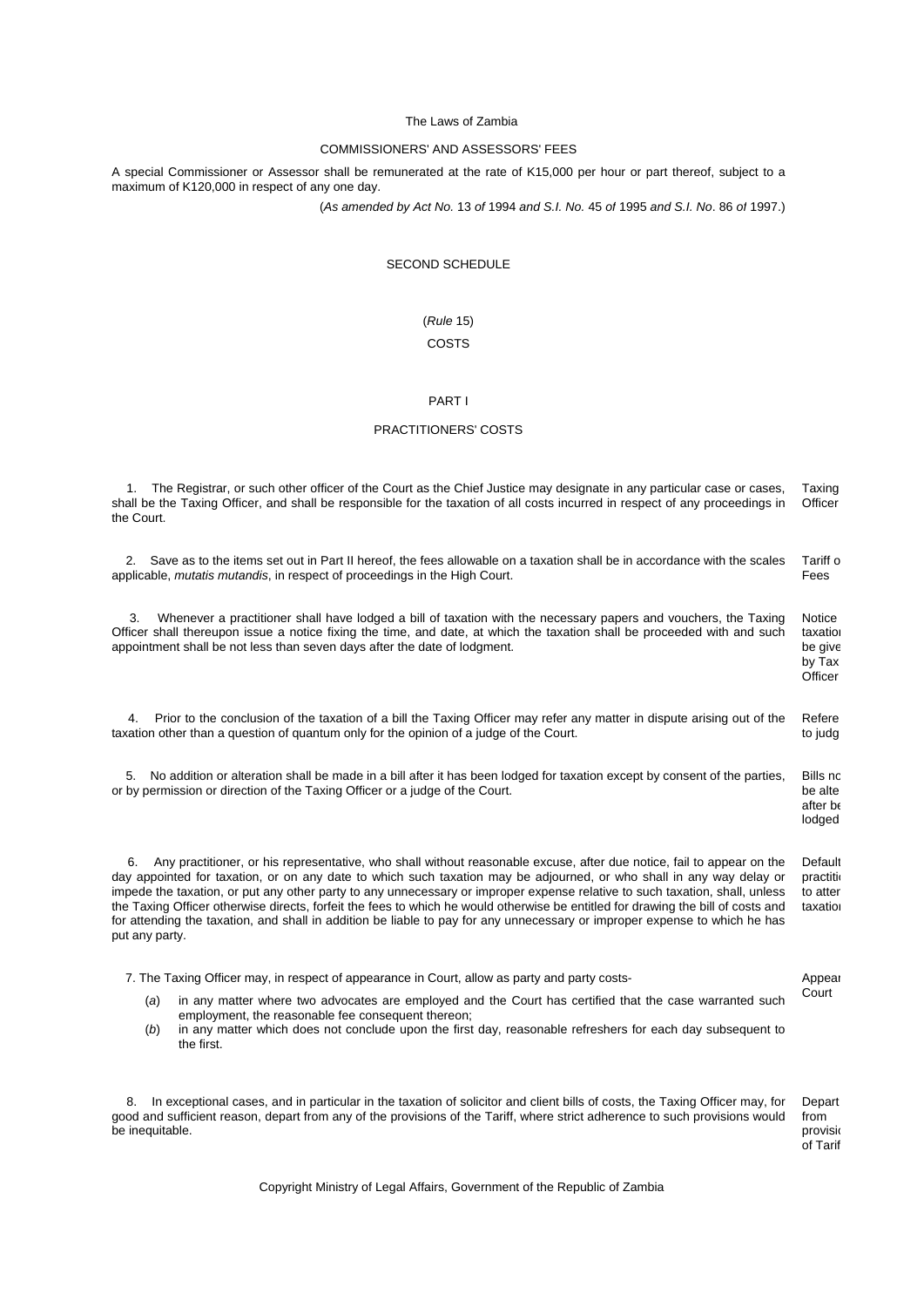| In order to diminish as much as possible the costs arising from the copying of documents to accompany briefs, the<br>9.<br>Taxing Officer shall not allow the costs of any unnecessary duplication in a practitioner's brief.                                                                                                                                                                                                                                                                                                                                                                                                                                                                                                                                                                                                                                                    | <b>Unnec</b><br>copies                                       |
|----------------------------------------------------------------------------------------------------------------------------------------------------------------------------------------------------------------------------------------------------------------------------------------------------------------------------------------------------------------------------------------------------------------------------------------------------------------------------------------------------------------------------------------------------------------------------------------------------------------------------------------------------------------------------------------------------------------------------------------------------------------------------------------------------------------------------------------------------------------------------------|--------------------------------------------------------------|
| 10.<br>On every taxation the Taxing Officer shall allow all such costs, charges, and expenses as shall appear to him to<br>have been necessary or proper for the attainment of justice or for defending the rights of any party, but save as against the<br>party who incurred the same, no costs shall be allowed which appear to the Taxing Officer to have been incurred or<br>increased through overpayment, extravagance, over-caution, negligence, or mistake, or by payment of unjustified special<br>charges or expenses to witnesses or other persons, or by other unjustified expenses.                                                                                                                                                                                                                                                                                | <b>Discret</b><br>of Taxi<br>Officer                         |
| Where in the opinion of the Taxing Officer, more than one practitioner has been necessarily engaged in the<br>11.<br>performance of any work covered by the Tariff, each such practitioner shall be entitled to be remunerated on the basis set<br>out in the Tariff for the work necessarily done by him, notwithstanding that such practitioners are members or employees of<br>the same firm.                                                                                                                                                                                                                                                                                                                                                                                                                                                                                 | More th<br>one<br>practiti<br>engage                         |
| No costs shall be payable as between party and party, or out of any fund, unless so ordered by the Court. If costs<br>12.<br>are ordered to be paid without further direction they shall be taxed as between party and party, unless the amount is<br>agreed between all parties affected.                                                                                                                                                                                                                                                                                                                                                                                                                                                                                                                                                                                       | Order f<br>costs                                             |
| 13.<br>If more than one-sixth of the amount of the bill as delivered is disallowed on taxation the cost of preparing, filing,<br>and serving the bill, and of attending the taxation, shall be disallowed.                                                                                                                                                                                                                                                                                                                                                                                                                                                                                                                                                                                                                                                                       | <b>Excess</b><br>claim                                       |
| If in any case it shall appear to the Court, or to a judge thereof, that costs have been incurred improperly or without<br>14.<br>reasonable cause, or that by reason of any undue delay in proceeding under any judgment, or on account of any<br>misconduct or default of any practitioner, any costs properly incurred have nevertheless proved fruitless to the person<br>incurring the same, the Court, or a judge thereof, may call on the practitioner by whom such costs have been incurred to<br>show cause why such costs should not be disallowed as between the practitioner and his client, and also (if the<br>circumstances of the case so require) why the practitioner should not repay to his client any costs which his client may<br>have been ordered to pay to any other person, and therefrom may make such order as the justice of the case may require. | Costs<br>improp<br>incurre<br>practiti                       |
| 15.<br>Notice of taxation need not be given to any party who did not appear, either in person or by Counsel, or did not<br>present his case in writing at the hearing of the appeal, or matter in question.                                                                                                                                                                                                                                                                                                                                                                                                                                                                                                                                                                                                                                                                      | Party n<br>appear                                            |
| When any party who is entitled to costs, such costs having not been agreed, refuses, or neglects, to bring in his<br>16.<br>costs for taxation or to procure the same to be taxed, and thereby prejudices any other party, the Taxing Officer shall be at<br>liberty to certify the costs of the other parties and certify such refusal or neglect, or may allow such party refusing or<br>neglecting as aforesaid a nominal sum only or such other sum in respect of such costs as will prevent any other party from<br>being prejudiced by such refusal or neglect.                                                                                                                                                                                                                                                                                                            | Party<br>entitlec<br>costs<br>refusin<br>lodge b<br>for taxa |
| Bills of costs shall be intituled and filed in the proceedings and shall be prepared upon foolscap size paper in<br>17.<br>seven columns, starting from the left-hand side of the paper, as follows:<br>the first column for the Taxing Officer's deductions;<br>the second column for the serial number of the items;<br>the third column for dates, showing year, month and day;<br>the fourth column for particulars of services charged for;<br>the fifth column for the Tariff item numbers;                                                                                                                                                                                                                                                                                                                                                                                | Manne<br>prepari<br>bills for<br>taxation                    |

the sixth column for disbursements charged for;

the seventh column for the professional charges in accordance with the Tariff.

Each and every page shall be totalled and a summary of the totals shall appear on the final page of the bill, allowing for items taxed off and for the taxation fee payable.

 Every bill of costs which shall be lodged for taxation shall be endorsed with the name and address of the practitioner by whom it is lodged, and also the name and address of the practitioner (if any) for whom he is agent, and shall include at the end thereof a form of certificate, or allocatur, for signature by the Registrar certifying the result of the taxation.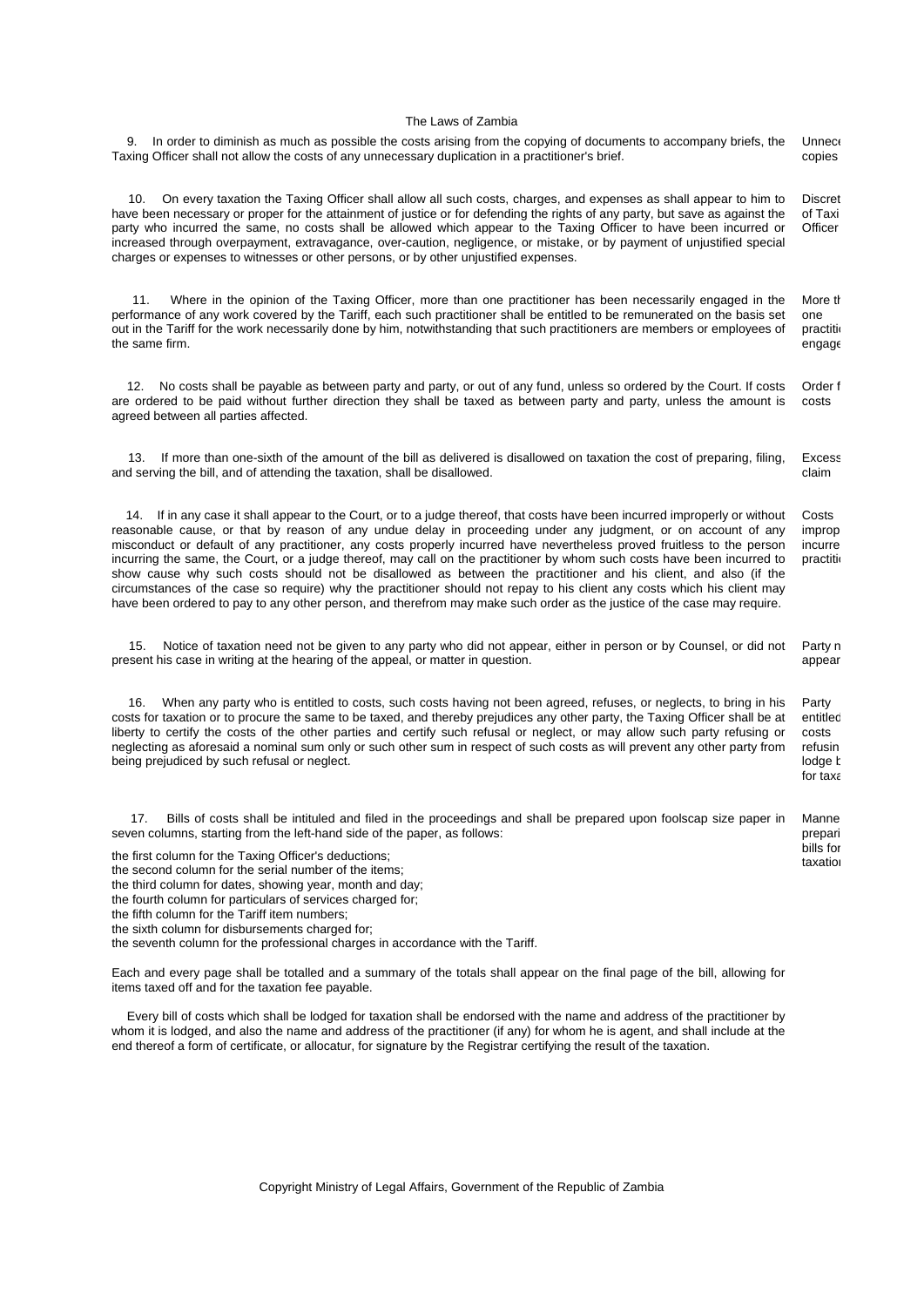| Receipts or vouchers for all disbursements charged in a bill of costs, together with all documents or drafts or<br>18.<br>copies thereof shall be produced on taxation.<br>All drafts and other documents, the preparation of which is charged for by the folio, shall have the folios thereof<br>consecutively numbered in the margin of the same, and the number of the folios shall be endorsed thereon in figures. The<br>length of all documents not vouched for by attested copies or other satisfactory evidence shall be certified by the<br>practitioner, and if such certificate be erroneous the Taxing Officer may disallow the costs of the documents so erroneously<br>certified or any part thereof.                                                                                                                                                                                                                                                                                                                                                            | Vouche<br>to be<br>produc<br>on taxa                                 |
|--------------------------------------------------------------------------------------------------------------------------------------------------------------------------------------------------------------------------------------------------------------------------------------------------------------------------------------------------------------------------------------------------------------------------------------------------------------------------------------------------------------------------------------------------------------------------------------------------------------------------------------------------------------------------------------------------------------------------------------------------------------------------------------------------------------------------------------------------------------------------------------------------------------------------------------------------------------------------------------------------------------------------------------------------------------------------------|----------------------------------------------------------------------|
| 19. Where the same practitioner is employed for two or more parties and separate proceedings are heard by or for any<br>two or more such parties, the Taxing Officer shall consider in the taxation of such practitioner's bill of costs, either as<br>between party and party, or as between solicitor and client, whether such separate proceedings were necessary or proper,<br>and if he is of opinion that any part of the costs occasioned thereby have been unnecessarily or improperly incurred, the<br>same shall be disallowed.                                                                                                                                                                                                                                                                                                                                                                                                                                                                                                                                      | Costs \<br>practiti<br>employ<br>two or<br>parties                   |
| In taxing the costs as between party and party or for payment out of a trust fund of joint executors or trustees who<br>20.<br>are separately represented, the Taxing Officer shall, unless otherwise ordered by the Court or a judge thereof, allow but<br>one set of costs for such parties, such costs to be apportioned among them as the Taxing Officer shall deem fit.                                                                                                                                                                                                                                                                                                                                                                                                                                                                                                                                                                                                                                                                                                   | Costs \<br>trustee<br>defend<br>separa                               |
| Where any party appears upon any application or proceeding in court, or in chambers, in which he is not<br>21.<br>interested, or upon which, according to the practice of the Court, he ought not to attend, he shall not be allowed any costs<br>of such appearances unless the Court or a judge thereof otherwise orders.                                                                                                                                                                                                                                                                                                                                                                                                                                                                                                                                                                                                                                                                                                                                                    | Appear<br>party n<br>interes                                         |
| The allowances for instructions and drawing any special affidavit shall include all attendances on the deponent to<br>22.<br>settle and read over.                                                                                                                                                                                                                                                                                                                                                                                                                                                                                                                                                                                                                                                                                                                                                                                                                                                                                                                             | Instruc<br>include<br>attenda<br>depone                              |
| The Taxing Officer shall have power to limit or extend the time for any proceedings before him, and to adjourn the<br>23.<br>same from time to time and from place to place.                                                                                                                                                                                                                                                                                                                                                                                                                                                                                                                                                                                                                                                                                                                                                                                                                                                                                                   | Time a<br>adjourr                                                    |
| Expenses of parties attending court as such shall not be allowed but an allowance may be made for attendance of<br>24.<br>any necessary witnesses, including parties, of such amount as would be allowed to such person for attendance in the High<br>Court, at the place in question.                                                                                                                                                                                                                                                                                                                                                                                                                                                                                                                                                                                                                                                                                                                                                                                         | Witnes                                                               |
| 25. When taxing costs, witnesses' expenses shall be supported by a statement signed by the practitioner and filed with<br>the bills of costs stating the place of abode and the condition, quality, occupation or rank in life of the witnesses or<br>intended witnesses charged for, the distance they have had to travel, the mode of travel, and if by rail the class in which<br>such witnesses travelled for the purpose of attending the hearing; also whether to the knowledge or belief of the deponent<br>they attended as witnesses in any other cause or came upon any other business; also that they were material and<br>necessary witnesses for the party on the hearing; and the notes of their evidence must be produced at the taxation.<br>The allowances in respect of fees to any accountants, merchants, engineers, actuaries and scientific persons to whom<br>any question is referred, shall, save where the Court or a judge thereof shall otherwise order, be regulated by the Taxing<br>Officer, subject to review by the Court or a judge thereof. | <b>Discret</b><br>of Taxi<br>Officer<br>allowin<br>witness<br>expens |
| The expression "folio" where used shall mean 100 words. A single figure or a group of figures up to four shall be<br>26.<br>counted as one word.                                                                                                                                                                                                                                                                                                                                                                                                                                                                                                                                                                                                                                                                                                                                                                                                                                                                                                                               | Meanir<br>"folio"                                                    |
| Any agreement for remuneration of a practitioner whereby he becomes financially interested in the result of any<br>27.<br>proceedings in the Court, shall be void.                                                                                                                                                                                                                                                                                                                                                                                                                                                                                                                                                                                                                                                                                                                                                                                                                                                                                                             | Improp<br>agreen                                                     |

# PART II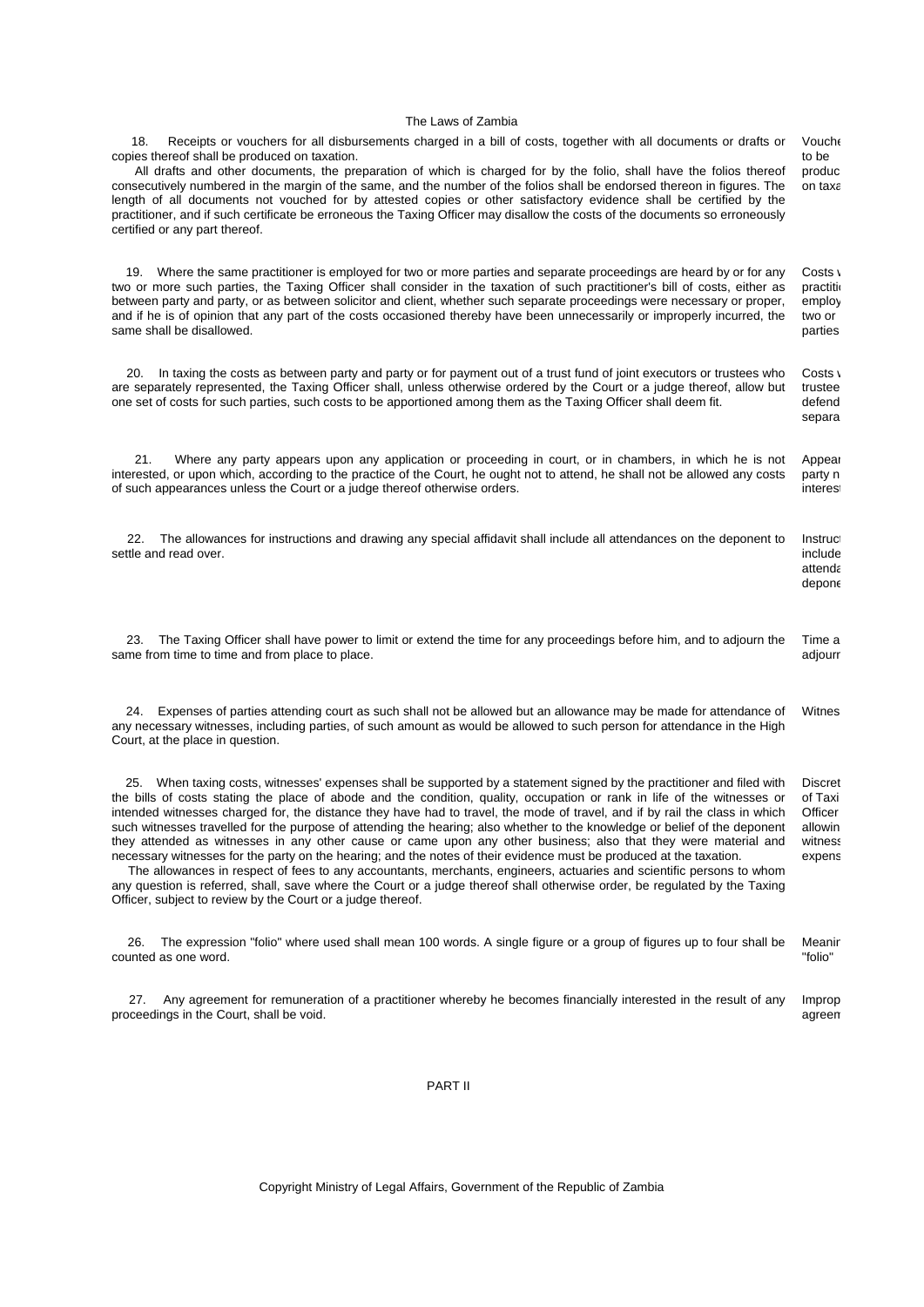## TARIFF OR FEES

|    | <i><b>Instructions</b></i>                                                   | Fee units |
|----|------------------------------------------------------------------------------|-----------|
|    | Instructions to file notice of Appeal Not to exceed<br>. .                   | 95        |
|    | Instructions to file Memorandum of Appeal (including grounds of appeal)      | 450       |
| 3. | Instructions to file Respondent's Notice (including grounds of cross appeal) | 450       |
| 4. | Instructions to file any other Notice/Application relevant to an Appeal      |           |
|    | Minimum                                                                      | 95        |
| 5. | Instructions to appear for the Respondent to any application to an Appeal    |           |
|    | Minimum<br>$\cdot$ .                                                         | 95        |
| 6. | Respondent's fixed costs on application to dismiss Appeal for want of        |           |
|    | prosecution under Rule 55                                                    |           |
|    | Minimum<br>$\sim$ $\sim$                                                     | 300       |
|    |                                                                              |           |

# NOTE:

In absence of any specific scale fees, the High Court scale shall apply.

(*As amended by S.I. No.* 173 *of* 1990 *and Act No.* 13 *of* 1994)

## THIRD SCHEDULE

(*Rule* 14) PRESCRIBED FORMS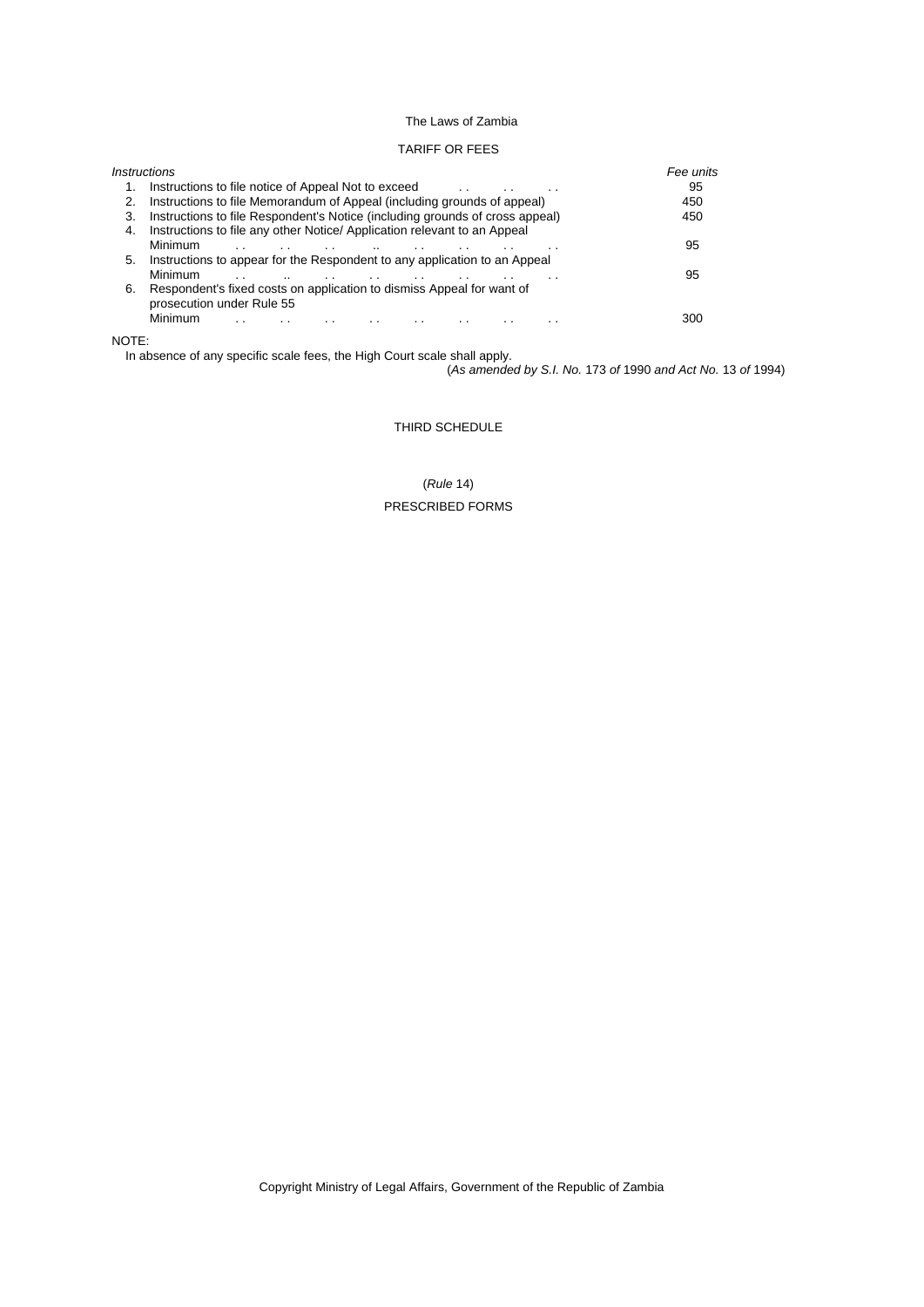The forms prescribed in this Schedule or forms of like effect shall be used in all proceedings to which they may be applicable with such variations as the circumstances may require.

# LIST OF FORMS

# TITLE

### *General*

| Form No.           |                                                                           |                          |                         |                          |                          |                      |                      | Rule           |
|--------------------|---------------------------------------------------------------------------|--------------------------|-------------------------|--------------------------|--------------------------|----------------------|----------------------|----------------|
| A                  | General Heading                                                           |                          |                         | . .                      |                          |                      | . .                  | $\blacksquare$ |
| B                  | Notice of Motion                                                          | $\ddot{\phantom{0}}$     | $\ddot{\phantom{0}}$    | . .                      | . .                      | . .                  | . .                  | 48             |
| C                  | Summons                                                                   | $\ddot{\phantom{0}}$     | $\ddot{\phantom{0}}$    | . .                      |                          | $\ddot{\phantom{0}}$ | $\ddot{\phantom{0}}$ | 48             |
|                    |                                                                           |                          |                         | TITLE                    |                          |                      |                      |                |
|                    |                                                                           |                          |                         | Criminal                 |                          |                      |                      |                |
| Form No.           |                                                                           |                          |                         |                          |                          |                      |                      | Rule           |
| CRIM/1             | Notice of Intention to Appeal                                             |                          |                         |                          |                          |                      | . .                  | 23             |
| CRIM/2             | Notice of Application to the Court for leave to appeal                    |                          |                         |                          |                          | $\ddot{\phantom{0}}$ | $\ddot{\phantom{0}}$ | 24             |
| CRIM/3             | Notice of Application for extension of time                               |                          |                         |                          | $\ddot{\phantom{0}}$     | $\sim$ $\sim$        | . .                  | 12             |
| CRIM/4             | Grounds of Appeal                                                         | $\overline{\phantom{a}}$ | $\ddot{\phantom{0}}$    | $\ddot{\phantom{0}}$     | $\ddot{\phantom{0}}$     | $\ddot{\phantom{a}}$ | $\ddot{\phantom{0}}$ | 25             |
| CRIM/5             | Abandonment of Appeal                                                     |                          | $\sim 100$ km s $^{-1}$ | $\ddot{\phantom{0}}$     | . .                      | $\cdot$ .            | $\cdot$ .            | 33             |
| CRIM/6             | Application for Bail pending Appeal. .                                    |                          |                         | $\ddot{\phantom{0}}$     | . .                      | $\cdot$ .            | . .                  | 29             |
| CRIM/7             | Recognizance of Bail of Appellant                                         |                          |                         | $\ddot{\phantom{a}}$     | $\ddot{\phantom{a}}$     | $\cdot$ .            | $\cdot$ .            | 29             |
| CRIM/8             | Certificate of Surety                                                     |                          | $\ddotsc$               | $\sim$ $\sim$            | $\ddot{\phantom{a}}$     | $\sim$ $\sim$        | $\cdot$ .            | 29             |
| CRIM/9             | Notice to Prison Superintendent to release an Appellant on Bail           |                          |                         |                          |                          | . .                  | . .                  | 29             |
| CRIM/10            | Notice of Hearing                                                         | $\ddot{\phantom{a}}$     | $\ddot{\phantom{0}}$    | <b>Contract Contract</b> | $\ddot{\phantom{a}}$     | $\ddot{\phantom{0}}$ | $\ddot{\phantom{0}}$ | 16             |
| CRIM/11            | Notification to Appellant of a Judge's Decision                           |                          |                         |                          | $\sim$                   | $\ddot{\phantom{a}}$ | $\ddot{\phantom{0}}$ | 27             |
| CRIM/12            | Notice by Appellant requiring Application to be dealt with by the Court   |                          |                         |                          |                          |                      | $\ddot{\phantom{0}}$ | 27             |
| CRIM/13            | Notification of the Result of Application to the full Court               |                          |                         |                          | $\mathbf{L}$             | $\ddot{\phantom{0}}$ | $\ddot{\phantom{0}}$ | 43             |
| CRIM/14            | Notification that Decision of a Judge has become final through failure of |                          |                         |                          |                          |                      |                      |                |
|                    | Appellant to appeal within the time stated                                |                          |                         |                          |                          | $\ddot{\phantom{0}}$ | $\ddot{\phantom{0}}$ | 27 and 43      |
| CRIM/15            | Notification of Result of Final Appeal                                    |                          |                         | $\ddot{\phantom{0}}$     |                          | $\cdot$ .            | . .                  | 43             |
| CRIM/16            | Notification of Abandonment of Appeal                                     |                          |                         | $\cdot$ .                | . .                      | $\ddot{\phantom{0}}$ | . .                  | 33             |
|                    |                                                                           |                          |                         | Civil                    |                          |                      |                      |                |
| C <sub>1</sub> V/1 | Notice of Appeal                                                          |                          |                         | $\ddot{\phantom{0}}$     | $\overline{\phantom{a}}$ | $\sim$ $\sim$        | . .                  | 49             |
| CIV/2              | Notice of Application for Extension of Time                               |                          |                         |                          | $\ddot{\phantom{a}}$     | $\ddot{\phantom{0}}$ | $\ddot{\phantom{0}}$ | 12             |
| ClV/3              | Memorandum of Appeal                                                      |                          | $\ddot{\phantom{a}}$    | $\ddot{\phantom{0}}$     | $\overline{\phantom{a}}$ | $\ddot{\phantom{0}}$ | $\ddot{\phantom{0}}$ | 58             |
| ClV/4              | Notice of Address for Service                                             |                          | $\ddot{\phantom{0}}$    | $\overline{\phantom{a}}$ | . .                      | $\cdot$ .            | $\cdot$ .            | 53             |
| CIV/5              | Respondent's Notice of Cross-Appeal                                       |                          |                         | $\ddot{\phantom{0}}$     |                          | $\ddot{\phantom{0}}$ | . .                  | 61             |
| CIV/6              | Notice of Non-Appearance                                                  |                          |                         | $\sim$                   | . .                      | . .                  | . .                  | 69             |
| CIV/7              | Withdrawal of Appeal                                                      |                          | $\ddot{\phantom{0}}$    | . .                      | . .                      | . .                  | . .                  | 63             |
| CIV/8              | Notice of Hearing                                                         | $\ddot{\phantom{a}}$     | $\ddot{\phantom{0}}$    | . .                      | . .                      | $\ddot{\phantom{0}}$ | . .                  | 16             |
|                    |                                                                           |                          |                         |                          |                          |                      |                      |                |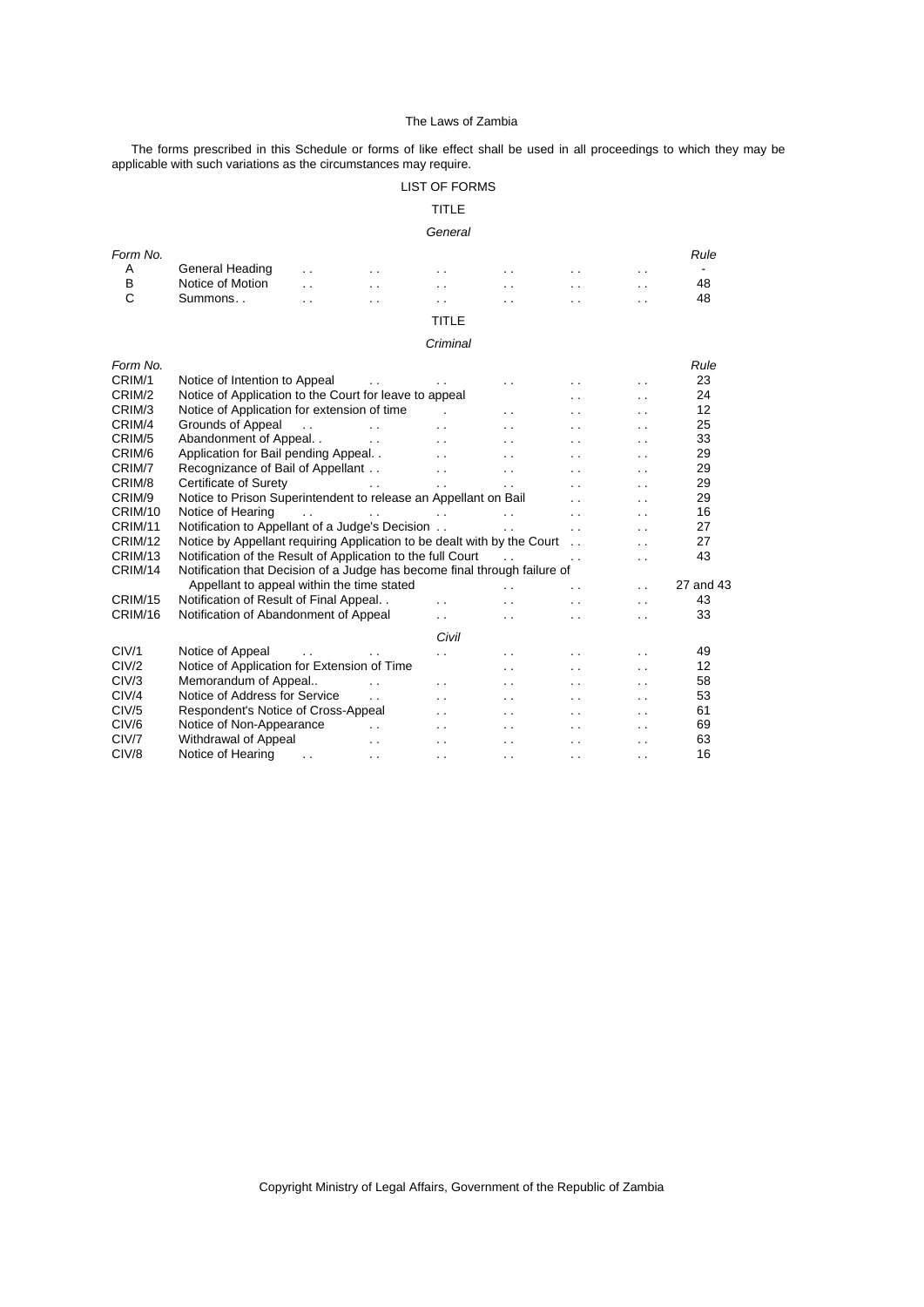FORM A

| General Heading             |  |  |  |  |
|-----------------------------|--|--|--|--|
|                             |  |  |  |  |
| CRIMINAL/CIVIL JURISDICTION |  |  |  |  |
| BETWEEN:                    |  |  |  |  |
| and                         |  |  |  |  |
|                             |  |  |  |  |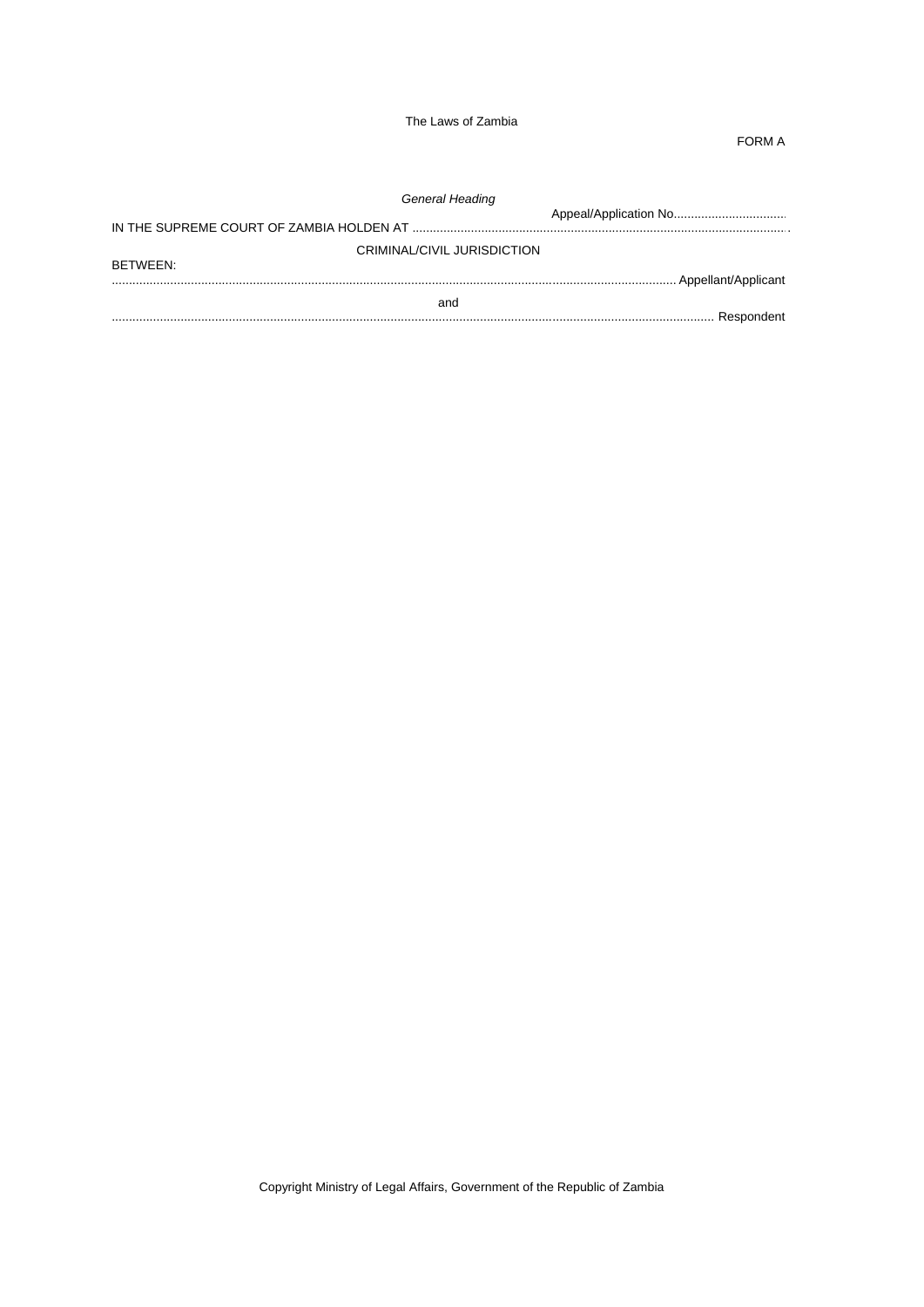## FORM B

 $(Rule 48)$ 

| REPUBLIC OF ZAMBIA                                                                       |                                       |
|------------------------------------------------------------------------------------------|---------------------------------------|
| NOTICE OF MOTION                                                                         |                                       |
|                                                                                          | Appeal/Application No.                |
| <b>CRIMINAL/CIVIL JURISDICTION</b><br><b>BETWEEN:</b>                                    |                                       |
|                                                                                          |                                       |
| and                                                                                      |                                       |
| appeal from                                                                              |                                       |
|                                                                                          |                                       |
| TAKE NOTICE that the Supreme Court will be moved before Mr Justice  on day, the  day of, |                                       |
| for an Order that-<br>on the grounds that-                                               | Appellant/Applicant                   |
|                                                                                          |                                       |
|                                                                                          |                                       |
|                                                                                          | Master of the Supreme Court of Zambia |
|                                                                                          |                                       |
|                                                                                          |                                       |
|                                                                                          |                                       |
|                                                                                          |                                       |

NOTES:

(2) Inapplicable words, etc., on this form should be deleted.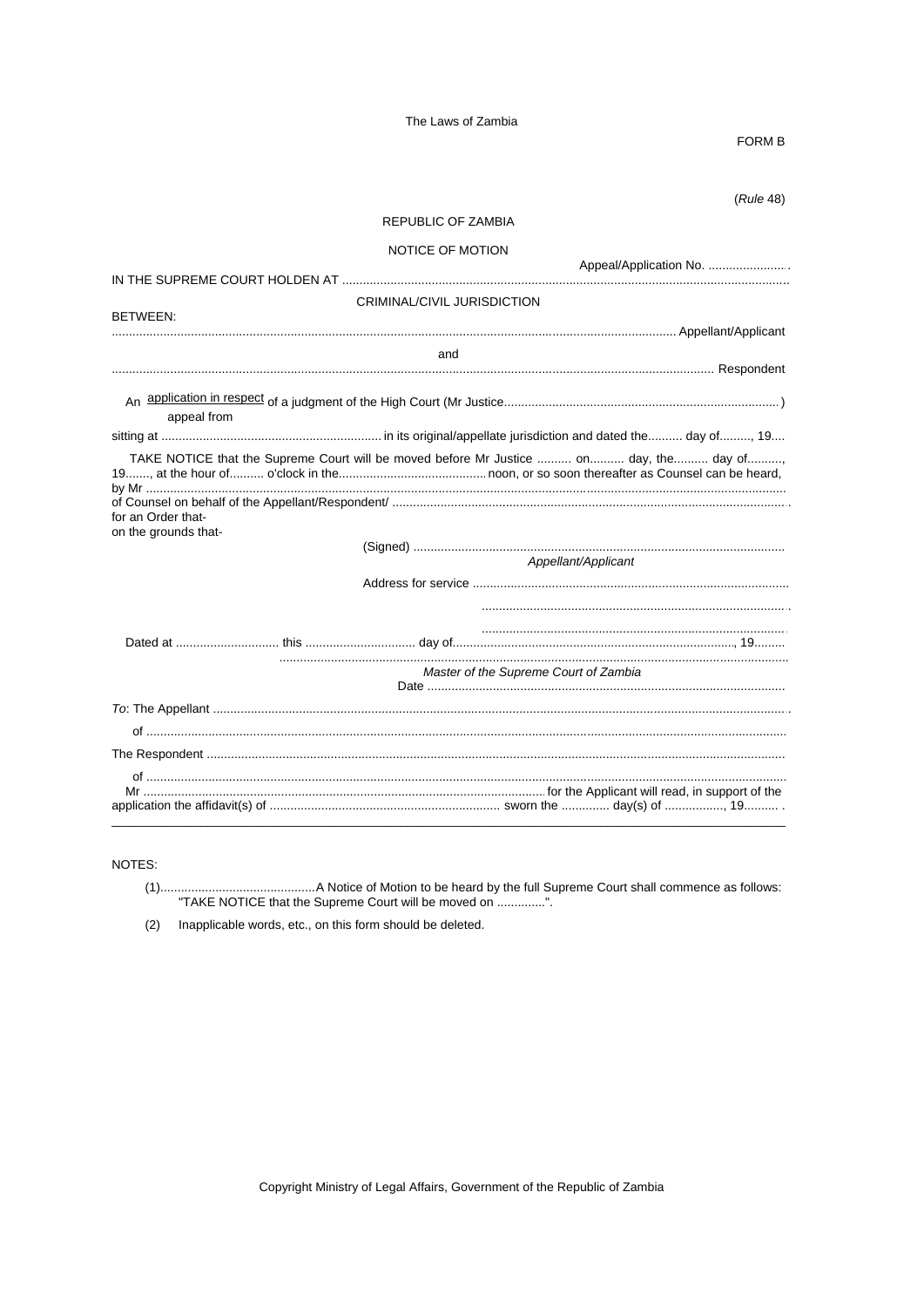FORM C

 $(Rule 48)$ 

# REPUBLIC OF ZAMBIA

## **SUMMONS**

| BETWEEN:                                                           | CRIMINAL/CIVIL JURISDICTION                                                                             |
|--------------------------------------------------------------------|---------------------------------------------------------------------------------------------------------|
|                                                                    |                                                                                                         |
|                                                                    | and                                                                                                     |
|                                                                    |                                                                                                         |
| appeal from                                                        |                                                                                                         |
|                                                                    |                                                                                                         |
|                                                                    |                                                                                                         |
| Appellant/Respondent/ for an Order that-<br>on the grounds that-   | noon, or so soon thereafter as Counsel can be heard on the hearing of an application on the part of the |
|                                                                    |                                                                                                         |
|                                                                    | Master of the Supreme Court of Zambia                                                                   |
|                                                                    |                                                                                                         |
|                                                                    |                                                                                                         |
|                                                                    |                                                                                                         |
|                                                                    |                                                                                                         |
|                                                                    |                                                                                                         |
|                                                                    |                                                                                                         |
| NOTES:                                                             |                                                                                                         |
| (1)<br>the Court at the Registry of the Supreme Court at Lusaka ". | A Summons before the Master should commence as follows: "LET ALL PARTIES attend before the Master of    |

(2) Inapplicable words, etc., on this form should be deleted.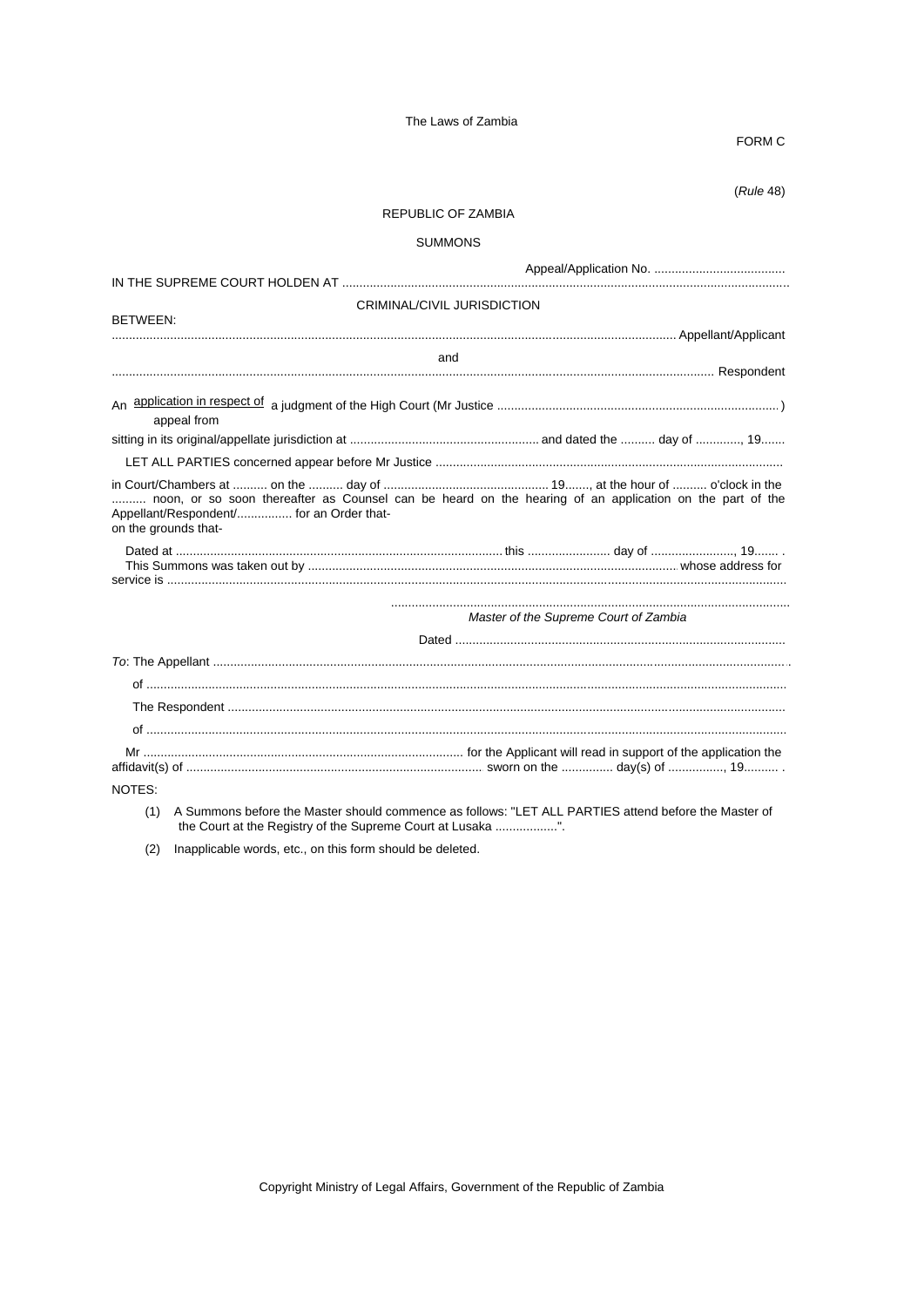FORM CRIM/1

(*Rule* 23)

# REPUBLIC OF ZAMBIA \_\_\_\_\_\_\_\_\_\_\_\_

# NOTICE OF INTENTION TO APPEAL

|                                                                                               | <b>CRIMINAL JURISDICTION</b>         |
|-----------------------------------------------------------------------------------------------|--------------------------------------|
| BETWEEN:                                                                                      |                                      |
|                                                                                               |                                      |
|                                                                                               | versus<br>THE PEOPLE                 |
|                                                                                               | Respondent                           |
|                                                                                               |                                      |
|                                                                                               |                                      |
|                                                                                               |                                      |
| My appeal is against-<br>Conviction and/or sentence.                                          |                                      |
| The order/orders of the Court on the grounds hereinafter set forth.                           |                                      |
| <b>GROUNDS:</b><br>The appellant desires/does not desire to attend the hearing of the appeal. |                                      |
|                                                                                               |                                      |
|                                                                                               | Appellant (or his Counsel)           |
|                                                                                               |                                      |
| or The Senior/Clerk of the Court at  (Case No. )                                              |                                      |
|                                                                                               | District/Registrar of the High Court |
|                                                                                               | or<br>Senior/Clerk of the Court      |
| The appellant is/is not in custody.<br>The appellant is/is not on bail.                       |                                      |

NOTES:

- (1) Inapplicable words on this form should be deleted.
- (2) If the appellant is in custody the date of filing shall be the date the Notice is lodged with the Officer in Charge of the Prison.
- (3) If there is insufficient space provided on this form for grounds of appeal the same may be submitted upon a separate sheet of paper and be dated, signed, etc., as provided on this form.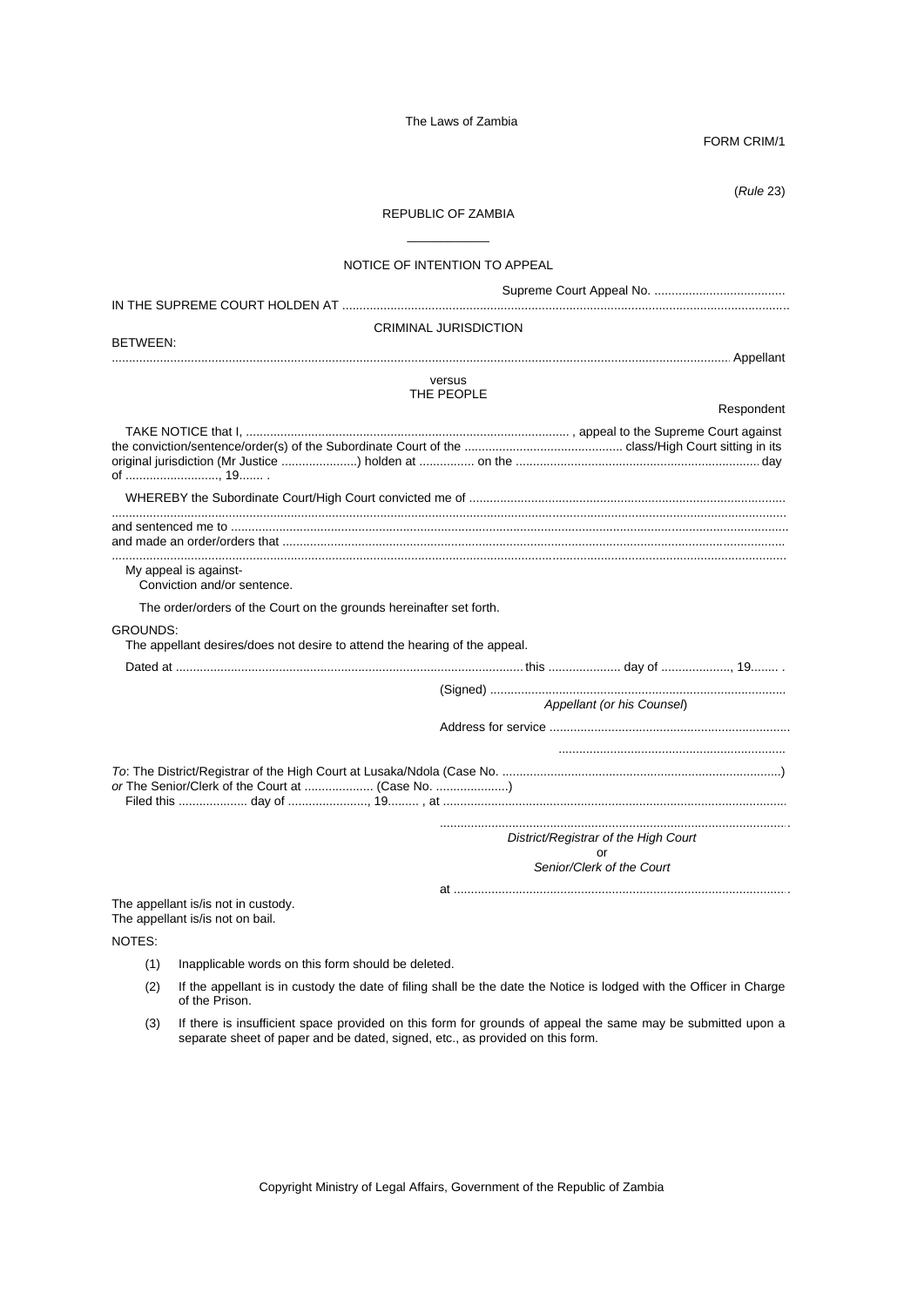FORM CRIM/2

(*Rule* 24)

# REPUBLIC OF ZAMBIA  $\overline{\phantom{a}}$  , where  $\overline{\phantom{a}}$

|                                            | NOTICE OF APPLICATION TO THE COURT FOR LEAVE TO APPEAL                               |                                                                                                                    |
|--------------------------------------------|--------------------------------------------------------------------------------------|--------------------------------------------------------------------------------------------------------------------|
|                                            |                                                                                      |                                                                                                                    |
| BETWEEN:                                   | <b>CRIMINAL JURISDICTION</b>                                                         |                                                                                                                    |
|                                            | and                                                                                  |                                                                                                                    |
|                                            |                                                                                      |                                                                                                                    |
| (High Court No )<br>dismissed my appeal    | AND having appealed to the High Court against the said conviction/sentence/Order(s); |                                                                                                                    |
| forth.                                     |                                                                                      | NOW DO HEREBY apply for leave to appeal against the said judgment of the High Court on the grounds hereinafter set |
| <b>GROUNDS:</b>                            |                                                                                      | Appellant (or his Counsel)                                                                                         |
| Witness<br>(If not represented by Counsel) |                                                                                      |                                                                                                                    |

*To*: The Master of the Supreme Court (in triplicate).

NOTE: Inapplicable words, etc., on this form should be deleted.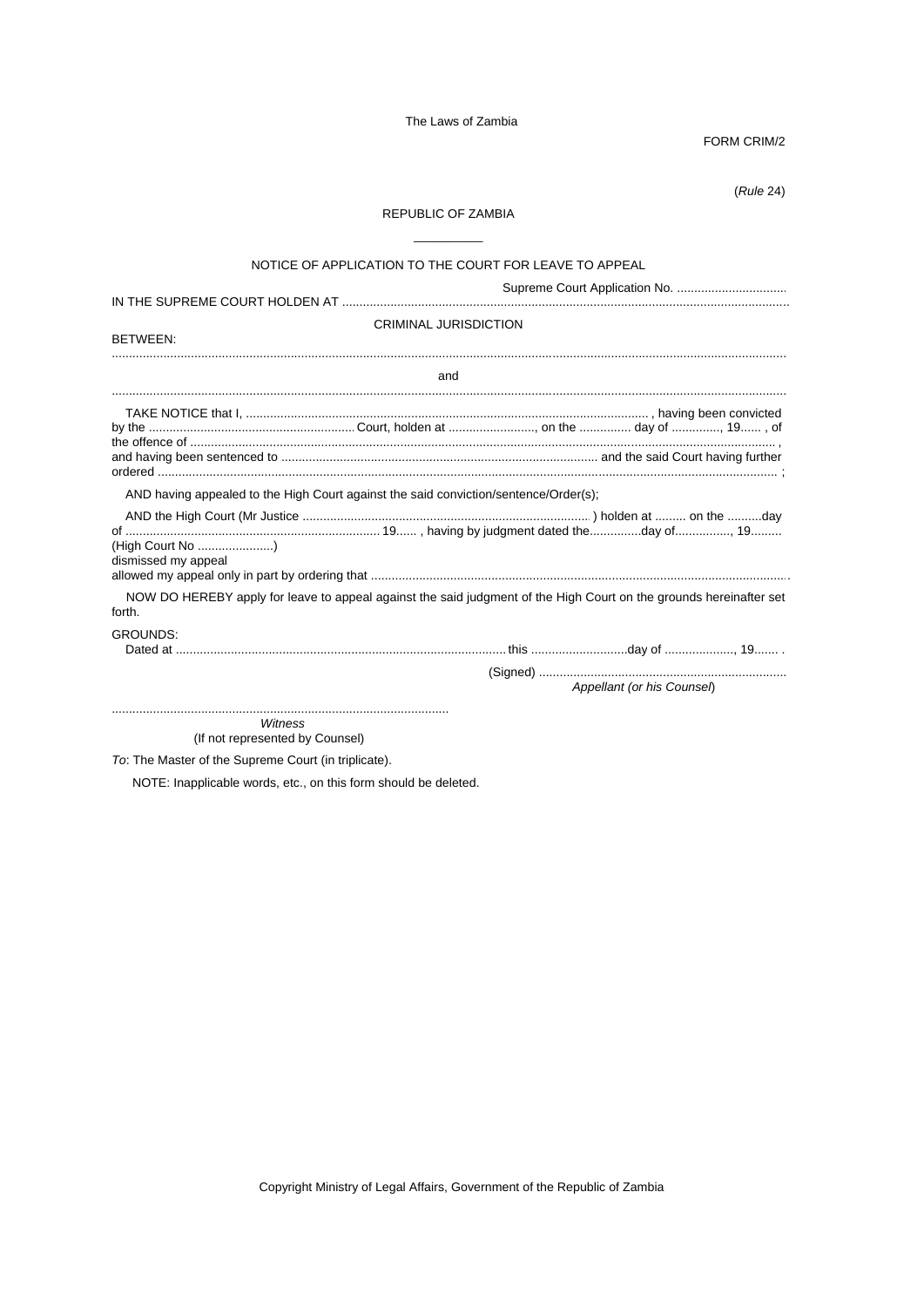FORM CRIM/3

(*Rule* 12)

## REPUBLIC OF ZAMBIA

### NOTICE OF APPLICATION FOR AN EXTENSION OF TIME (CRIMINAL)

|                 | <b>CRIMINAL JURISDICTION</b>                                                                                             |                                                                                                                        |
|-----------------|--------------------------------------------------------------------------------------------------------------------------|------------------------------------------------------------------------------------------------------------------------|
| <b>BETWEEN:</b> |                                                                                                                          |                                                                                                                        |
|                 | and                                                                                                                      |                                                                                                                        |
|                 | THE PEOPLE                                                                                                               |                                                                                                                        |
|                 |                                                                                                                          | Respondent                                                                                                             |
|                 |                                                                                                                          |                                                                                                                        |
|                 | notice of application for leave to appeal against the said judgment for the reasons and upon the grounds next following: | DO HEREBY give notice of application for an extension of time within which I may give notice of intention to appeal or |
| (1)             |                                                                                                                          |                                                                                                                        |
|                 |                                                                                                                          |                                                                                                                        |
| (2)             | Particulars and dates of the conviction, sentence and order of the court of trial; and of the decision of the            |                                                                                                                        |
| (3)             |                                                                                                                          |                                                                                                                        |
|                 |                                                                                                                          |                                                                                                                        |
|                 |                                                                                                                          | Applicant (or his Counsel)                                                                                             |
|                 | Witness<br>(If applicant is not legally represented)                                                                     |                                                                                                                        |

*To*: The Master of the Supreme Court.

The Director of Public Prosecutions.

NOTES:

- (1) If not in custody the address of the applicant must be shown in full.
- (2) Inapplicable words, etc., on this form should be deleted.
- (3) If there is insufficient space provided on this form for reasons, etc., the same may be submitted upon a separate sheet of paper and be dated, signed, etc., as is provided on this form.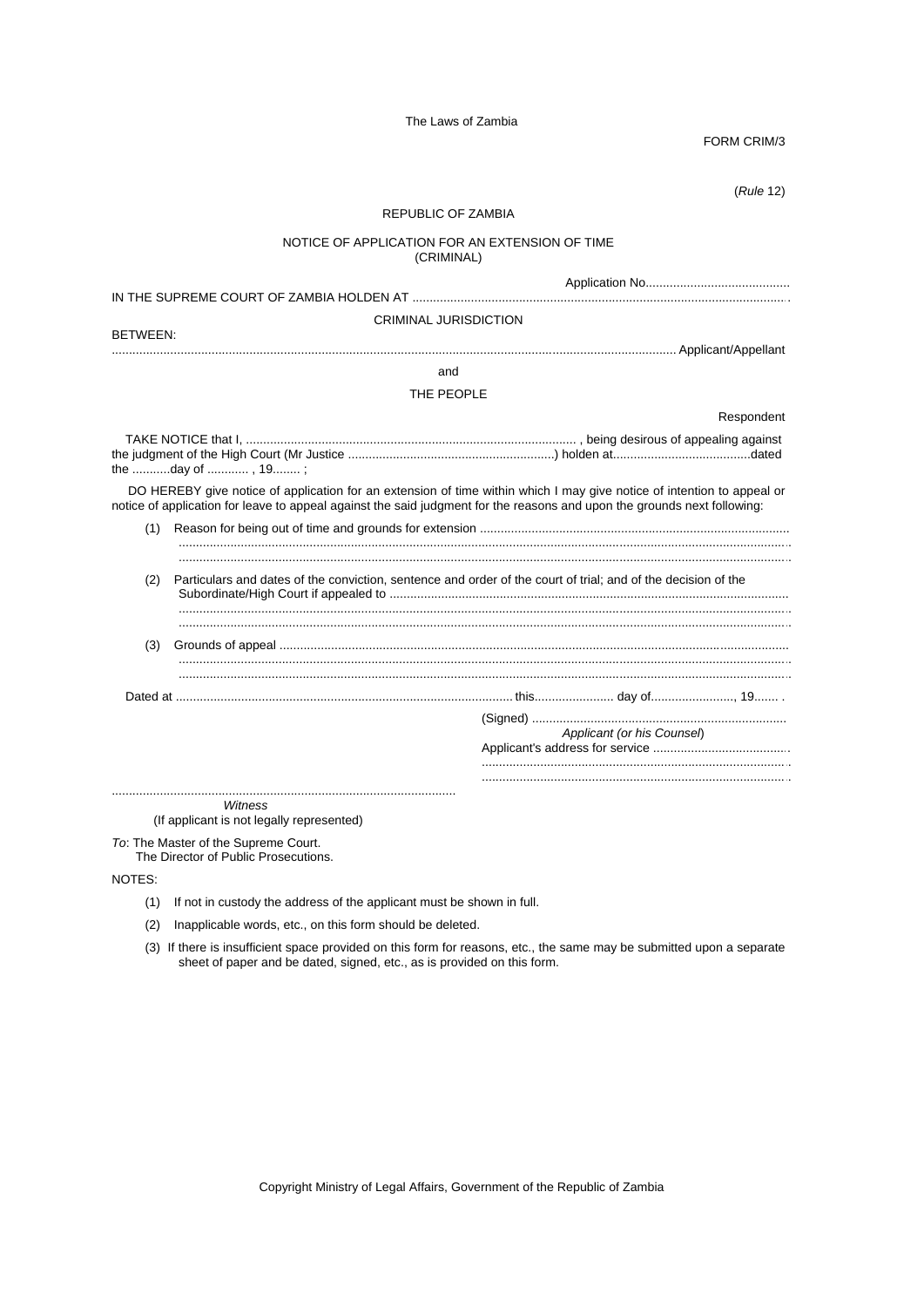FORM CRIM/4

| (Rule 25)<br>REPUBLIC OF ZAMBIA                                                                                                       |
|---------------------------------------------------------------------------------------------------------------------------------------|
| <b>GROUNDS OF APPEAL</b>                                                                                                              |
| <b>CRIMINAL JURISDICTION</b><br><b>BETWEEN:</b>                                                                                       |
| and                                                                                                                                   |
| THE PEOPLE                                                                                                                            |
| Respondent                                                                                                                            |
| application for the leave to appeal to the Supreme Court against the judgment of the Subordinate/High Court dated the<br>day of , 19; |
| Intention to Appeal/was granted leave to appeal with/without grounds of appeal:                                                       |
| TAKE NOTICE that the appellant will rely on the following/additional or amended grounds of appeal:                                    |
| GROUNDS-see overleaf/attached:                                                                                                        |
|                                                                                                                                       |
| Appellant (or his Counsel)                                                                                                            |
| Witness<br>(If appellant is not legally represented)                                                                                  |
| The Master of the Supreme Court.<br>The Director of Public Prosecutions.                                                              |
|                                                                                                                                       |
| Clerk of Court/Registrar of the High Court                                                                                            |
| The appellant is/is not in custody.                                                                                                   |
| The appellant is/is not on bail.                                                                                                      |
| The appellant desires/does not desire to attend the hearing of the appeal.                                                            |
| NOTES:                                                                                                                                |

- (1) Inapplicable words, etc., on this form should be deleted.
- (2) If the appellant is in custody the date of filing shall be the date the Memorandum is lodged with the Officer in Charge of the Prison.
- (3) If there is insufficient space provided on this form for grounds of appeal the same may be submitted upon a separate sheet of paper and be dated, signed, etc., as is provided on this form.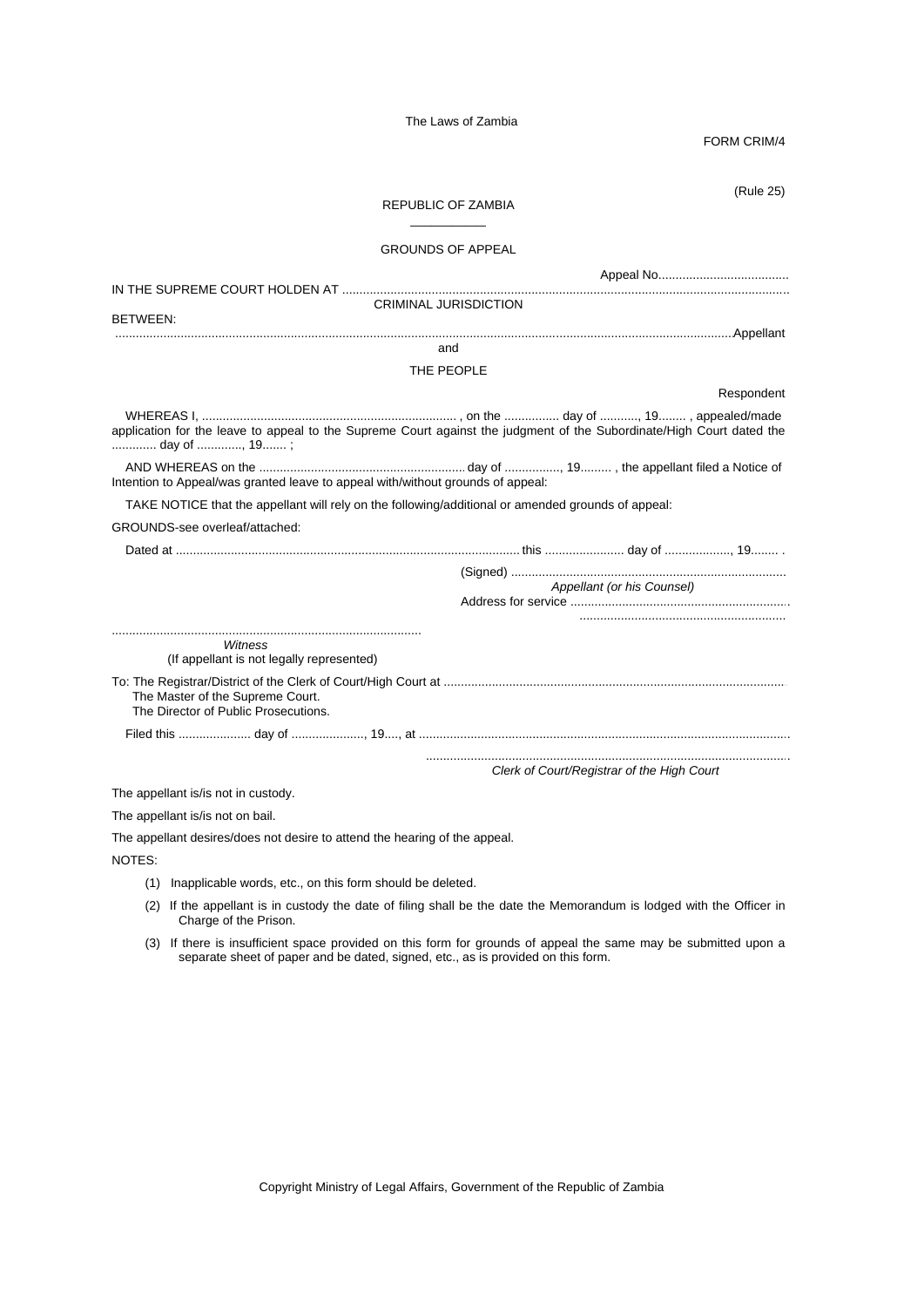FORM CRIM/5

 $(Rule 33)$ 

## REPUBLIC OF ZAMBIA

 $\sim$ 

# ABANDONMENT OF APPEAL (CRIMINAL)

| <b>CRIMINAL JURISDICTION</b>                |                                      |
|---------------------------------------------|--------------------------------------|
| <b>BETWEEN:</b>                             |                                      |
|                                             |                                      |
| and                                         |                                      |
|                                             |                                      |
| all futher proceedings in the above matter; |                                      |
|                                             |                                      |
|                                             | Appellant/Applicant (or his Counsel) |

Witness

(If Appellant/Applicant is not represented by Counsel)

To: The Master of the Supreme Court.<br>The Director of Public Prosecutions.

NOTE: Inapplicable words in this form should be deleted.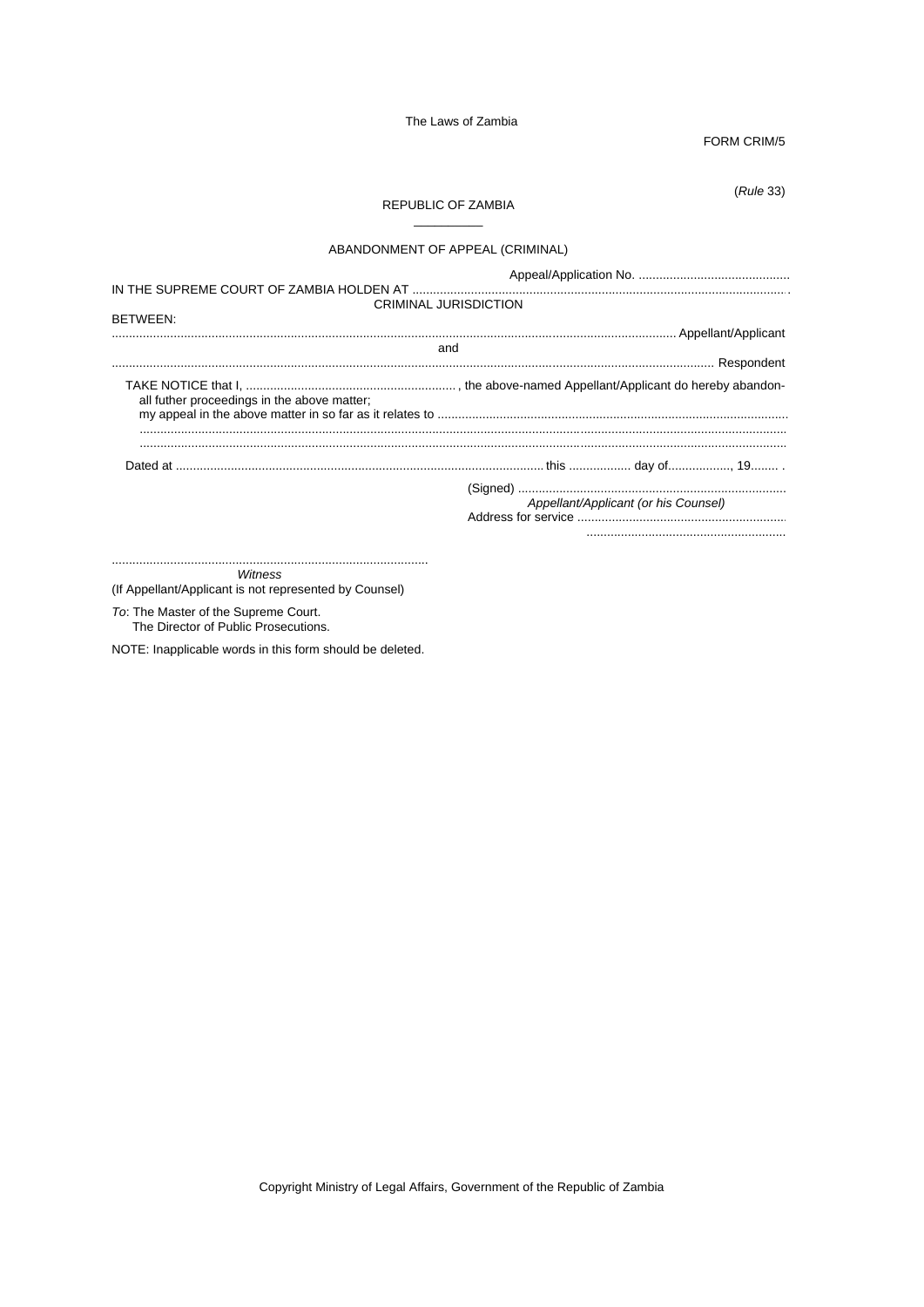FORM CRIM/6

 $(Rule 29)$ 

## REPUBLIC OF ZAMBIA

# APPLICATION FOR BAIL PENDING APPEAL

|                                                                                                                              | <b>CRIMINAL JURISDICTION</b> |           |  |
|------------------------------------------------------------------------------------------------------------------------------|------------------------------|-----------|--|
| <b>BETWEEN:</b>                                                                                                              |                              |           |  |
|                                                                                                                              | and                          |           |  |
|                                                                                                                              |                              |           |  |
|                                                                                                                              |                              |           |  |
|                                                                                                                              |                              |           |  |
| my said conviction and sentence;                                                                                             |                              |           |  |
| DO HEREBY give you Notice that I desire to apply to the Supreme Court for bail pending the hearing of my said appeal         |                              |           |  |
|                                                                                                                              |                              |           |  |
| The undermentioned persons are willing to become sureties for my presence at the hearing and determination of the<br>appeal: |                              |           |  |
|                                                                                                                              |                              |           |  |
|                                                                                                                              |                              |           |  |
| Amount for which surety is willing to be bound  fee units:                                                                   |                              |           |  |
|                                                                                                                              |                              |           |  |
| Amount for which surety is willing to be bound  fee units:                                                                   |                              |           |  |
|                                                                                                                              |                              |           |  |
|                                                                                                                              |                              | Appellant |  |
| Witness                                                                                                                      |                              |           |  |
|                                                                                                                              |                              |           |  |
| To: The Master of the Supreme Court of Zambia.                                                                               |                              |           |  |
|                                                                                                                              |                              |           |  |

NOTES:

- $(1)$ This form MUST be signed or thumbprinted at the time of application by the appellant, unless he is under disability.
- $(2)$ Inapplicable words on this form should be deleted.
- (3) If there is insufficient space provided on the form for grounds the same may be submitted upon a separate sheet of paper and be dated and signed, etc., as is provided on this form.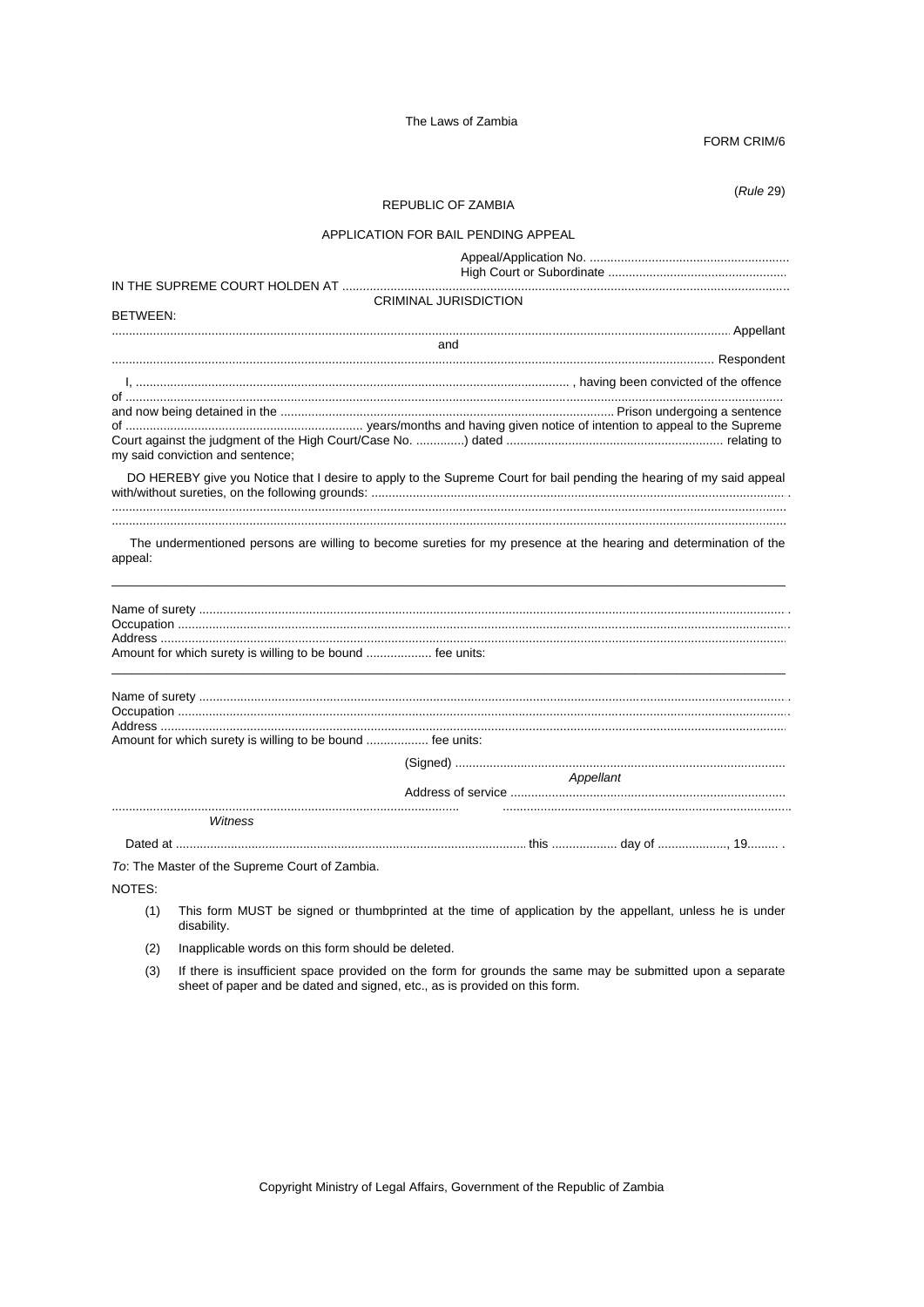FORM CRIM/7

(*Rule* 29)

### REPUBLIC OF ZAMBIA  $\overline{\phantom{a}}$

### RECOGNIZANCE OF BAIL OF APPELLANT

IN THE SUPREME COURT HOLDEN AT .................................................................................................................................. CRIMINAL JURISDICTION Appeal Number ................................................ of 19....... . BETWEEN: .................................................................................................................................................................................... Appellant and THE PEOPLE Be it remembered that whereas ..................................................................................................................... was convicted of ................................................................................................................................................................................................ on the .............. day of ......................................... 19........., and was thereupon sentenced to ................................................. and ordered to ...................................................................................................................................................... and now is in lawful custody in the State Prison at ............................................................................................................................ and has duly appealed against his conviction (and sentence) (and order) to the Supreme Court and has applied to the said Court for bail pending the determination of his appeal, and the said Court has granted him bail on entering into his own recognizances in the sum of ........................................ and with ................................................................................................ sureties each in the sum of ........................................................, the said ................................................................................, acknowledges himself to owe to the Republic of Zambia the said sum of ..................................................................... of good and lawful money of the Republic of Zambia, to be made and levied of his goods and chattels, lands and tenements to the use of the said Republic if he the said ................................................................................................................................fail in the condition endorsed.

> .................................................................................................... *Master of the Supreme Court of Zambia*

### CONDITION

 The condition of the within written recognizance is such that if he the said .......................................................................... shall personally appear and surrender himself at and before the Supreme Court at ................................................................ at each and every hearing of his appeal to the said Court and at the final determination thereof and to then and there abide by the judgment of the said Court and not to depart or to be absent from the said Court at any such hearing without the leave of the said Court, and in the meantime not to depart out of the Republic of Zambia, then this recognizance to be void, or else to stand in full force and effect.

The following portion to be filled up and signed by the appellant:

On release on bail my residence, to which Notices, etc., are to be addressed, will be as follows:

............................................................................................................................................................................................

 ............................................................................................................................................................................................ ............................................................................................................................................................................................

(Signed) ................................................................................

Date......................................................................, 19 ........... .

*Appellant*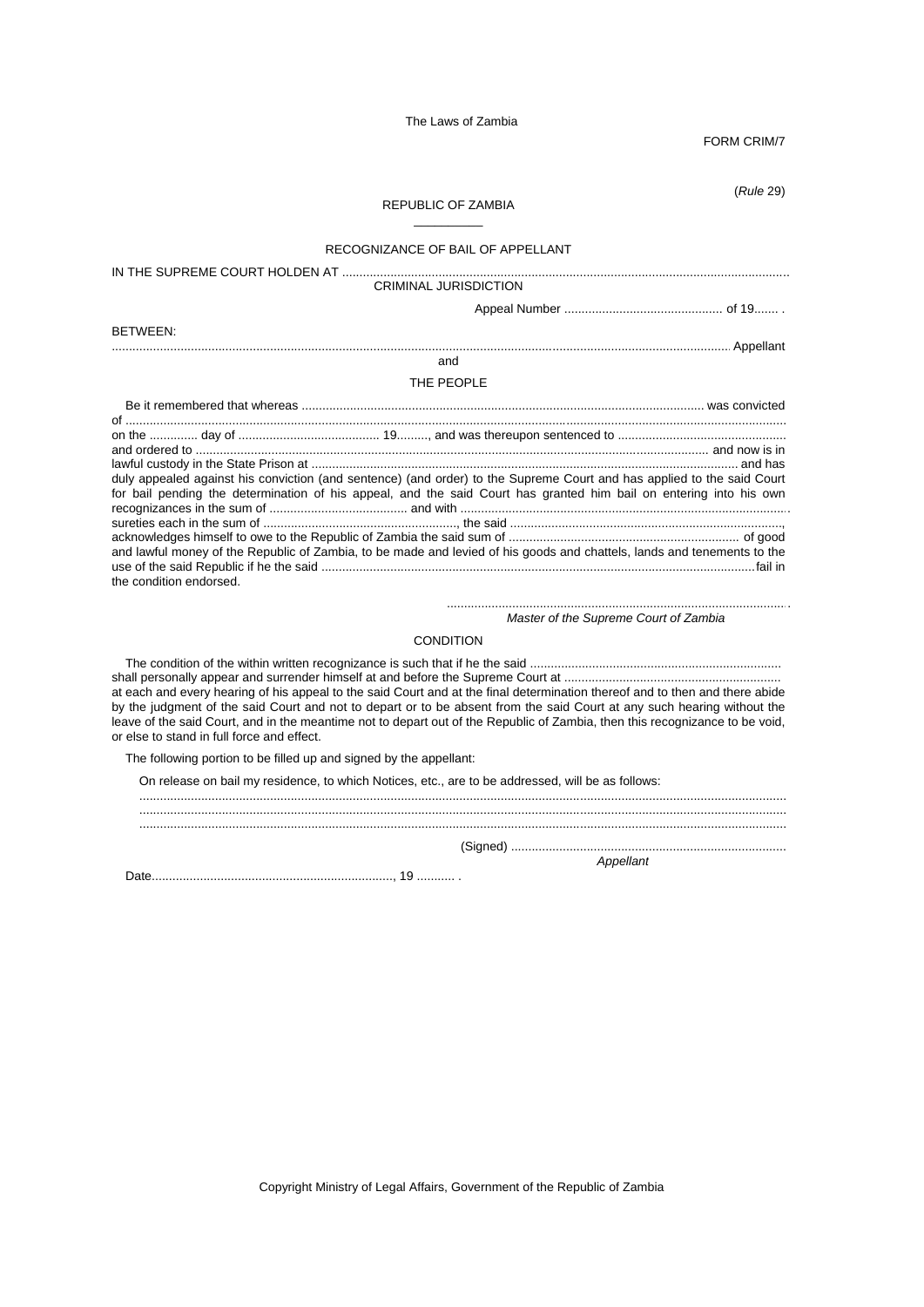FORM CRIM/8

(*Rule* 29)

### REPUBLIC OF ZAMBIA  $\overline{\phantom{a}}$

## CERTIFICATE OF SURETY

IN THE SUPREME COURT

CRIMINAL JURISDICTION

Appeal No. .................................................... of 19......... .

BETWEEN:

THE PEOPLE and

.......................................................................................................... Appellant THIS IS TO CERTIFY that you, ............................................................................................................................................

of .................................................................................................................................................................. , whose signature is below, have been accepted by the Supreme Court, on this ................................... day of ................. 19............................, as surety for the above-mentioned appellant, in the sum of ................................................................ for the due appearance of the said ......................................................................... before the Supreme Court at each and every hearing of his appeal

and at the final determination thereof and that the said ............................................................................................ shall then abide by the judgment of the said Court and not depart or be absent from the said court at any such hearing without leave of said Court in the meantime not to depart out of the Republic of Zambia.

AND THAT your said recognizance will be duly forwarded by me to the Master of the Supreme Court.

Date ....................................................................................

At ........................................................................................

I acknowledge that the above Certificate is correct.

.................................................................................................. *Surety*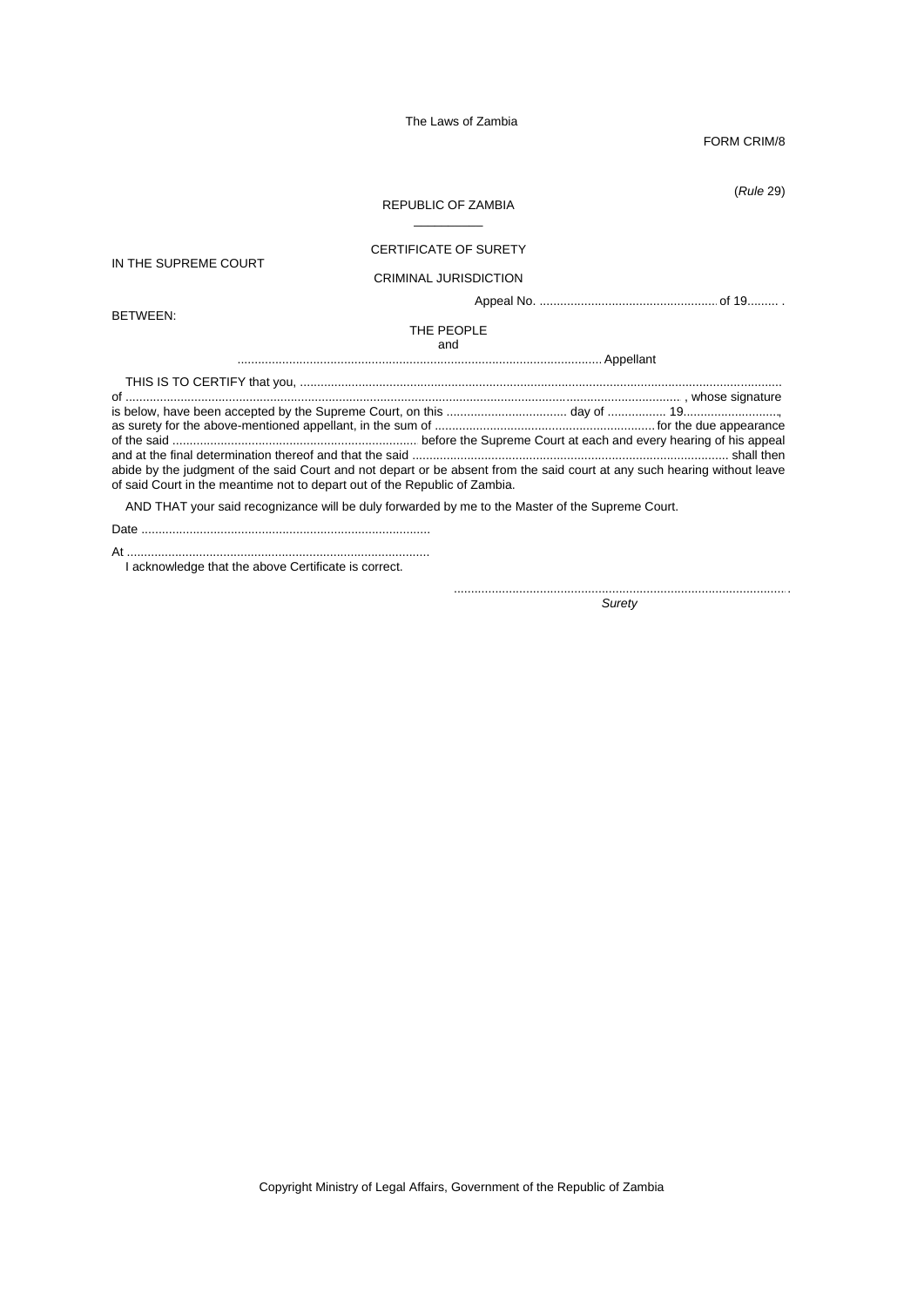FORM CRIM/9

 $(Rule 29)$ 

# REPUBLIC OF ZAMBIA

## NOTICE TO PRISON SUPERINTENDENT TO RELEASE AN APPELLANT ON BAIL

CRIMINAL JURISDICTION

**BETWEEN:** 

THE PEOPLE and

|                                                            | . |                                                                                                                          |
|------------------------------------------------------------|---|--------------------------------------------------------------------------------------------------------------------------|
|                                                            |   |                                                                                                                          |
|                                                            |   |                                                                                                                          |
|                                                            |   |                                                                                                                          |
|                                                            |   | and having duly applied to the said Court has been granted bail by the said Court pending the determination of his said  |
|                                                            |   |                                                                                                                          |
| in the said Prison under the said conviction and sentence; |   |                                                                                                                          |
|                                                            |   |                                                                                                                          |
| to bail:                                                   |   |                                                                                                                          |
| notice suffer him to go at large.                          |   | in your custody under the said conviction (and sentence) (and order) and for no other cause you shall on receipt of this |
| AND THIS NOTICE shall be your authority in that behalf.    |   |                                                                                                                          |

| Master of the Supreme Court |  |  |
|-----------------------------|--|--|
|                             |  |  |
|                             |  |  |

Inapplicable words, etc., to be deleted.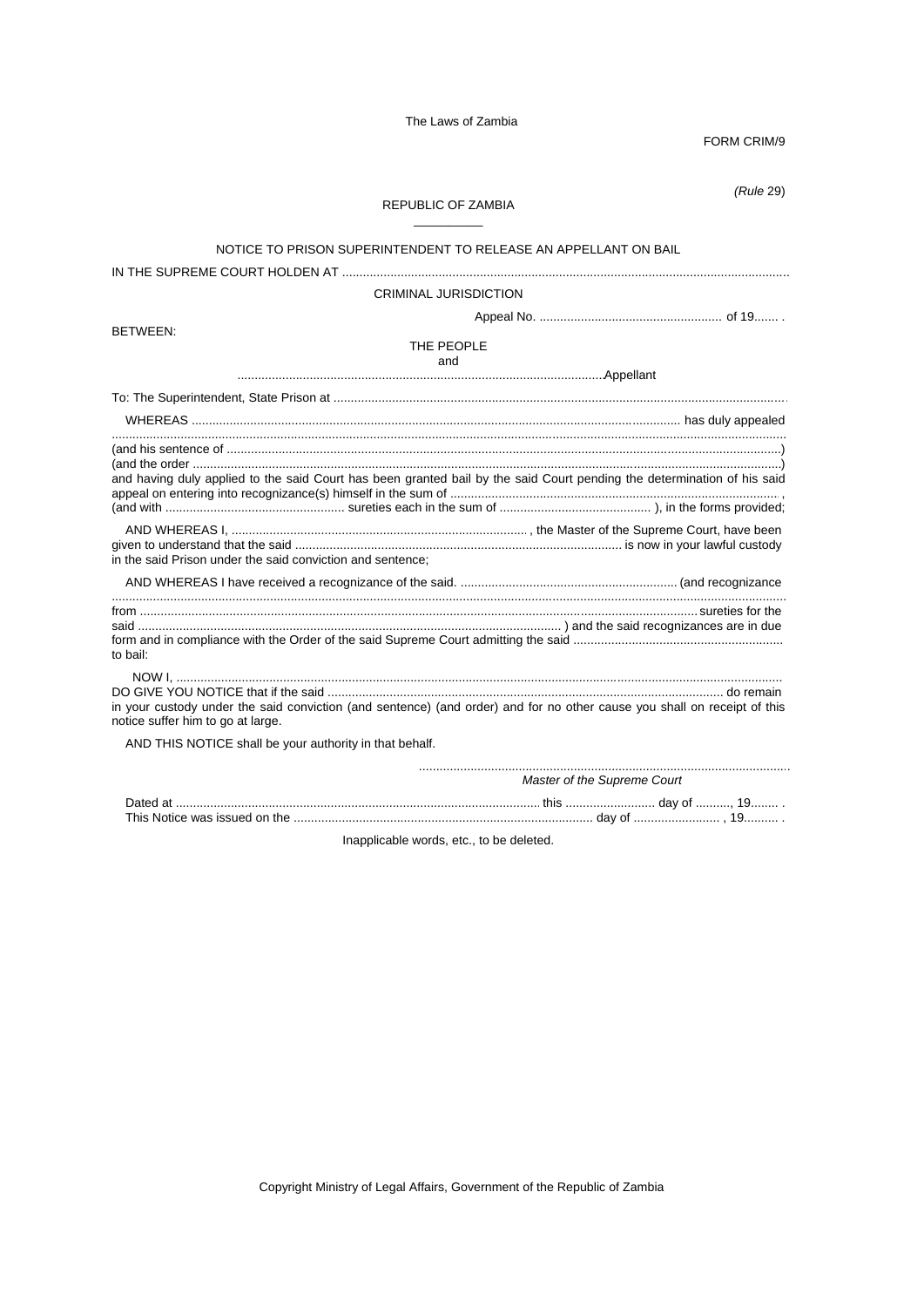FORM CRIM/10

 $(Rule 16)$ 

### REPUBLIC OF ZAMBIA

### NOTICE OF HEARING

# **CRIMINAL JURISDICTION**

**BETWEEN:** 

# and

### THE PEOPLE

|                                                                                                                                                                          |                             | Respondent |
|--------------------------------------------------------------------------------------------------------------------------------------------------------------------------|-----------------------------|------------|
| TAKE NOTICE that the above Appeal/Application will be heard and determined by the Supreme Court of Zambia sitting<br>noon or so soon thereafter as Counsel may be heard. |                             |            |
|                                                                                                                                                                          |                             |            |
|                                                                                                                                                                          |                             |            |
|                                                                                                                                                                          | Master of the Supreme Court |            |
| To: The Director of Public Prosecutions.                                                                                                                                 |                             |            |
|                                                                                                                                                                          |                             |            |
|                                                                                                                                                                          |                             |            |
|                                                                                                                                                                          |                             |            |
|                                                                                                                                                                          |                             |            |
|                                                                                                                                                                          |                             |            |
|                                                                                                                                                                          |                             |            |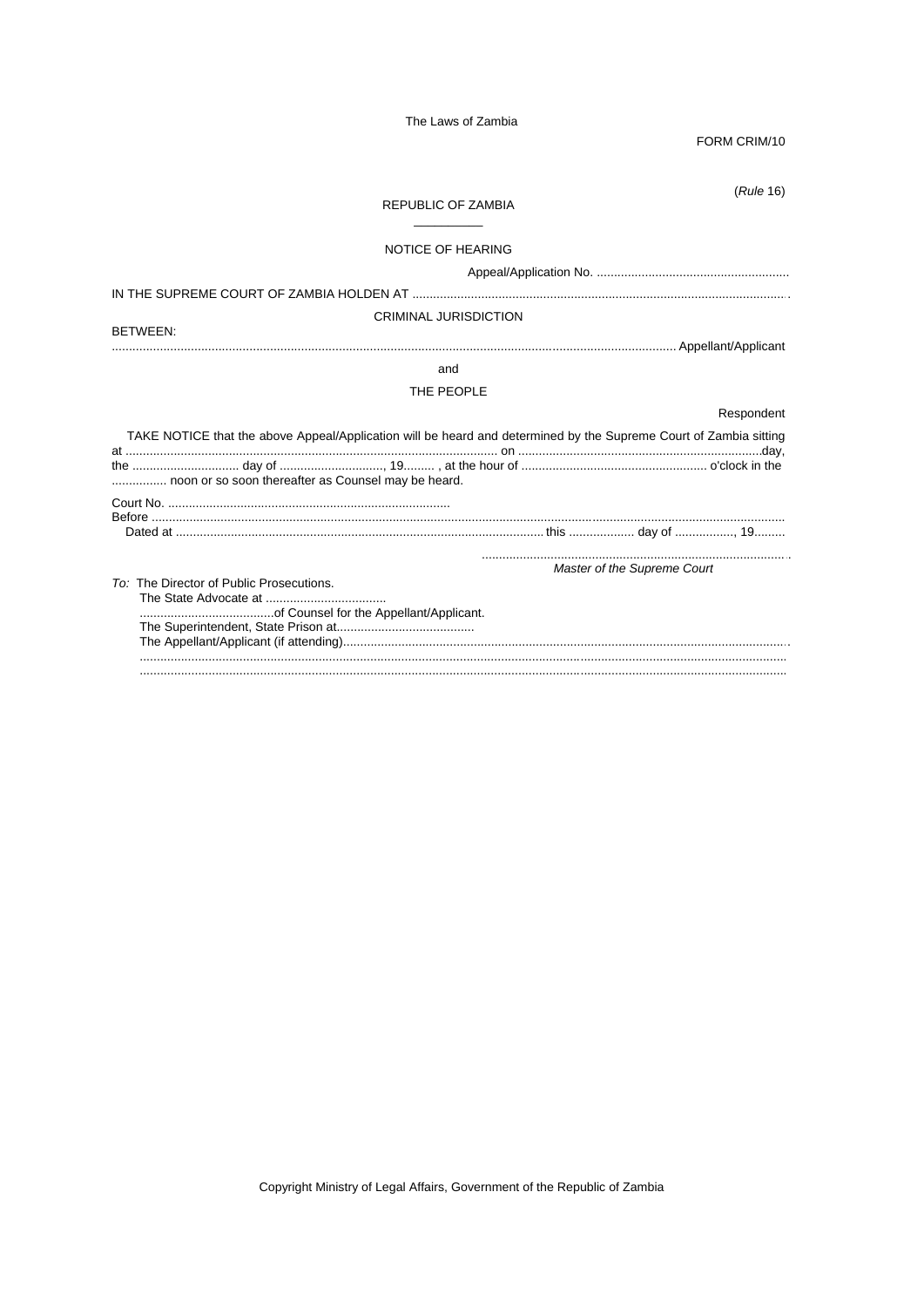FORM CRIM/11

(*Rule* 27)

### REPUBLIC OF ZAMBIA  $\overline{\phantom{a}}$

# NOTIFICATION TO APPELLANT OF A JUDGE'S DECISION Appeal/Application No. ..........................................................

IN THE SUPREME COURT HOLDEN AT ..................................................................................................................................

### CRIMINAL JURISDICTION

BETWEEN:

### .................................................................................................................................................................................... Appellant

# and

### THE PEOPLE

 THIS IS TO GIVE YOU NOTICE that Mr. Justice .................................................................................................................. a Judge of the Supreme Court acting under section 4 of the Supreme Court of Zambia Act, 1973, has in terms of rules ....................... considered your application(s) for-

(a) extension of time within which notice of intention to appeal, or, notice of application for leave to appeal, may be given;

(b) leave to appeal against conviction and/or sentence;

- (c) legal aid to be assigned to you;
- (d) bail;

#### and has determined the same and has ...................................................................................................................................... Dated at .............................................................................................................. this .................. day of .................., 19.......

........................................................................................................ *Master of the Supreme Court of Zambia*

This Notice was issued on the ......................... day of ......................, 19........ .

*To*: The above named .................................................. and to-

The Director of Public Prosecutions.

The Commissioner of Prisons.

The Assistant Commissioner, C.I.D., Lusaka.

The Superintendent, State Prison at

The District/Registrar of the High Court at ......

The Senior/Clerk of the Court at ......

## NOTES:

(1) Inapplicable words, etc., on this form are to be deleted.

(2) If any of the above-mentioned applications have been refused the appellant may, if he so desires, have the same determined by the full Supreme Court duly constituted for the hearing of appeals. In such case he MUST WITHIN FOURTEEN DAYS of the RECEIPT of this Notice give notice of appeal to the Master of the Supreme Court on Form CRIM/12. A copy of Form CRIM/12 for the use of the appellant, if he so desires, is enclosed with his copy of the Notice. If the appellant does not wish to proceed further with his application(s) he should complete Form CRIM/5 (Notice of Abandonment).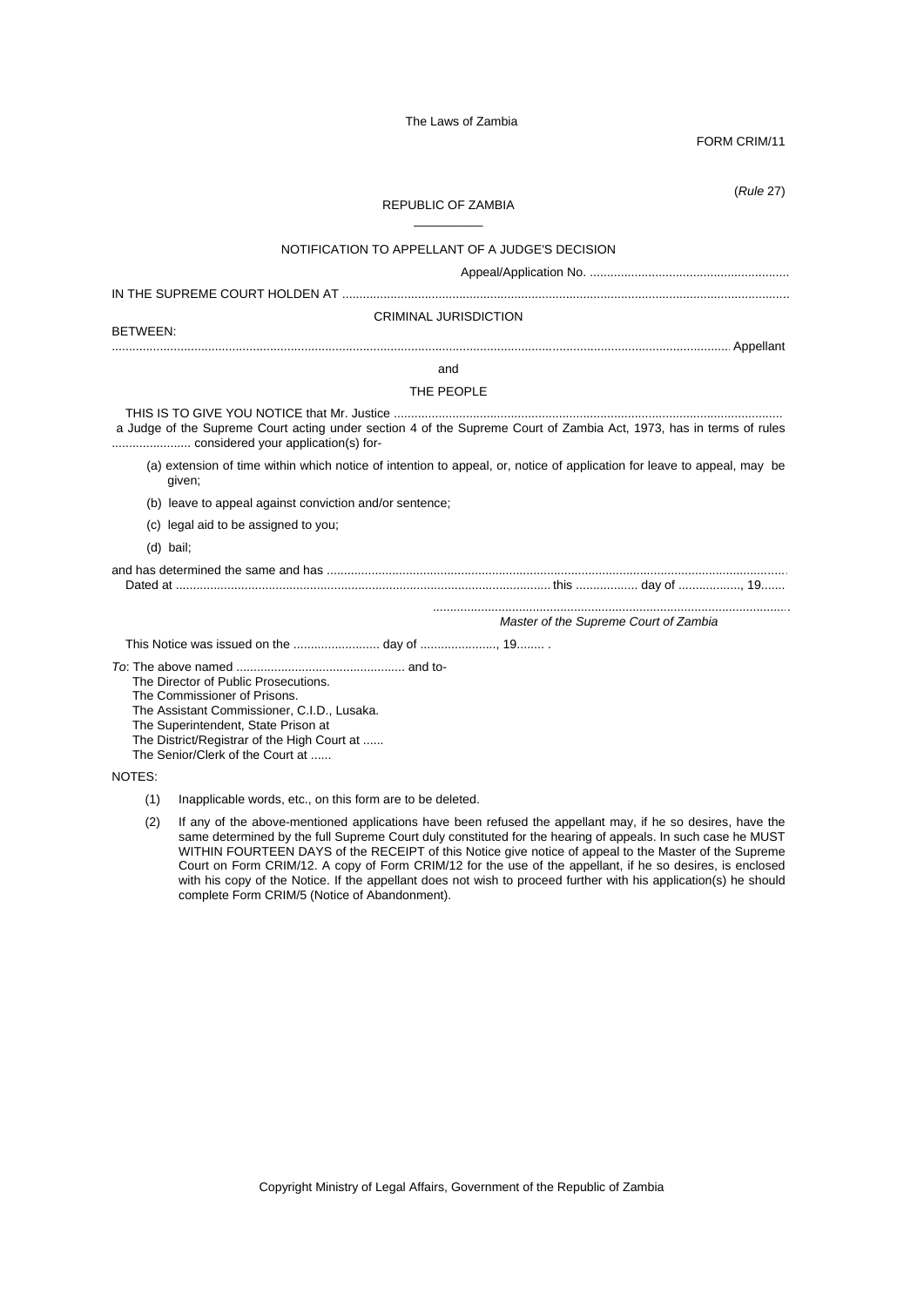FORM CRIM/12

|          | (Rule 27)                                                                                                                                                                                              |
|----------|--------------------------------------------------------------------------------------------------------------------------------------------------------------------------------------------------------|
|          | REPUBLIC OF ZAMBIA                                                                                                                                                                                     |
|          | NOTICE BY APPELLANT REQUIRING APPLICATION TO BE DEALT WITH BY THE COURT                                                                                                                                |
|          | CRIMINAL JURISDICTION                                                                                                                                                                                  |
| BETWEEN: |                                                                                                                                                                                                        |
|          | and                                                                                                                                                                                                    |
|          | THE PEOPLE                                                                                                                                                                                             |
|          | Respondent                                                                                                                                                                                             |
|          |                                                                                                                                                                                                        |
|          | (a) extension of time within which notice of intention to appeal, or notice of application for leave to appeal to the                                                                                  |
|          | Court may be given;                                                                                                                                                                                    |
| (b)      | leave to appeal against conviction and/or sentence;                                                                                                                                                    |
| (C)      | legal aid to be assigned to me;                                                                                                                                                                        |
| (d)      | bail:                                                                                                                                                                                                  |
| (e)      |                                                                                                                                                                                                        |
|          | has/have been refused:                                                                                                                                                                                 |
|          | DO HEREBY give you Notice that I desire that the said applications shall be considered and determined by the<br>Supreme Court and desire/do not desire to be present at the hearing of my application. |
|          |                                                                                                                                                                                                        |
|          |                                                                                                                                                                                                        |
|          | Appellant (or his Counsel)                                                                                                                                                                             |
|          | Witness<br>(If not legally represented)                                                                                                                                                                |
|          | To: The Master of the Supreme Court.<br>The Director of Public Prosecutions.<br>(Case No. ).                                                                                                           |
| NOTES:   |                                                                                                                                                                                                        |
|          | (1) Inapplicable words, etc., on this form should be deleted.                                                                                                                                          |

(2) If you wish to state any reason IN ADDITION to those set out by you in your original Notice upon which you submitted that the Supreme Court should grant your said application(s) you may do so in the space overleaf BUT you must not repeat reasons that you have already stated in any previous Notice or Notices.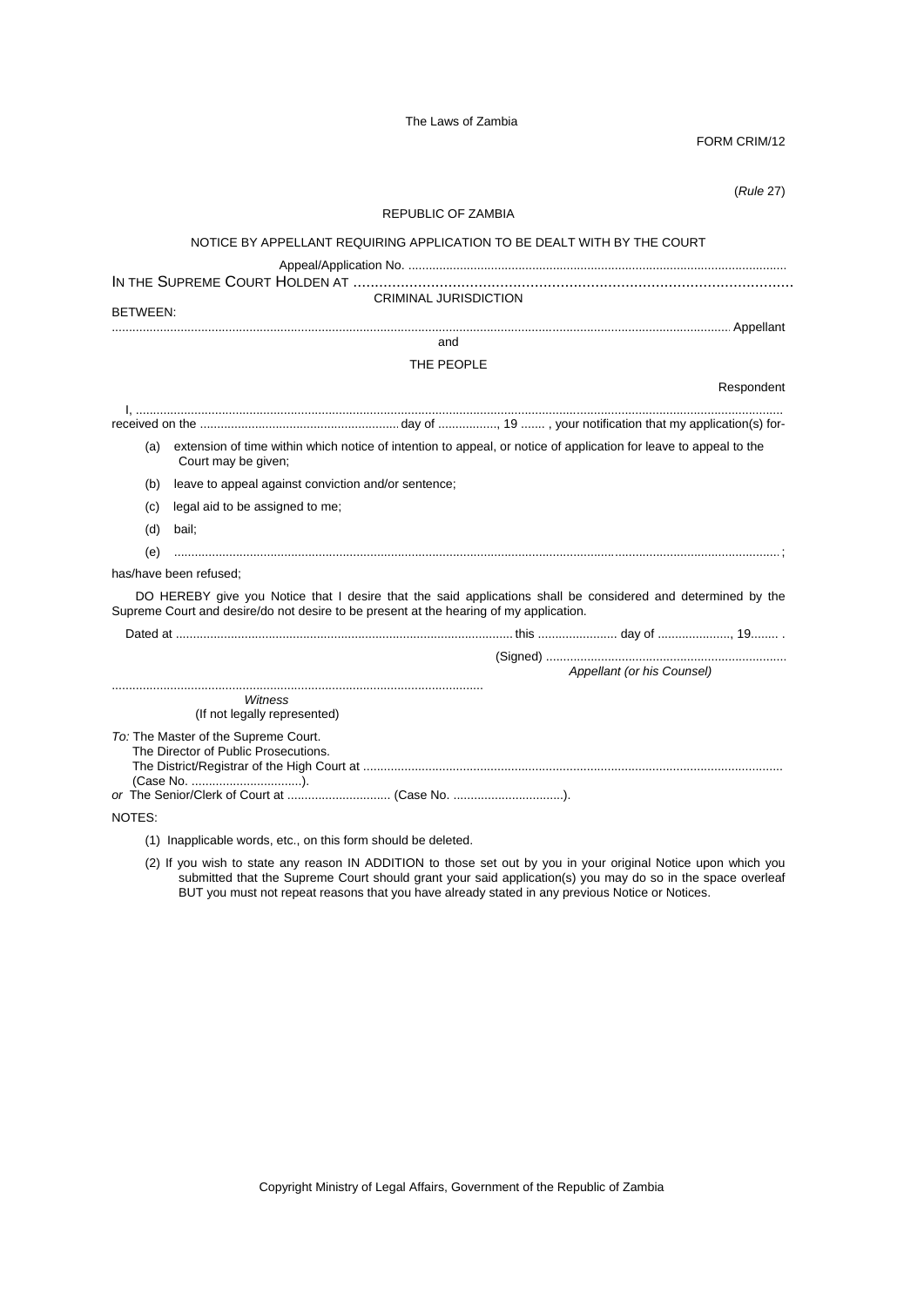FORM CRIM/13

(*Rule* 43)

# REPUBLIC OF ZAMBIA \_\_\_\_\_\_\_\_\_\_

|                 | NOTIFICATION OF RESULT OF APPLICATION TO THE FULL COURT                                                                                                                                                                                    |
|-----------------|--------------------------------------------------------------------------------------------------------------------------------------------------------------------------------------------------------------------------------------------|
|                 |                                                                                                                                                                                                                                            |
| <b>BETWEEN:</b> | <b>CRIMINAL JURISDICTION</b>                                                                                                                                                                                                               |
|                 |                                                                                                                                                                                                                                            |
|                 | and                                                                                                                                                                                                                                        |
|                 | THE PEOPLE                                                                                                                                                                                                                                 |
|                 | Respondent                                                                                                                                                                                                                                 |
|                 | THIS IS TO GIVE YOU NOTICE that the Supreme Court as duly constituted for the hearing of appeals under section 3<br>of the Supreme Court of Zambia Act, 1973, has this day considered the application(s) of the above-named appellant for- |
|                 | (a) extension of time within which notice of intention to appeal or, notice of application for leave to appeal, may be<br>given;                                                                                                           |
| (b)             | leave to appeal against;                                                                                                                                                                                                                   |
| (c)             | legal aid to be assigned to him;                                                                                                                                                                                                           |
| (d)             | bail;                                                                                                                                                                                                                                      |
| (e)             | leave to call further evidence;                                                                                                                                                                                                            |
| (f)             |                                                                                                                                                                                                                                            |
|                 | and has finally determined the same and has-                                                                                                                                                                                               |
|                 |                                                                                                                                                                                                                                            |
|                 | Master of the Supreme Court                                                                                                                                                                                                                |
|                 | The Director of Public Prosecutions.<br>The Commissioner of Prisons.<br>The Assistant Commissioner, C.I.D., at Lusaka.                                                                                                                     |

NOTE: Inapplicable words, etc., on this form to be deleted.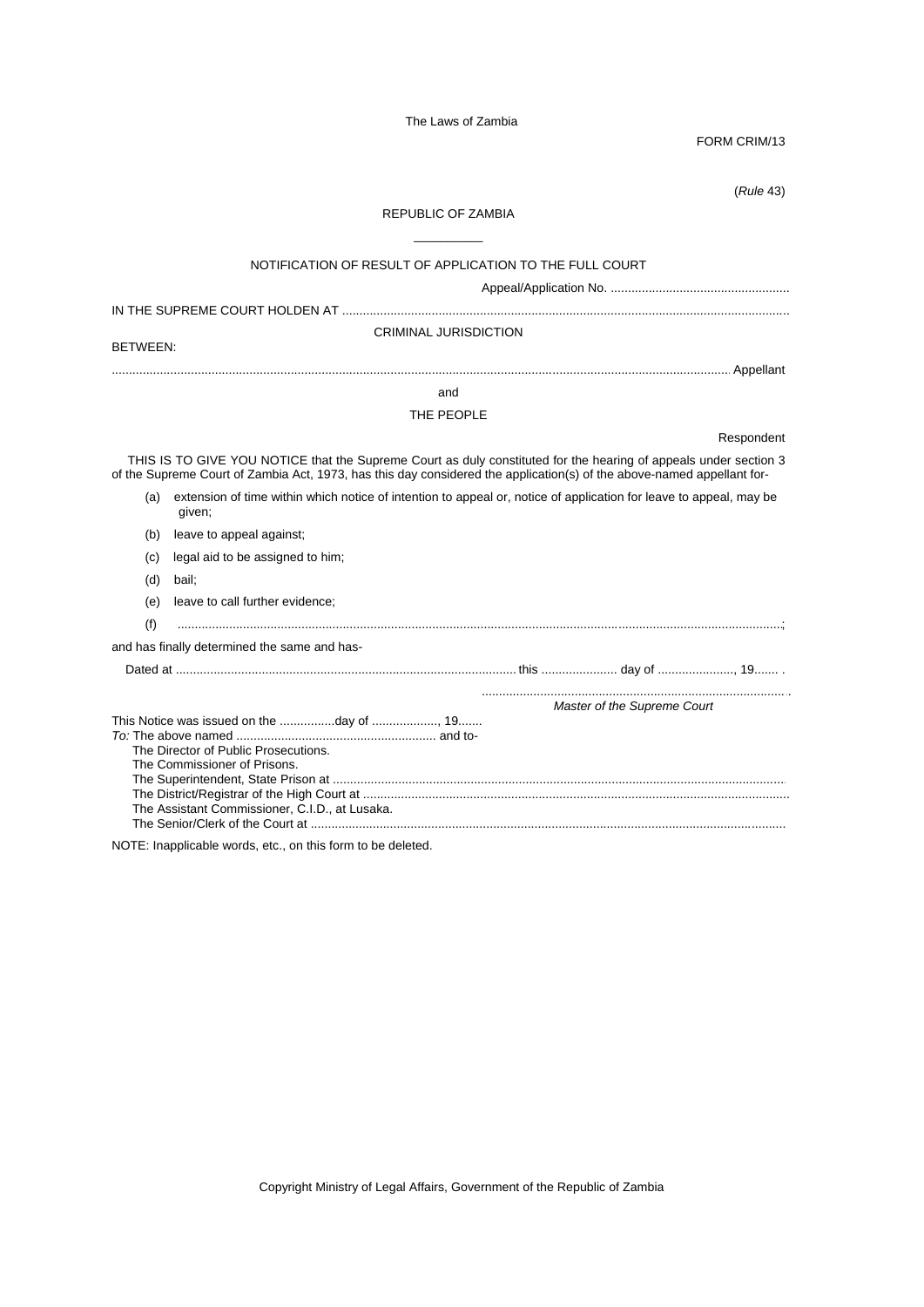FORM CRIM/14

(Rules 27 and 43)

### **REPUBLIC OF ZAMBIA**

# NOTIFICATION THAT DECISION OF A JUDGE HAS BECOME FINAL THROUGH FAILURE OF APPELLANT TO APPEAR WITHIN THE TIME STATED **CRIMINAL JURISDICTION BETWEEN:** and THE PEOPLE Respondent to me duly completed by the appellant, the refusal of his application(s) is/are final. Master of the Supreme Court The Director of Public Prosecutions. The Commissioner of Prisons. The Superintendent, State Prison at ............. (Case No. ...............................) (Case No. ...............................)

NOTE: Inapplicable words, etc., on this form are to be deleted.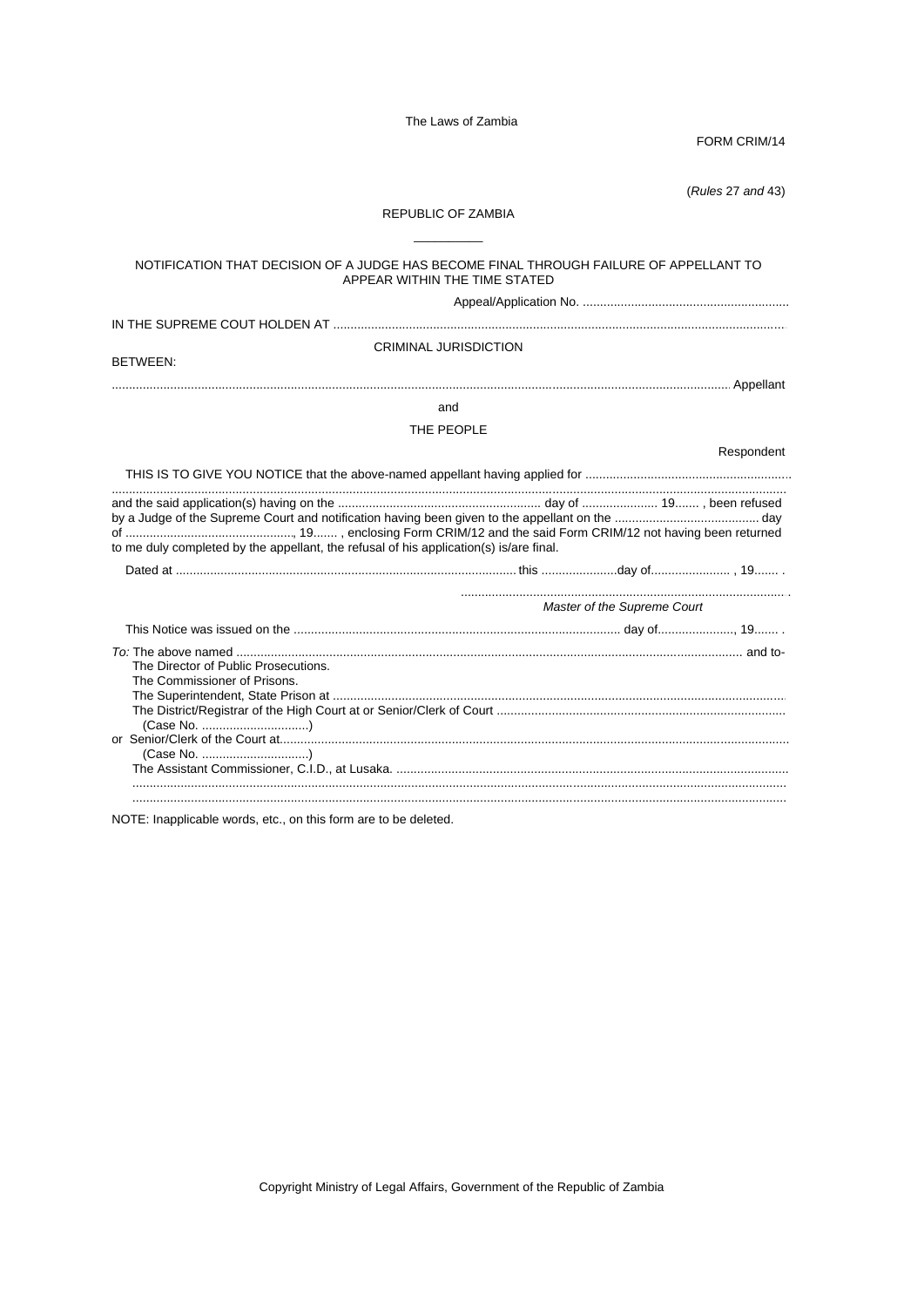FORM CRIM/15

(*Rule* 43)

# REPUBLIC OF ZAMBIA \_\_\_\_\_\_\_\_\_\_

| NOTIFICATION OF RESULT OF FINAL APPEAL                                                                                                                                                                                                             |                             |            |
|----------------------------------------------------------------------------------------------------------------------------------------------------------------------------------------------------------------------------------------------------|-----------------------------|------------|
|                                                                                                                                                                                                                                                    |                             |            |
|                                                                                                                                                                                                                                                    |                             |            |
| <b>CRIMINAL JURISDICTION</b><br><b>BETWEEN:</b>                                                                                                                                                                                                    |                             |            |
|                                                                                                                                                                                                                                                    |                             |            |
| and                                                                                                                                                                                                                                                |                             |            |
| THE PEOPLE                                                                                                                                                                                                                                         |                             | Respondent |
|                                                                                                                                                                                                                                                    |                             |            |
| THIS IS TO GIVE YOU NOTICE that the Supreme Court of Zambia as duly constituted for the hearing of appeals under<br>section 3 of the Supreme Court of Zambia Act, 1973, has this day considered the appeal of the above-named appellant<br>against |                             |            |
| and has finally determined the same and                                                                                                                                                                                                            |                             |            |
|                                                                                                                                                                                                                                                    |                             |            |
|                                                                                                                                                                                                                                                    | Master of the Supreme Court |            |
|                                                                                                                                                                                                                                                    |                             |            |
| The Director of Public Prosecutions.<br>The Commissioner of Prisons.                                                                                                                                                                               |                             |            |
|                                                                                                                                                                                                                                                    |                             |            |
|                                                                                                                                                                                                                                                    |                             |            |

NOTE: Inapplicable words, etc., on this form are to be deleted.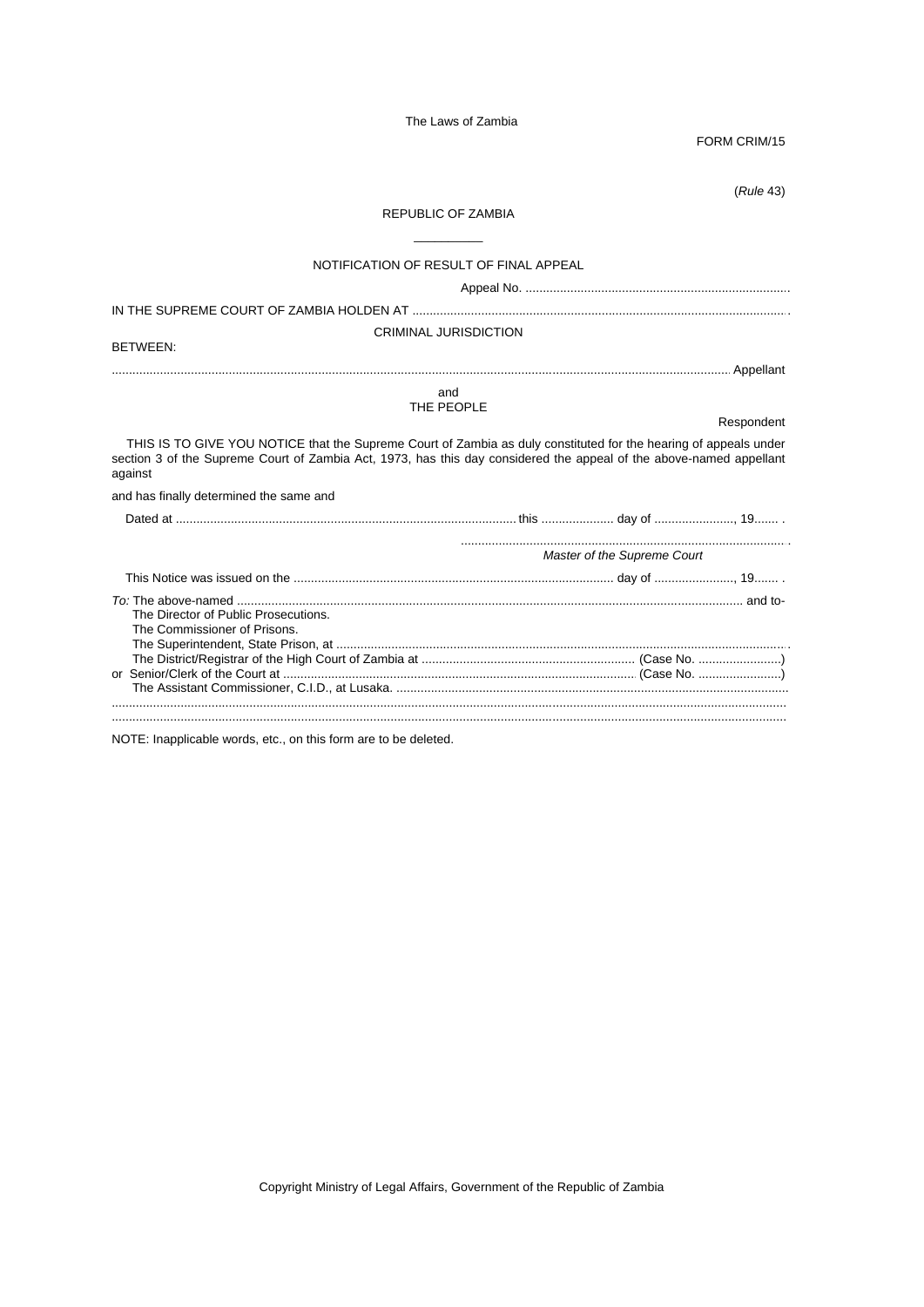FORM CRIM/16

 $(Rule 33)$ 

# REPUBLIC OF ZAMBIA

| NOTIFICATION OF ABANDONMENT OF AN APPEAL                                                                                      |                             |
|-------------------------------------------------------------------------------------------------------------------------------|-----------------------------|
|                                                                                                                               |                             |
| <b>CRIMINAL JURISDICTION</b>                                                                                                  |                             |
| <b>BETWEEN:</b>                                                                                                               |                             |
|                                                                                                                               |                             |
| and<br>THE PEOPLE                                                                                                             | Respondent                  |
| his/her appeal to the Supreme Court against conviction and/or sentence is deemed to have been dismissed by the said<br>Court. |                             |
|                                                                                                                               |                             |
|                                                                                                                               | Master of the Supreme Court |
|                                                                                                                               |                             |
| The Director of Public Prosecutions.<br>The Commissioner of Prisons.                                                          |                             |
|                                                                                                                               |                             |
| the company of the company of the company                                                                                     |                             |

NOTE: Inapplicable words, etc., on this form are to be deleted.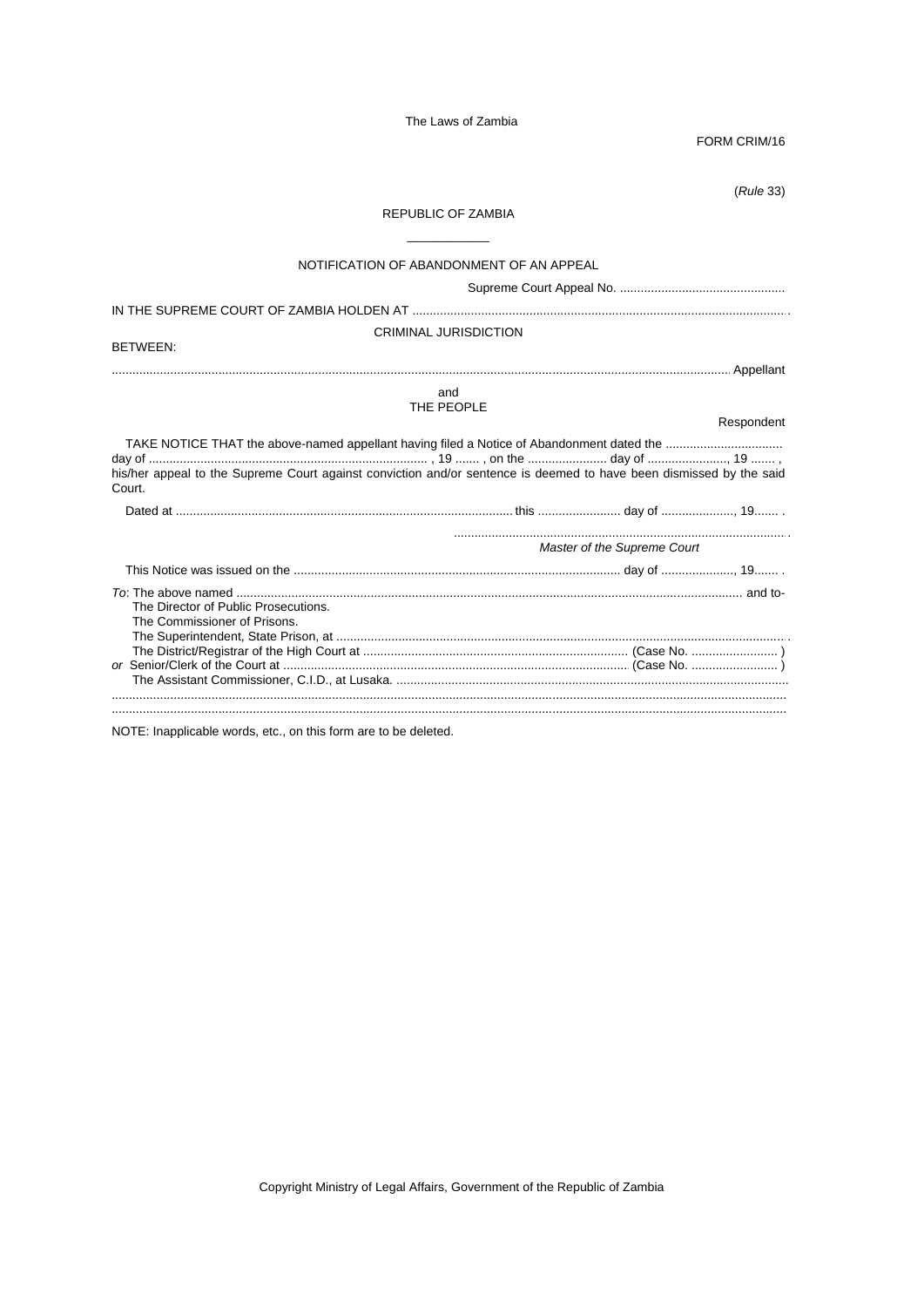FORM CIV/1

 $(Rule 49)$ 

### **REPUBLIC OF ZAMBIA**

#### NOTICE OF APPEAL

CIVIL JURISDICTION

**BETWEEN:** 

and

|        |                                  |                       | Appellant (or his Counsel) |  |  |  |  |
|--------|----------------------------------|-----------------------|----------------------------|--|--|--|--|
|        |                                  |                       |                            |  |  |  |  |
|        |                                  |                       |                            |  |  |  |  |
|        |                                  |                       |                            |  |  |  |  |
|        |                                  |                       |                            |  |  |  |  |
|        |                                  |                       | (Name)                     |  |  |  |  |
|        |                                  |                       |                            |  |  |  |  |
|        |                                  |                       |                            |  |  |  |  |
|        |                                  |                       |                            |  |  |  |  |
|        |                                  | (Address for service) |                            |  |  |  |  |
|        | The Master of the Supreme Court. |                       |                            |  |  |  |  |
|        |                                  |                       |                            |  |  |  |  |
|        |                                  |                       |                            |  |  |  |  |
|        | Register of the High Court       |                       |                            |  |  |  |  |
|        |                                  |                       |                            |  |  |  |  |
| NOTES: |                                  |                       |                            |  |  |  |  |
|        |                                  |                       |                            |  |  |  |  |

(1) A respondent served with this Notice is required within 14 (fourteen) days after such service to file in these proceedings and to serve upon the appellant a Notice of his address for service for the purpose of the intended appeal, and within a further 14 (fourteen) days to serve a copy thereof on every other respondent named in this Notice who has filed a Notice of an address for service. In the event of non-compliance, the appellant may proceed ex parte.

Inapplicable words, etc., on this form should be deleted.  $(2)$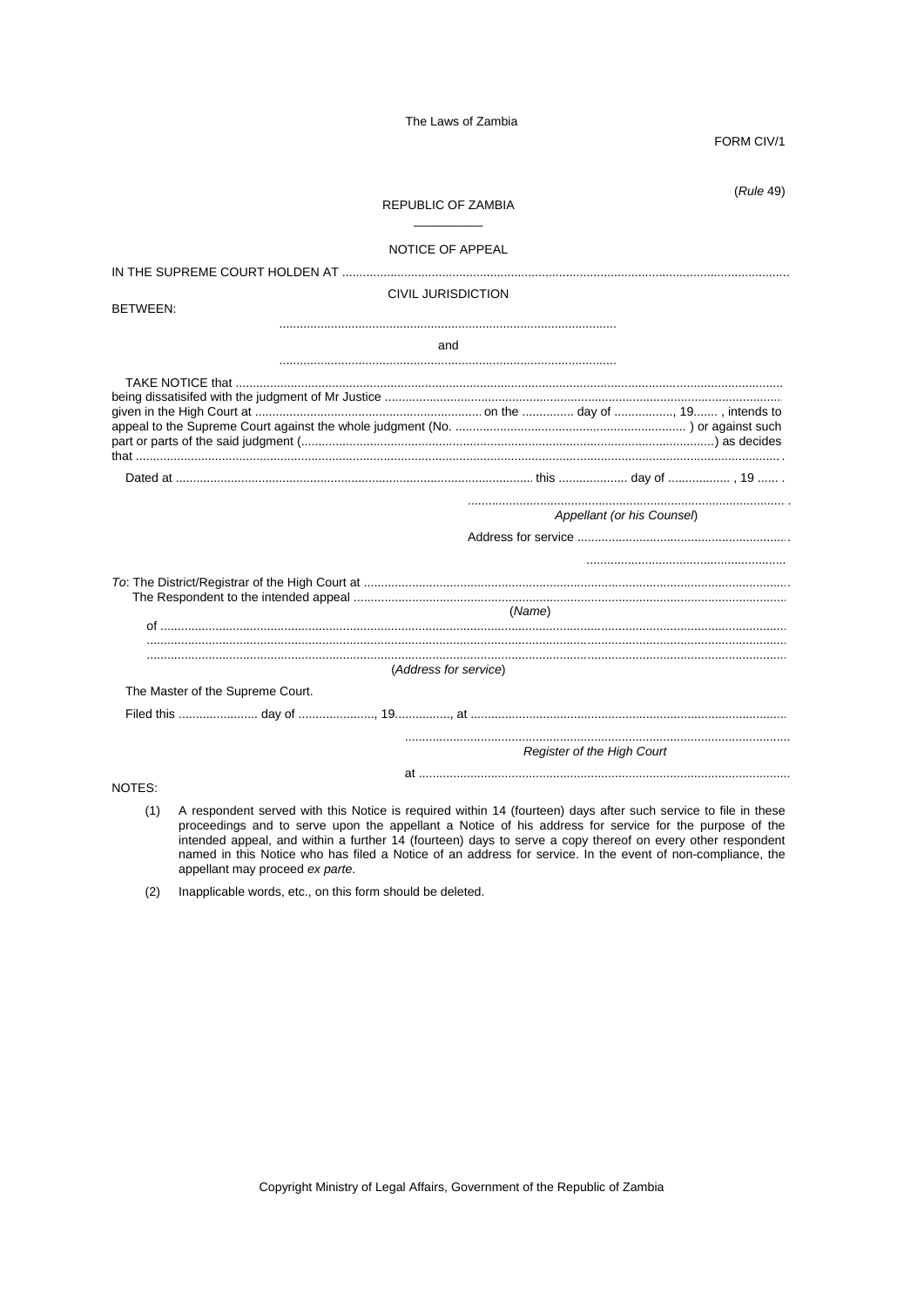FORM CIV/2

 $(Rule 12)$ **REPUBLIC OF ZAMBIA** NOTICE OF APPLICATION FOR EXTENSION OF TIME IN THE SUPREME COURT HOLDEN AT .......... **CIVIL JURISDICTION** BFTWFFN: and HEREBY GIVES NOTICE OF APPLICATION for an extension of time within which to give notice of appeal, or notice of and upon the grounds next following:  $(2)$ Appellant (or his Counsel) To: The Master of the Supreme Court. (Name) (Address for Service) NOTES:  $(1)$ Form CIV/1-Notice of Appeal (Civil)-duty completed or a copy of the Notice of Motion or Summons for leave to

- appeal must be forwarded with this application.
- Inapplicable words, etc., on this form should be deleted.  $(2)$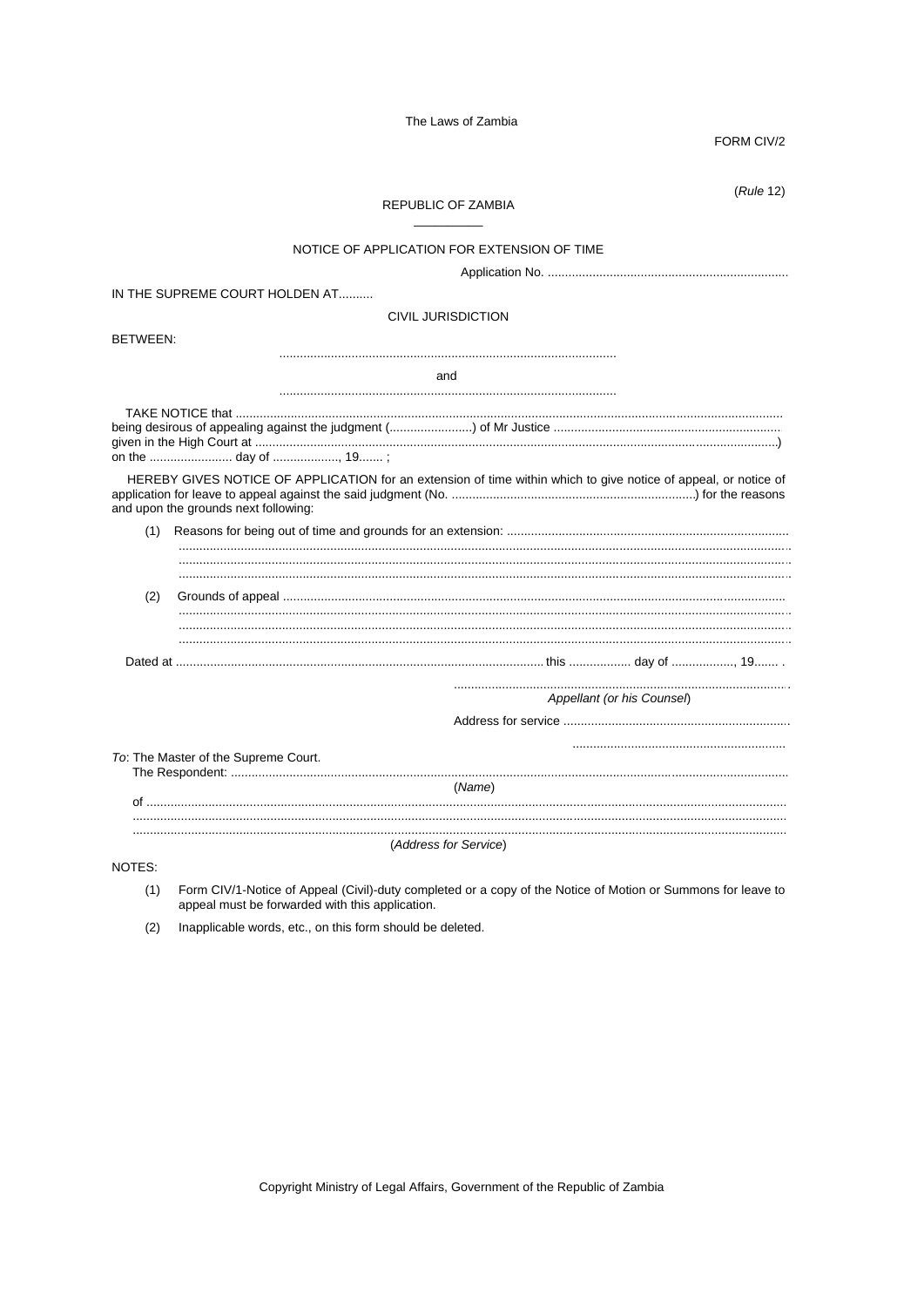FORM CIV/3

|                                                                                                   | REPUBLIC OF ZAMBIA          |                                       | (Rule 58) |
|---------------------------------------------------------------------------------------------------|-----------------------------|---------------------------------------|-----------|
|                                                                                                   | <b>MEMORANDUM OF APPEAL</b> |                                       |           |
|                                                                                                   |                             |                                       |           |
|                                                                                                   | <b>CIVIL JURISDICTION</b>   |                                       |           |
| BETWEEN:                                                                                          |                             |                                       |           |
|                                                                                                   |                             |                                       |           |
|                                                                                                   | and                         |                                       |           |
| the Appellant above named, appeals to the Supreme Court against the whole/part(s) of the judgment |                             |                                       |           |
| of and the ground or grounds of appeal.                                                           |                             |                                       |           |
|                                                                                                   |                             |                                       |           |
|                                                                                                   |                             | Appellant (or his Counsel)            |           |
|                                                                                                   |                             |                                       |           |
| To: The Master of the Supreme Court.                                                              |                             |                                       |           |
|                                                                                                   | (Name)                      |                                       |           |
|                                                                                                   |                             |                                       |           |
|                                                                                                   | (Address for service)       |                                       |           |
|                                                                                                   |                             |                                       |           |
|                                                                                                   |                             | Master of the Supreme Court of Zambia |           |

NOTE: Inapplicable words, etc., on this form should be deleted.

Master of the Supreme Court of Zambia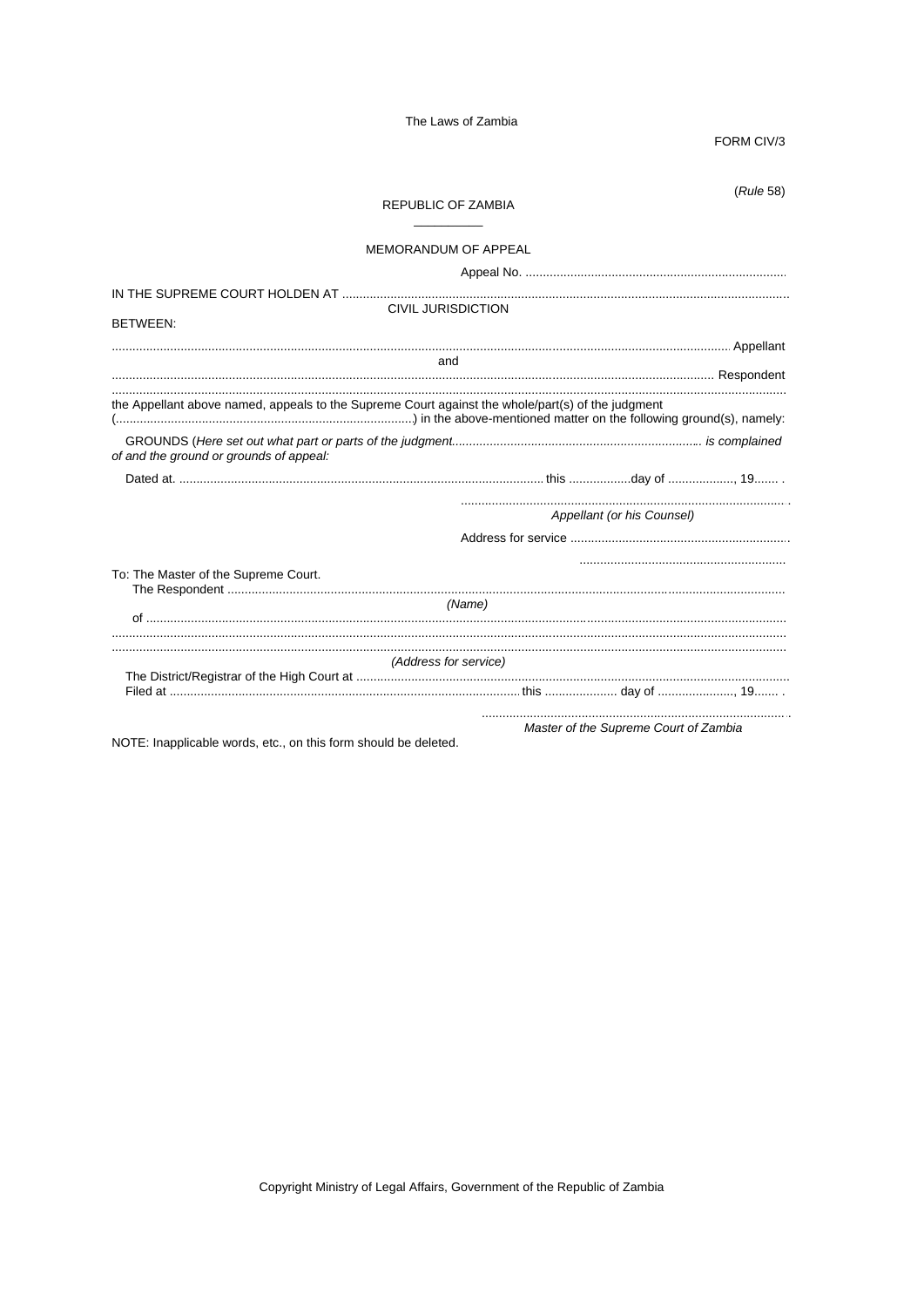FORM CIV/4

|                                  | <b>REPUBLIC OF ZAMBIA</b>     |                                    | (Rule 53) |
|----------------------------------|-------------------------------|------------------------------------|-----------|
|                                  | NOTICE OF ADDRESS FOR SERVICE |                                    |           |
|                                  |                               |                                    |           |
| BETWEEN:                         | <b>CIVIL JURISDICTION</b>     |                                    |           |
|                                  | and                           |                                    |           |
|                                  |                               |                                    |           |
|                                  |                               |                                    |           |
|                                  |                               | Respondent (or his Counsel)        |           |
|                                  | (Name)                        |                                    |           |
|                                  | (Address for service)         |                                    |           |
|                                  | (Name)                        |                                    |           |
| The Master of the Supreme Court. | (Address for service)         |                                    |           |
|                                  |                               |                                    |           |
| NOTES:                           |                               | <b>Registrar of the High Court</b> |           |

(1) This Notice must be served on all interested parties who have themselves furnished addresses for service.

(2) Inapplicable words, etc., on this form should be deleted.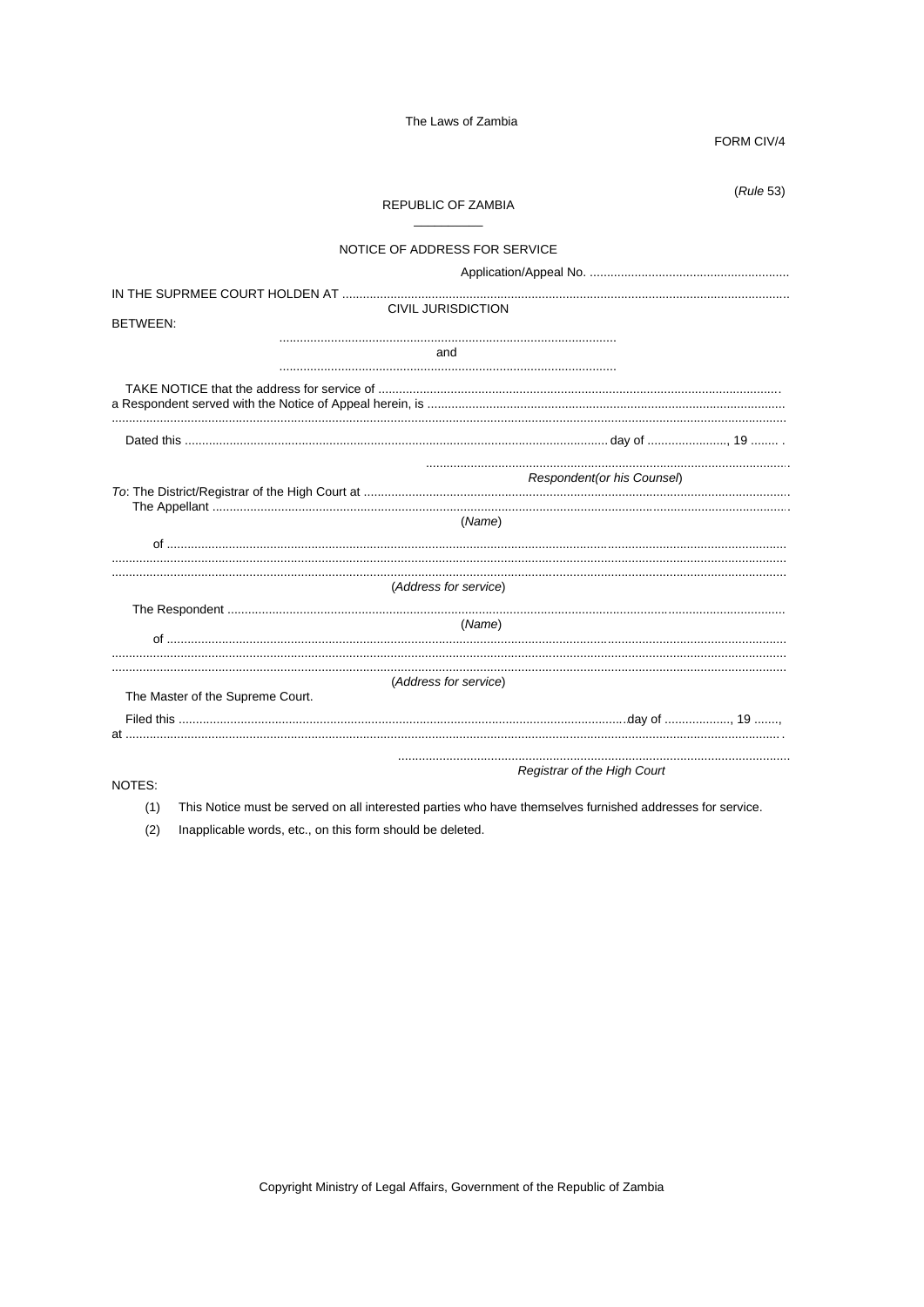FORM CIV/5

|                                                                                                                                                                                                                                              | REPUBLIC OF ZAMBIA                                                                |                             | (Rule 61) |
|----------------------------------------------------------------------------------------------------------------------------------------------------------------------------------------------------------------------------------------------|-----------------------------------------------------------------------------------|-----------------------------|-----------|
|                                                                                                                                                                                                                                              | RESPONDENT'S NOTICE OF CROSS-APPEAL                                               |                             |           |
|                                                                                                                                                                                                                                              |                                                                                   |                             |           |
| IN THE SUPREME COURT HOLDEN AT                                                                                                                                                                                                               |                                                                                   |                             |           |
|                                                                                                                                                                                                                                              | <b>CIVIL JURISDICTION</b>                                                         |                             |           |
| BETWEEN:                                                                                                                                                                                                                                     |                                                                                   |                             |           |
|                                                                                                                                                                                                                                              | and                                                                               |                             |           |
|                                                                                                                                                                                                                                              |                                                                                   |                             |           |
| the Respondent above named, being dissatisfied with the judgment the subject of the said appeal, will contend that the<br>said judgment ought to be varied to the extent and in the manner and upon the grounds hereinafter set out, namely: | (Here set out the variations contended for and the grounds relied on in support): |                             |           |
|                                                                                                                                                                                                                                              |                                                                                   |                             |           |
|                                                                                                                                                                                                                                              |                                                                                   | Respondent (or his Counsel) |           |
| To: The Master of the Supreme Court.                                                                                                                                                                                                         |                                                                                   |                             |           |
|                                                                                                                                                                                                                                              | (Name)                                                                            |                             |           |
|                                                                                                                                                                                                                                              |                                                                                   |                             |           |
|                                                                                                                                                                                                                                              | (Address for service)                                                             |                             |           |
|                                                                                                                                                                                                                                              |                                                                                   |                             |           |
|                                                                                                                                                                                                                                              | (Name)                                                                            |                             |           |
|                                                                                                                                                                                                                                              |                                                                                   |                             |           |
|                                                                                                                                                                                                                                              | (Address for service)                                                             |                             |           |
|                                                                                                                                                                                                                                              |                                                                                   |                             |           |
|                                                                                                                                                                                                                                              |                                                                                   |                             |           |
|                                                                                                                                                                                                                                              |                                                                                   |                             |           |
|                                                                                                                                                                                                                                              |                                                                                   |                             |           |

NOTES:

This Notice must be served on all interested parties who have themselves furnished addresses for service.  $(1)$ 

 $(2)$ Inapplicable words, etc., on this form should be deleted.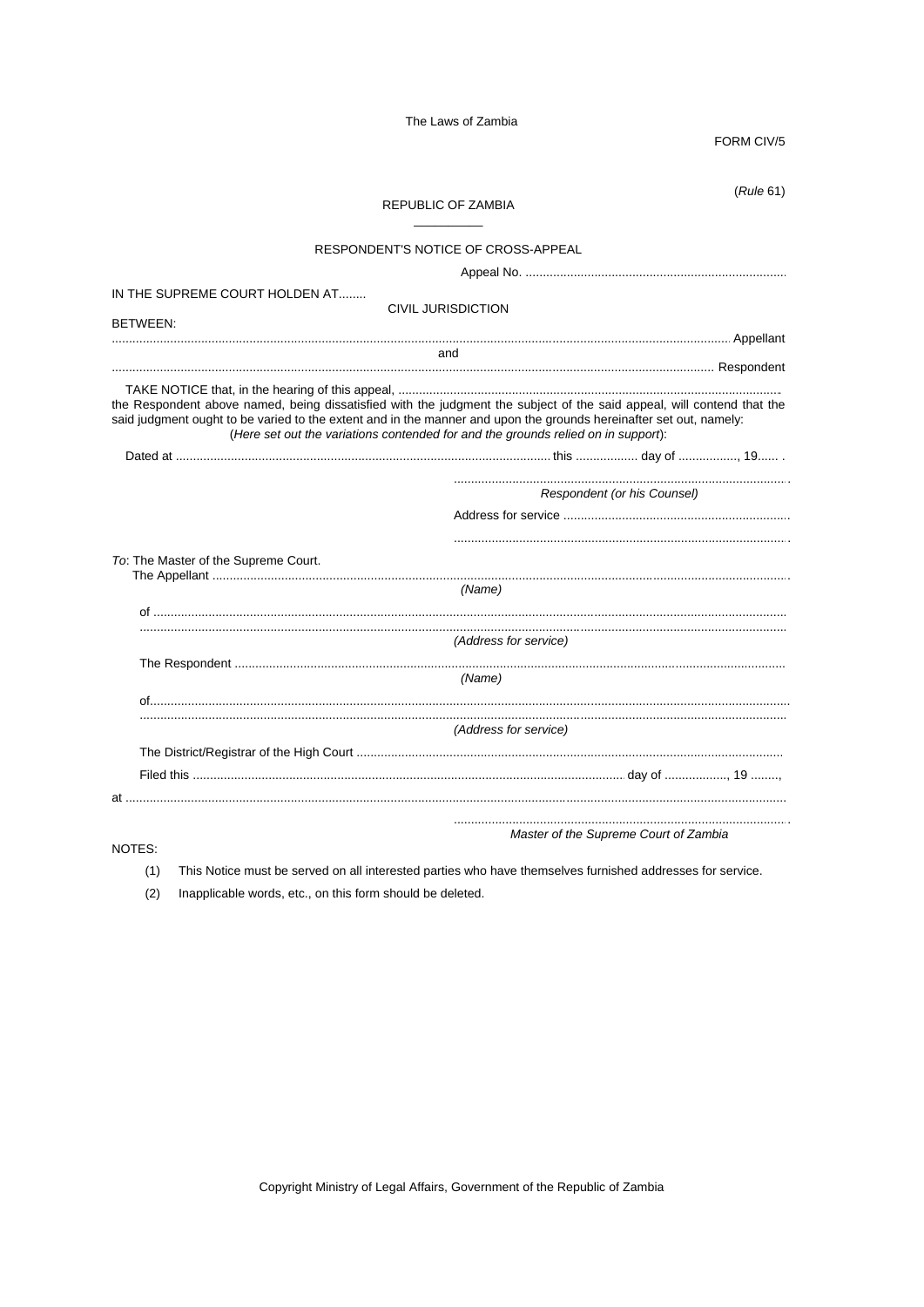FORM CIV/6

|                 | (Rule 69)<br><b>REPUBLIC OF ZAMBIA</b>                                                                                                                |
|-----------------|-------------------------------------------------------------------------------------------------------------------------------------------------------|
|                 | NOTICE OF NON-APPEARANCE                                                                                                                              |
|                 |                                                                                                                                                       |
|                 |                                                                                                                                                       |
| <b>BETWEEN:</b> | <b>CIVIL JURISDICTION</b>                                                                                                                             |
|                 |                                                                                                                                                       |
|                 | and                                                                                                                                                   |
|                 | TAKE NOTICE that the Appellant/Respondent                                                                                                             |
|                 | (Name)                                                                                                                                                |
| (1)             | Does not desire to be present in person or by practitioner at the hearing of the above-mentioned appeal, or at<br>any proceedings subsequent thereto. |
| (2)             | Submits herewith written argument for the consideration of the Supreme Court as set out in the Appendix<br>hereto.                                    |
|                 |                                                                                                                                                       |
|                 | Appellant/Respondent                                                                                                                                  |
|                 |                                                                                                                                                       |
|                 |                                                                                                                                                       |
|                 | To: The Master of the Supreme Court.                                                                                                                  |
|                 | (Name)                                                                                                                                                |
|                 |                                                                                                                                                       |
|                 | (Address for service)                                                                                                                                 |
|                 |                                                                                                                                                       |
|                 | (Name)                                                                                                                                                |
|                 |                                                                                                                                                       |
|                 | (Address for service)                                                                                                                                 |
|                 | <b>APPENDIX</b>                                                                                                                                       |
|                 | (Here set out the argument to be put forward)                                                                                                         |
|                 |                                                                                                                                                       |
| NOTES:          | Appellant/Respondent                                                                                                                                  |

(1) This Notice must be served on all interested parties who have themselves furnished addresses for service.

(2) Inapplicable words, etc., on this form should be deleted.

Copyright Ministry of Legal Affairs, Government of the Republic of Zambia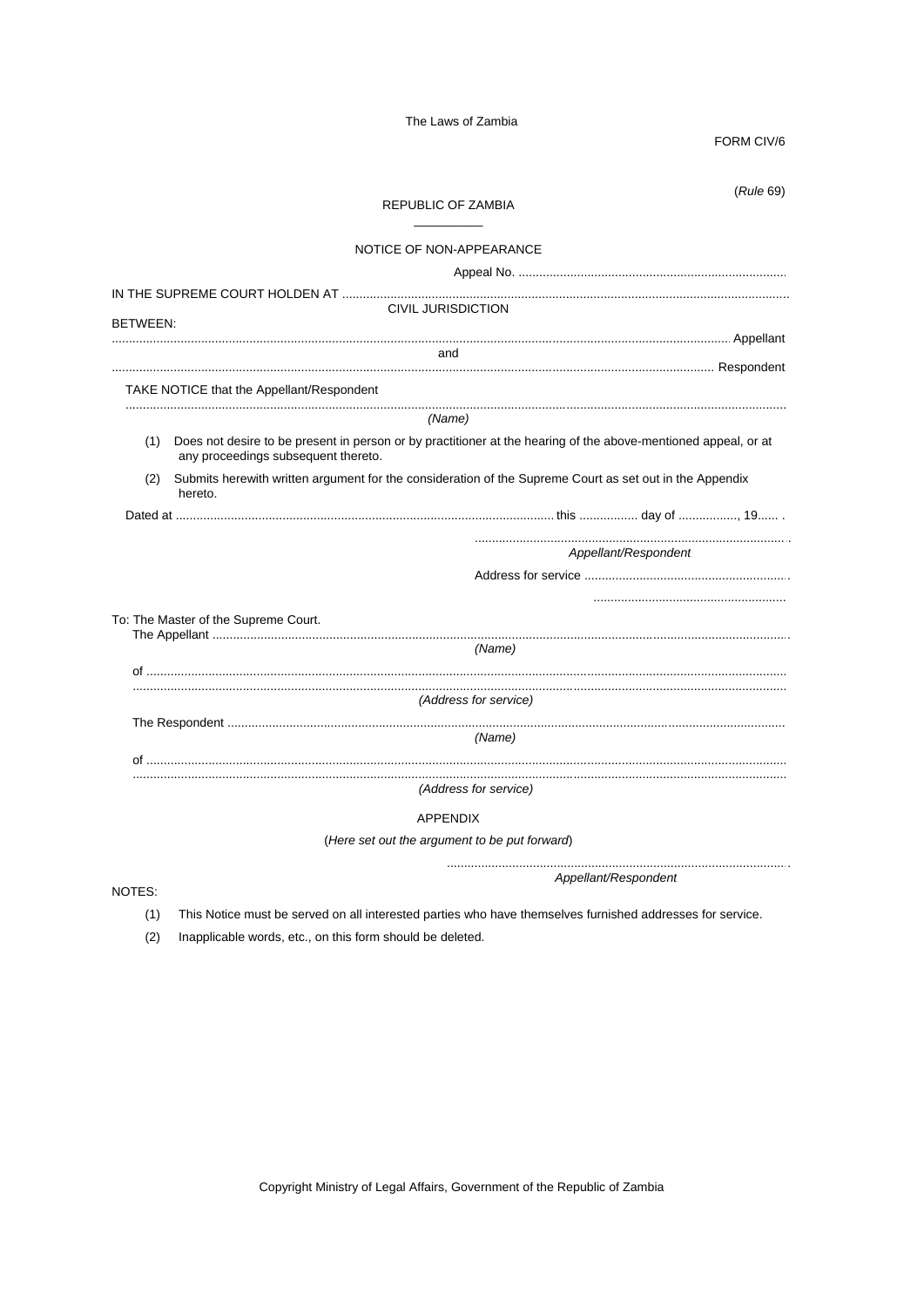FORM CIV/7

|                                                                                                               | REPUBLIC OF ZAMBIA        | (Rule 63)                             |
|---------------------------------------------------------------------------------------------------------------|---------------------------|---------------------------------------|
|                                                                                                               | WITHDRAWAL OF APPEAL      |                                       |
|                                                                                                               |                           |                                       |
| <b>BETWEEN:</b>                                                                                               | <b>CIVIL JURISDICTION</b> |                                       |
|                                                                                                               | and                       |                                       |
| TAKE NOTICE that the Appellant/Respondent                                                                     |                           |                                       |
| hereby discontinues all further proceedings in the above-mentioned appeal, or such part thereof as relates to | (Name)                    |                                       |
|                                                                                                               | (set out)                 |                                       |
|                                                                                                               |                           |                                       |
|                                                                                                               |                           | Appellant/Respondent (or his Counsel) |
|                                                                                                               |                           |                                       |
| To: The Master of the Supreme Court.                                                                          |                           |                                       |
|                                                                                                               | (Name)                    |                                       |
|                                                                                                               | (Address for service)     |                                       |
|                                                                                                               | (Name)                    |                                       |
| of                                                                                                            |                           |                                       |
|                                                                                                               |                           |                                       |
|                                                                                                               | (Address for service)     |                                       |

- (1) This Notice must be served on all interested parties who have themselves furnished addresses for service.
- (2) Inapplicable words, etc., on this form should be deleted.